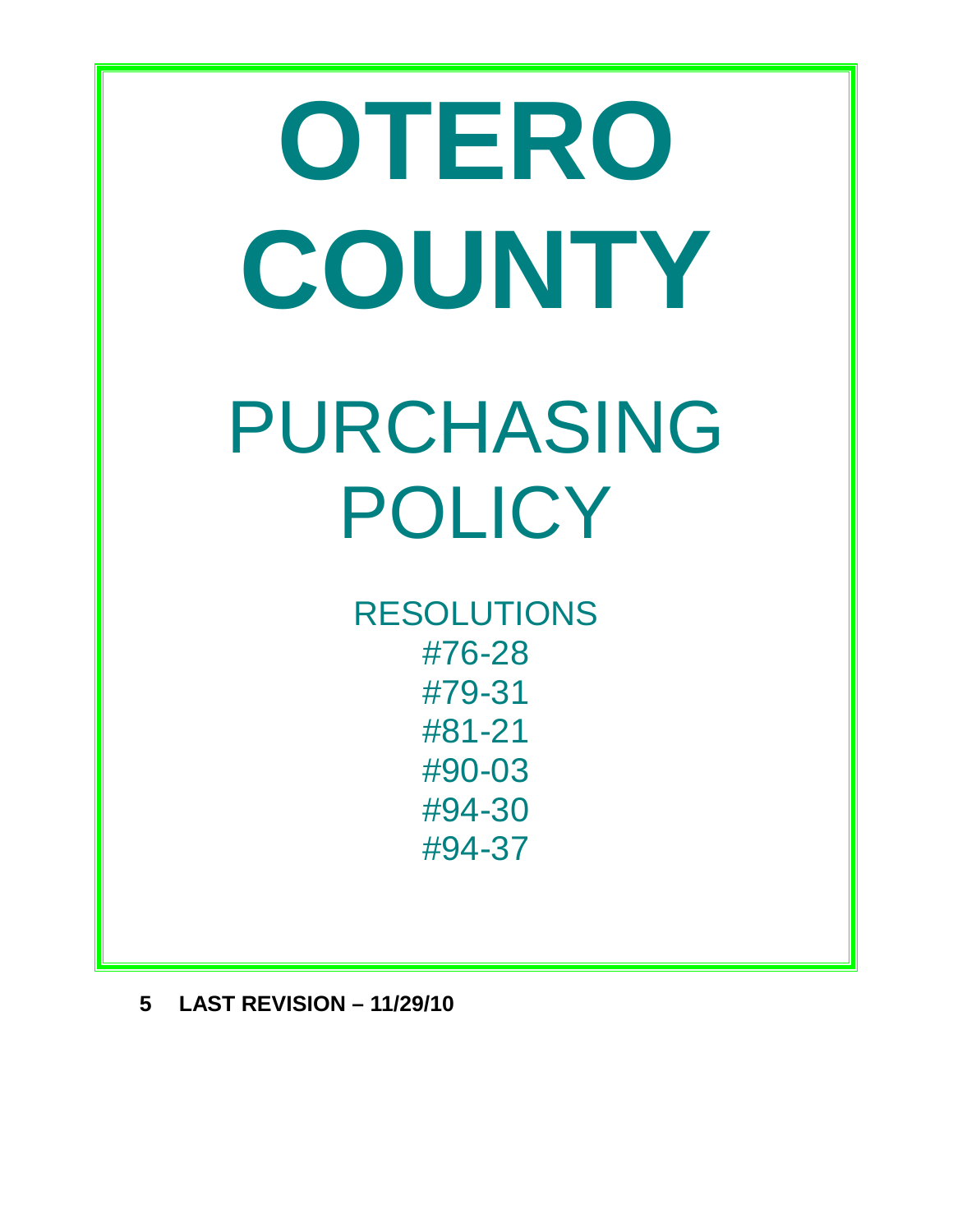# OTERO COUNTY PURCHASING POLICY REGULATIONS

 EFFECTIVE DATE: 03/02/88 RESOLUTION # 76-28 EFFECTIVE DATE: 04/01/91 RESOLUTION # 79-31 EFFECTIVE DATE: 01/19/93 RESOLUTION # 81-21 EFFECTIVE DATE: 07/31/01 RESOLUTION # 90-03 EFFECTIVE DATE: 11/29/05 RESOLUTION # 94-30<br>EFFECTIVE DATE: 12/20/05 RESOLUTION # 94-37 EFFECTIVE DATE: 12/20/05

# **TABLE OF CONTENTS**

| <u>NUMBER</u> | <b>TITLE</b>                                |    | <b>PAGE</b>    |
|---------------|---------------------------------------------|----|----------------|
| 1.0           | APPLICATION OF THE CODE                     |    | $\overline{2}$ |
| 2.0           | <b>DEFINITIONS</b>                          |    | 3              |
| 3.0           | CENTRAL PURCHASING OFFICE OF OTERO COUNTY   |    | $\overline{7}$ |
| 4.0           | <b>EXEMPTIONS FROM THE PROCUREMENT CODE</b> |    | 8              |
| 5.0           | <b>COMPETITIVE SEALED BIDS</b>              |    | 9              |
| 6.0           | <b>COMPETITIVE SEALED PROPOSALS</b>         |    | 19             |
| 7.0           | <b>SPECIFICATIONS</b>                       |    | 24             |
| 8.0           | MISCELLANEOUS BID & PROPOSAL MATTERS        |    | 26             |
| 9.0           | <b>CONTRACT MATTERS</b>                     |    | 30             |
| 10.0          | <b>TYPES OF CONTRACTS</b>                   |    | 32             |
| 11.0          | <b>COST OR PRICING DATA</b>                 |    | 34             |
| 12.0          | <b>MULTIPLE SOURCE AWARD</b>                |    | 36             |
| 13.0          | MISCELLANEOUS PROCUREMENT MATTERS           |    | 37             |
| 14.0          | <b>SMALL PURCHASES</b>                      | 39 |                |
| 15.0          | SOLE SOURCE OR EMERGENCY PROCUREMENT        |    | 42             |
| 16.0          | OTHER TYPES OF PROCUREMENTS                 |    | 44             |
| 17.0          | <b>ETHICAL CONDUCT</b>                      |    | 47             |
| 18.0          | <b>PROTESTS</b>                             |    | 49             |
| 19.0          | DEBARMENT OR SUSPENSION                     |    | 54             |
| 20.0          | <b>JUDICIAL REVIEW</b>                      |    | 55             |
| 21.0          | PUBLIC WORKS (CONSTRUCTION) PERFORMANCE     |    |                |
|               | AND PAYMENT BONDS                           |    | 56             |
| 22.0          | MINIMUM WAGE RATES (CONSTRUCTION)           |    | 57             |
| 23.0          | <b>CONSTRUCTION CONTRACT RETAINAGE</b>      |    | 58             |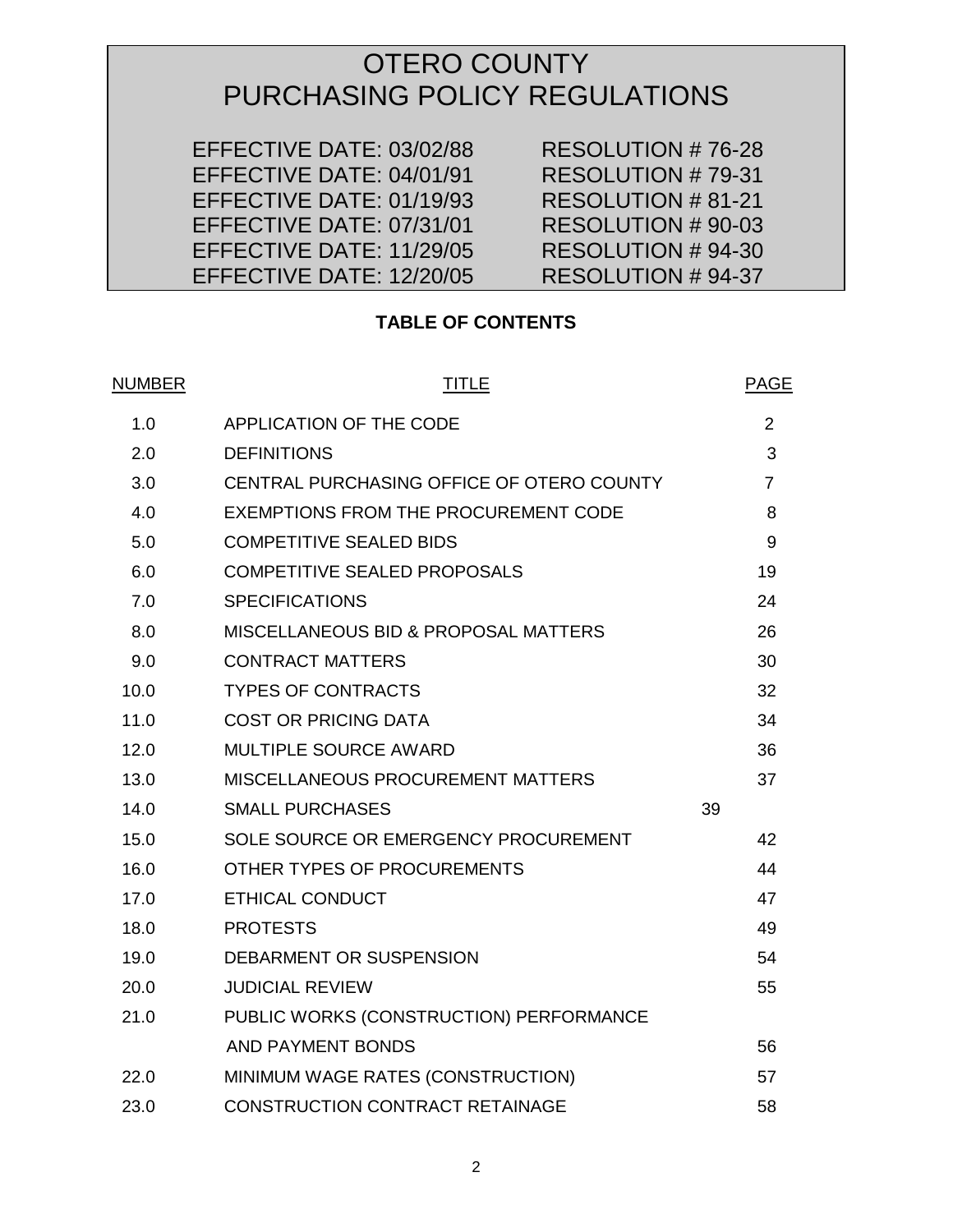# PURCHASING POLICY RESOLUTION

EFFECTIVE DATE: 03/02/88 RESOLUTION # 76-28<br>EFFECTIVE DATE: 04/01/91 RESOLUTION # 79-31 EFFECTIVE DATE: 04/01/91 RESOLUTION # 79-31<br>EFFECTIVE DATE: 01/19/93 RESOLUTION # 81-21 EFFECTIVE DATE: 01/19/93 RESOLUTION # 81-21<br>EFFECTIVE DATE: 07/31/01 RESOLUTION # 90-03 EFFECTIVE DATE: 07/31/01 RESOLUTION # 90-03<br>EFFECTIVE DATE: 11/29/05 RESOLUTION # 94-30 EFFECTIVE DATE: 11/29/05 RESOLUTION # 94-30<br>EFFECTIVE DATE: 12/20/05 RESOLUTION # 94-37 EFFECTIVE DATE: 12/20/05

# 1. APPLICATION OF THE CODE (13-1-30)

- 1.1 The code applies to all expenditures by Otero County for procurement of tangible personal property, services and construction.
- 1.2 Procurement involving the expenditure of federal funds, in addition to conforming to the Procurement Code and these regulations, must be conducted in accordance with the mandatory applicable federal laws and regulations. Such laws and regulations will supersede the New Mexico Procurement Code where the New Mexico Procurement Code is inconsistent with those federal laws and regulations.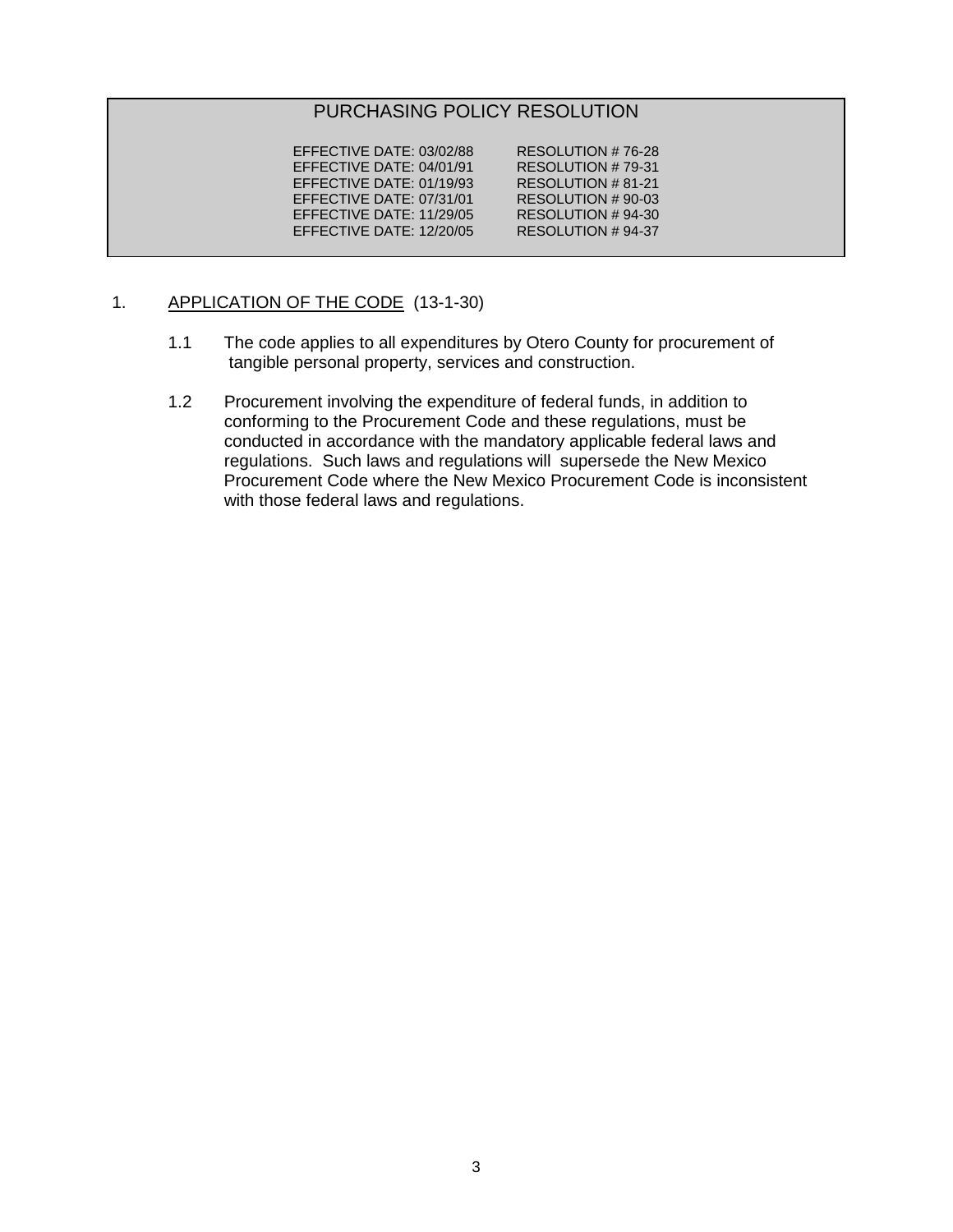| PURCHASING POLICY RESOLUTION |                   |
|------------------------------|-------------------|
| EFFECTIVE DATE: 03/02/88     | RESOLUTION #76-28 |
| EFFECTIVE DATE: 04/01/91     | RESOLUTION #79-31 |
| EFFECTIVE DATE: 01/19/93     | RESOLUTION #81-21 |
| EFFECTIVE DATE: 07/31/01     | RESOLUTION #90-03 |
| EFFECTIVE DATE: 11/26/05     | RESOLUTION #94-30 |
| EFFECTIVE DATE: 12/20/05     | RESOLUTION #94-37 |

# 2. DEFINITIONS

- 2.1 GENERAL. Regulations regarding definitions are adopted to clarify those particular terms defined in the New Mexico Procurement Code (13-1-28 to 13-1- 199 NMSA 1978-the "Procurement Code") and governed by Section 2 of these regulations. In each instance, the Procurement Code definition as set forth in the cited statutory section shall apply as modified or clarified by these definitions.
- 2.2 ADVANTAGEOUS. (13-1-111). The word "advantageous" as used in  $\delta$ 13-1-111 NMSA 1978 is to be given an ordinary dictionary meaning. Advantageous denotes a judgmental assessment of what is in the County's best interest.
- 2.3 ARCHITECTURAL SERVICES (13-1-31). Architectural services shall not include work normally included within zoning, land use planning, or city or town planning.
- 2.4 BIDDING TIME means the period of time between publication of the invitation for bids and the date of bid opening.
	- 2.5 BID SAMPLE means a sample to be furnished by a bidder to show the characteristics of the item offered in the bid.

### 2.6 BID-TYPE OF QUOTATION OR BID REQUIRED:

- a. In purchases, the total amount of which is the sum of Eight Thousand and no/100 (\$8000.00) dollars or less, the Purchasing Agent may obtain prices for the items to be purchased by obtaining telephone quotations. (CHANGE: 11-29-05/94-30)
- b. For purchases of services or items in an amount greater than Eight Thousand and no/100 (\$8,000.00) dollars but less than Fifteen Thousand and no/100 (\$15,000.00) Dollars, the Purchasing Agent may obtain prices therefor by requesting written quotes from the vendors. (CHANGE: 11-29-05/94-30)
- c. All purchases in an amount equal to or greater than Fifteen Thousand and no/100 (\$15,000.00) dollars shall be obtained in compliance with the Procurement Code through sealed bidding procedures. (CHANGE: 11-29-05/94-30)
- 2.7 CENTRAL PURCHASING OFFICE (13-1-37). There is hereby created a Central Purchasing Office to be administered by the Purchasing Agent.
- 2.8 CONSTRUCTION (13-1-40). Construction shall not include routine maintenance, operation or repair of existing facilities.
- 2.9 CONTRACT MODIFICATION (13-1-42). Contract modification means any written alteration in the provisions of a contract accomplished by mutual action of the parties to the contract.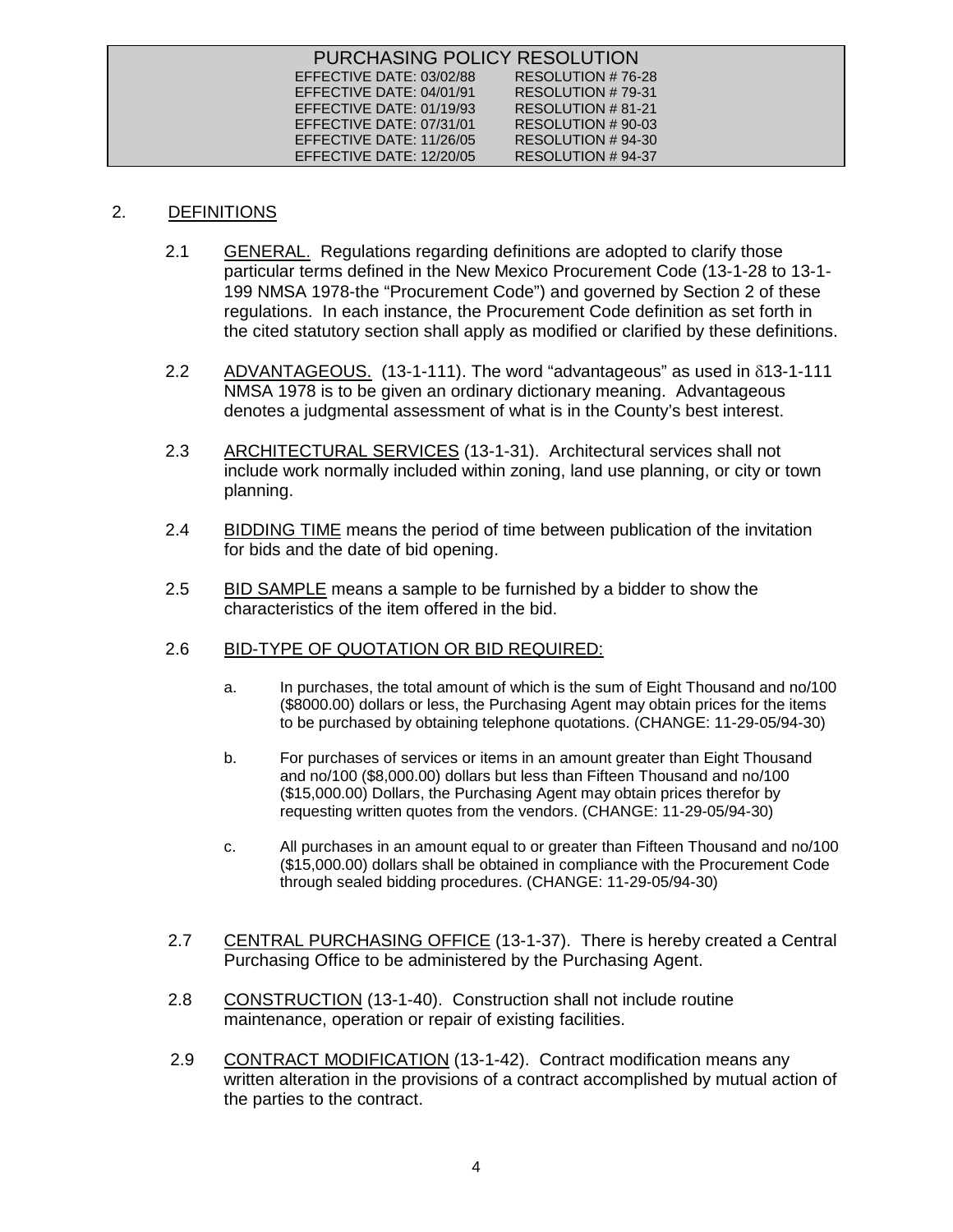- 2.10 COOPERATIVE PROCUREMENT (13-1-44). Cooperative procurement means the procurement of any services, construction or items of tangible personal property that is obtained through joint participation in sponsoring of or administration of an effort to procure such items, together with any other State agency, local public body, or external procurement unit in accordance with an agreement entered into under the Joint Powers Agreements Act.
	- 2.11 DESCRIPTIVE LITERATURE means information available in the ordinary course of business which shows the characteristics, construction or operation of an item which enables the County to consider whether the item meets its needs.
	- 2.12 DETERMINATION (13-1-52). Determination is the written documentation of a decision of the Purchasing Agent. It must include those findings of fact that are necessary to support a decision. This section requires that the Purchasing Agent comply with the basic mandates of due process of law in that a decision of the Purchasing Agent must be in writing and include findings of fact which are required to support the decision reached. In any litigation, the determination will form a major portion of the record upon which the court will base its decision.
	- 2.13 DIRECT OR INDIRECT PARTICIPATION (13-1-53). This definition is quite broad and covers any type of involvement in the approval, disapproval, recommendation, formulation of any part of a purchase request, or influencing the content of any specification, investigation, auditing or the rendering of advice.
	- 2.14 EMPLOYEE (13-1-54). An employee is any individual receiving salary, wages or per diem and mileage from the County. They can be elected officials and can even be non-compensated individuals who are performing personal services as an elected or appointed official or performing personal services in some other capacity for the County.
	- 2.15 EXTERNAL PROCUREMENT UNIT (13-1-56). External procurement unit means any procurement organization not located in this state, which, if in this state, would qualify as a state agency or a local public body. An agency of the United States government, for example, is an external procurement unit.
	- 2.16 IMMEDIATE FAMILY (13-1-62). Immediate family refers only to spouse, children, parents, brothers and sisters and is not necessarily consistent with other state statutes regarding nepotism or other conflicts of interest involving relations.
	- 2.17 LOCAL PUBLIC BODY (13-1-67). The word "County" is used in the regulation as a substitute for the term "local public body".
	- 2.18 MULTI-TERM CONTRACTS (13-1-68). Multi-term contract means a contract having a term longer than one year.
	- 2.19 MULTIPLE SOURCE AWARD (13-1-69). Multiple source award means an award of an indefinite quantity contract for one or more similar services, items of tangible personal property or construction to more than one bidder or offeror.
	- 2.20 NOTICE OF INVITATION FOR BIDS (13-1-70) A document issue by the Purchasing Agent and containing a brief description of the services, construction, or items of personal property to be procured. It also sets forth the location where the invitation for bid can be obtained, where bids are to be received, and the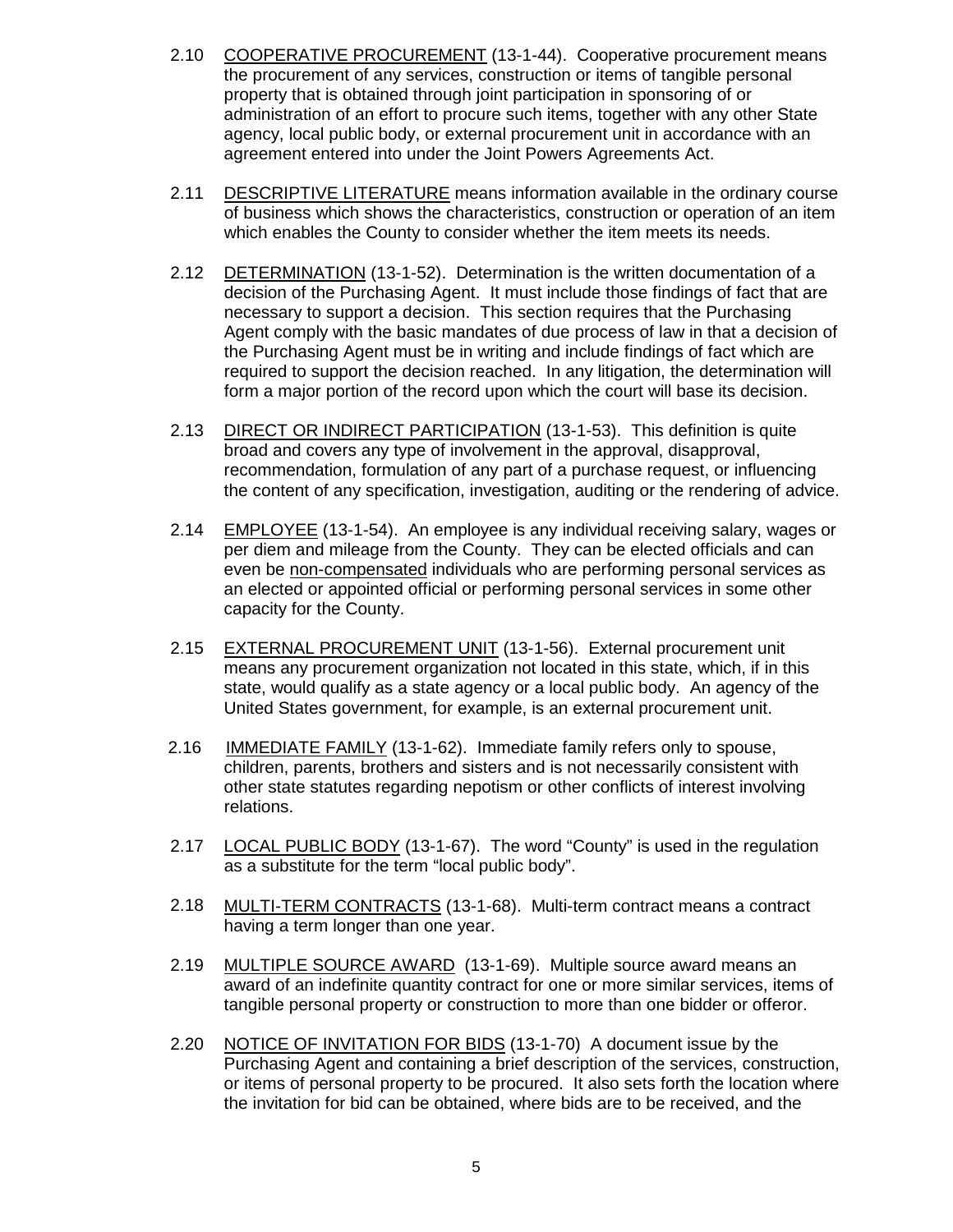cost, if any, or copies of plans and specifications, the date and place of the bid opening and any other information as the Purchasing Agent deems necessary.

- 2.21 PRACTICABLE (13-1-111). The word "practicable" as used in  $\delta$ 13-1-111 NMSA 1978, is to be given an ordinary dictionary meaning. It denotes what may be accomplished or put into practical application, what is reasonably possible.
- 2.22 PRICE AGREEMENT (13-1-71). A Price Agreement is any definite or indefinite quantity contract. The County shall issue a purchase order in order to obtain tangible personal property, services or construction under the definite quantity or indefinite quantity contract.
- 2.23 PROCUREMENT (13-1-74).
	- a. Procurement includes the purchasing, renting, leasing, lease-purchasing or otherwise acquiring items of tangible personal property, services or construction.
	- b. Procurement also includes all aspects of purchasing, including but not limited to preparation of specifications, solicitation of sources, qualification or disqualification of sources, preparation and award of contract and contract administration. Thus, it is far more than the act of buying and bidding that forms the procurement process. Preparation of specifications upon which bidders will rely is also part of procurement, as is contract administration after the contract has been let.

(Commentary: Note that the selling or leasing of County utility facilities or real property; and the sale, exchange and gift of property is governed by Section 3-54-1 through 3-54-3 NMSA 1978 and not by the Procurement Code.)

- 2.24 PROCUREMENT OFFICER (13-1-75). This is the person authorized by the Board of County Commissioners to administer contracts and make written determinations with respect thereto. The Otero County Purchasing Agent or her assistant is the Procurement Officer for purposes of these regulations.
- 2.25 PROFESSIONAL SERVICES (13-1-76). The services of architects, archaeologists, engineers, land surveyors, landscape architects, medical arts practitioners, scientists, management and system analysts, certified public accountants, registered public accountants, lawyers, psychologists, planners, researchers and persons or businesses providing similar services are professional services.
- 2.26 PURCHASE ORDER (13-1-77). A Purchase Order is the document issued by the Central Purchasing Office directing a contractor to deliver items of tangible personal property, services, or construction pursuant to an existing contract.
- 2.27 PURCHASE REQUEST-REQUISITION (13-1-78). These documents are submitted by a using agency to request that the Central Purchasing Office obtain a contract for a specified service, construction or item of tangible personal property.
- 2.28 REGULATION (13-1-80). This term refers to any rule, order or statement of policy, including amendments thereto and repeals thereof issued by the County, normally adopted by resolution or ordinance, which affect persons who are not members or employees of the County.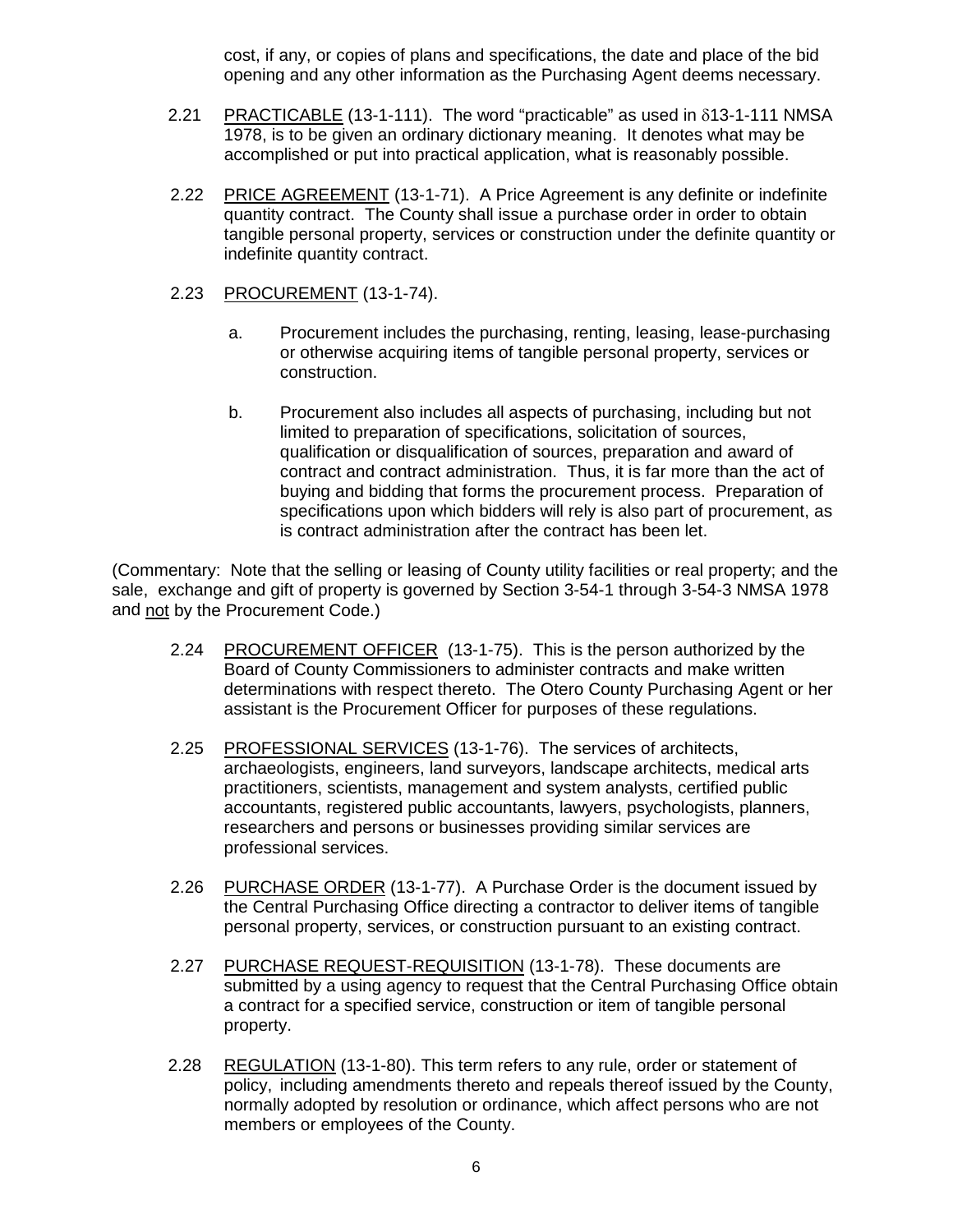- 2.29 RESPONSIBLE BIDDER (13-1-82). A responsible bidder is a person, firm or corporation who submits a responsive bid and supplies, when required, sufficient information and data to prove that the bidder can perform as promised in the bid.
- 2.30 RESPONSIBLE OFFEROR (13-1-83). Responsible offeror means an offeror who submits a responsive proposal and who has furnished, when required, information and data to prove that his financial resources, production or service facilities, personnel, service reputation and experience are adequate to make satisfactory delivery of the services or items of tangible personal property described in the request for proposals.
	- 2.31 RESPONSIVE BID (13-1-84). A responsive bid is a bid which conforms in all material respects to the requirements established in the invitation for bids.
	- 2.32 RESPONSIVE OFFER (13-1-85). Is an offer which conforms in all material respects to requirements set forth in the request for proposals.
	- 2.33 SERVICES (13-1-87). Services means the furnishing of labor, time or effort by a contractor not involving the delivery of a specific end product other than reports or other material which are merely incidental to the required performance. Services includes the furnishing of insurance but does not include construction or the services of employees of the County.
	- 2.34 SMALL PURCHASES (13-1-125). A small purchase is any purchase of services or goods which have a value that does not exceed the sum of Fifteen Thousand and no/100 (\$15,000.00) Dollars.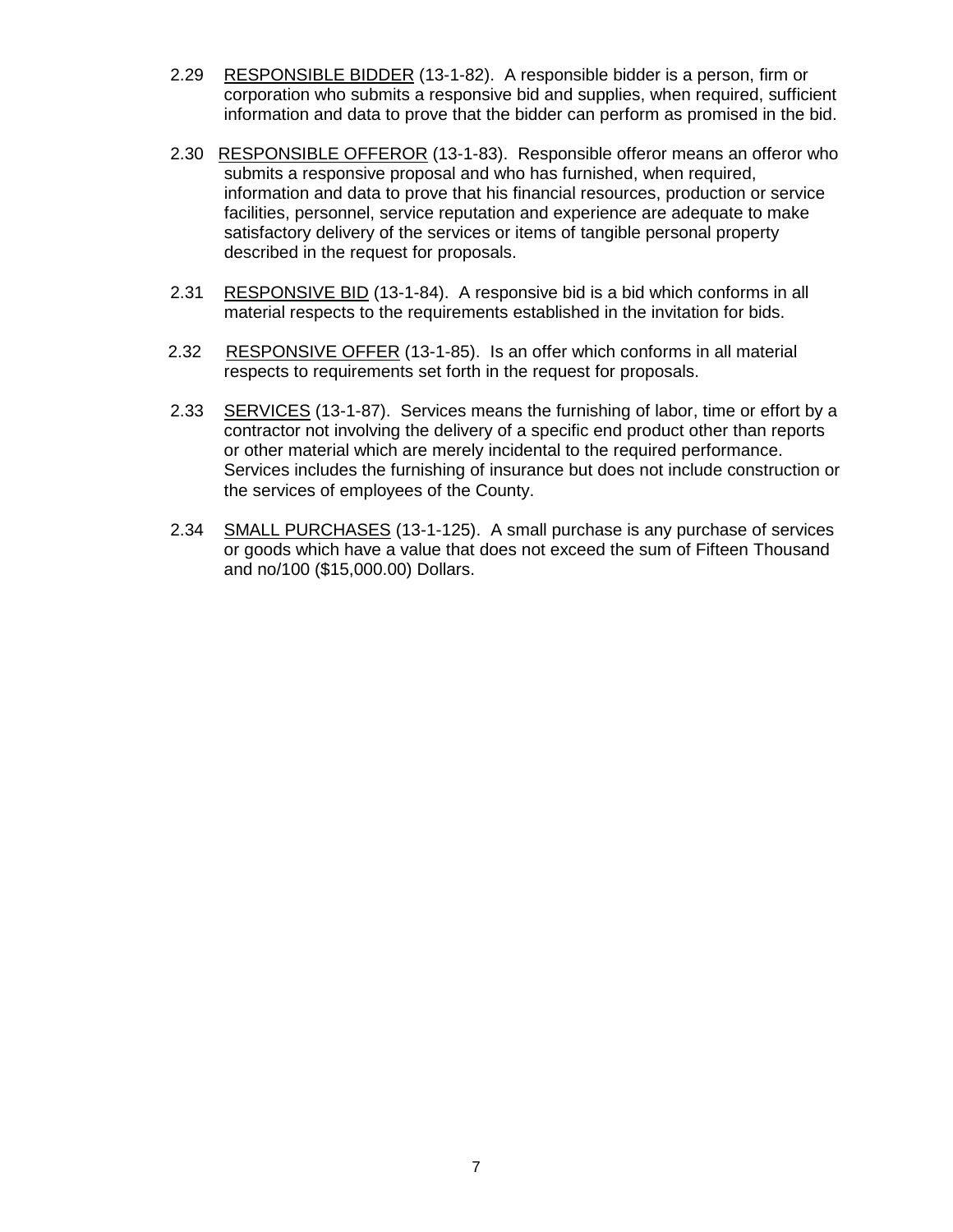# PURCHASING POLICY RESOLUTION

EFFECTIVE DATE: 03/02/88 RESOLUTION # 76-28<br>EFFECTIVE DATE: 04/01/91 RESOLUTION # 79-31 EFFECTIVE DATE: 04/01/91 RESOLUTION # 79-31<br>EFFECTIVE DATE: 01/19/93 RESOLUTION # 81-21 EFFECTIVE DATE: 01/19/93 RESOLUTION # 81-21<br>EFFECTIVE DATE: 07/31/01 RESOLUTION # 90-03 EFFECTIVE DATE: 07/31/01 RESOLUTION # 90-03<br>EFFECTIVE DATE: 11/29/05 RESOLUTION # 94-30 EFFECTIVE DATE: 11/29/05 RESOLUTION # 94-30<br>EFFECTIVE DATE: 12/20/05 RESOLUTION # 94-37 EFFECTIVE DATE: 12/20/05

# 3. CENTRAL PURCHASING OFFICE OF OTERO COUNTY

- 3.1 DUTIES. The Central Purchasing Office shall be responsible for the control of procurement for the County and shall perform all duties required by the Procurement Code and all other relevant statutes. The Central Purchasing Office shall also cooperate and coordinate with the State Purchasing Agent, the Central Purchasing Office of other local public bodies, and the Central Purchasing Office of external procurement units to maximize the benefits to the County from such joint and cooperative efforts.
- 3.2 CENTRALIZED PURCHASING. The Central Purchasing Office shall perform all procurement functions for the County, except:
	- a. The Board of County Commissioners may expressly retain the power to exercise the power of the Central Purchasing Office regarding the procurement of professional services or other procurement as the Board of County Commissioners sees fit; or
	- b. When otherwise expressly authorized by statute or ordinance or regulation of the County.

# 4. EXEMPTIONS FROM THE PROCUREMENT CODE

- 4.1 RELEVANT EXEMPTIONS TO COUNTIES (13-1-98)
	- a. Printing and duplicating contracts involving materials which are required to be filed in connection with proceedings before administrative agencies or state or federal courts.
	- b. Purchases of publicly provided or publicly regulated gas or city water or sewage and refuse collection services.
	- c. Purchases of books and periodicals from the publishers or copyright holders thereof.
	- d. Travel or shipping by common carrier or by private conveyance or for meals and lodging.
	- e. Purchase of animals to be used for exhibit.
	- f. Minor purchases consisting of magazine subscriptions, conference registration fees and other similar purchases where pre-payments are required.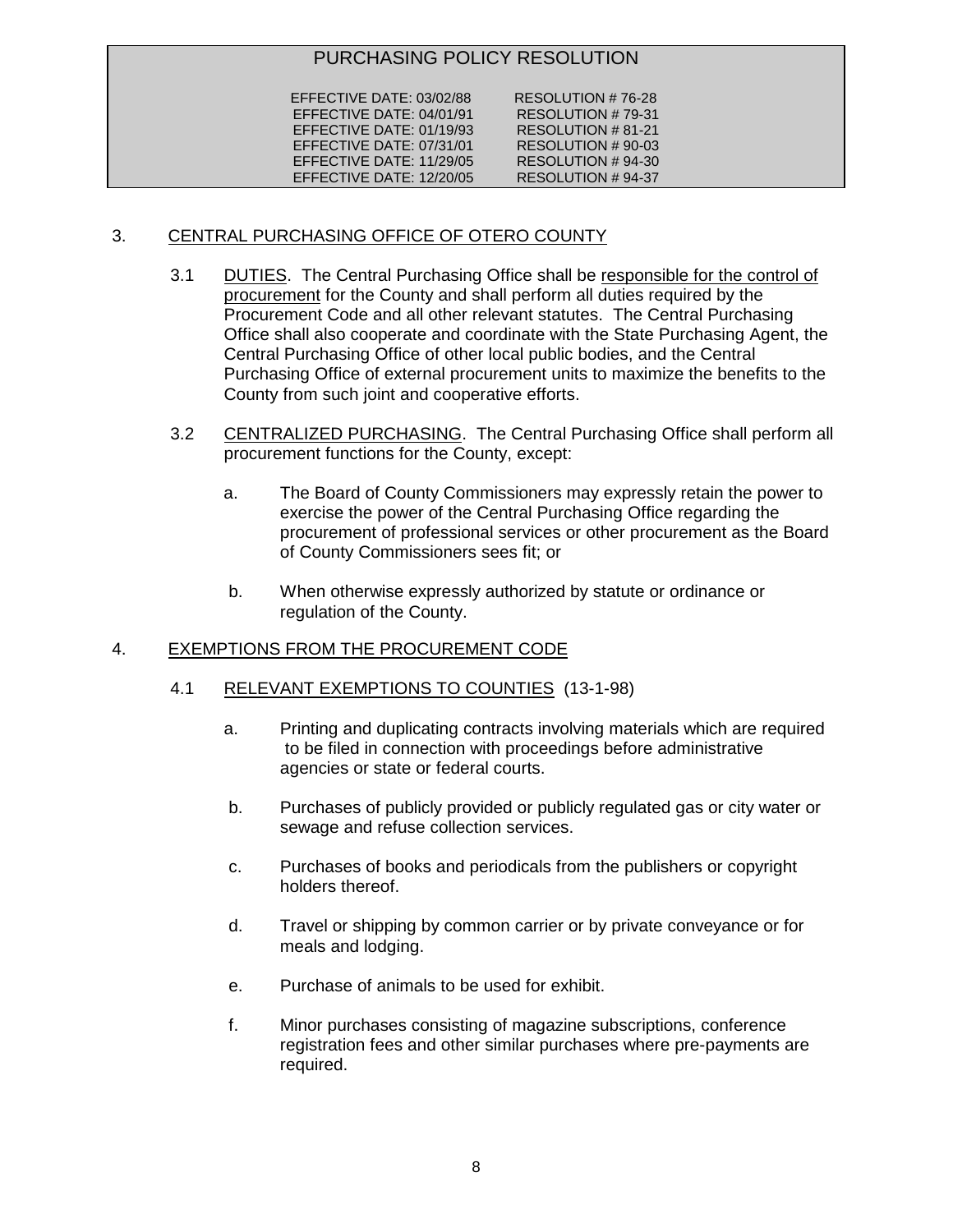- g. The issuance, sale and delivery of public securities pursuant to the applicable authorizing statute with the exception of bond attorneys and general financial consultants.
- h. Contracts entered into by the Board of County Commissioners with a private independent contractor for the operation, or provision and operation, of a jail pursuant to Sections 33-3-26 and 33-3-27 NMSA 1978.

# 5. COMPETITIVE SEALED BIDS

- 5.1 EXCEPTIONS (13-1-102). All procurement shall be achieved by competitive sealed bids, except:
	- a. when competitive sealed proposals are authorized(13-1-111 to 124; our Section 8);
	- b. for small purchases (13-1-125; our Section 14.1-14.5);
	- c. for sole source procurement (13-1-126; our Section 15.1);
	- d. for emergency procurements (13-1-127; our Section 15.2);
	- e. regarding existing contracts (13-1-129; our Section 16.1);
	- f. for purchases from anti-poverty program businesses (13-1-130; our Section 16.3).
- 5.2 INVITATIONS FOR BIDS (13-1-1-03). The Central Purchasing Office shall prepare or review and approve all invitations for bid, which shall contain:
	- a. the specifications for the services, construction, or items of tangible personal property to be procured;
	- b. all contractual terms and conditions applicable to the procurement;
	- c. the location where bids are to be received;
	- d. date, time, and place of the bid opening; and
	- e. a notice that states: The Procurement Code, Sections 13-1-28 through 13-1-199 NMSA 1978 imposes civil and criminal penalties for its violation. In addition, the New Mexico criminal statutes impose felony penalties for illegal bribes, gratuities, and kickbacks.

No notice of an invitation for bids shall be published prior to the completion or approval of the invitation for bids by the Central Purchasing Office.

5.3 BIDDERS. Any business requesting an invitation for bids shall, at the time the request is made, provide to the Central Purchasing Office its current mailing address 5.4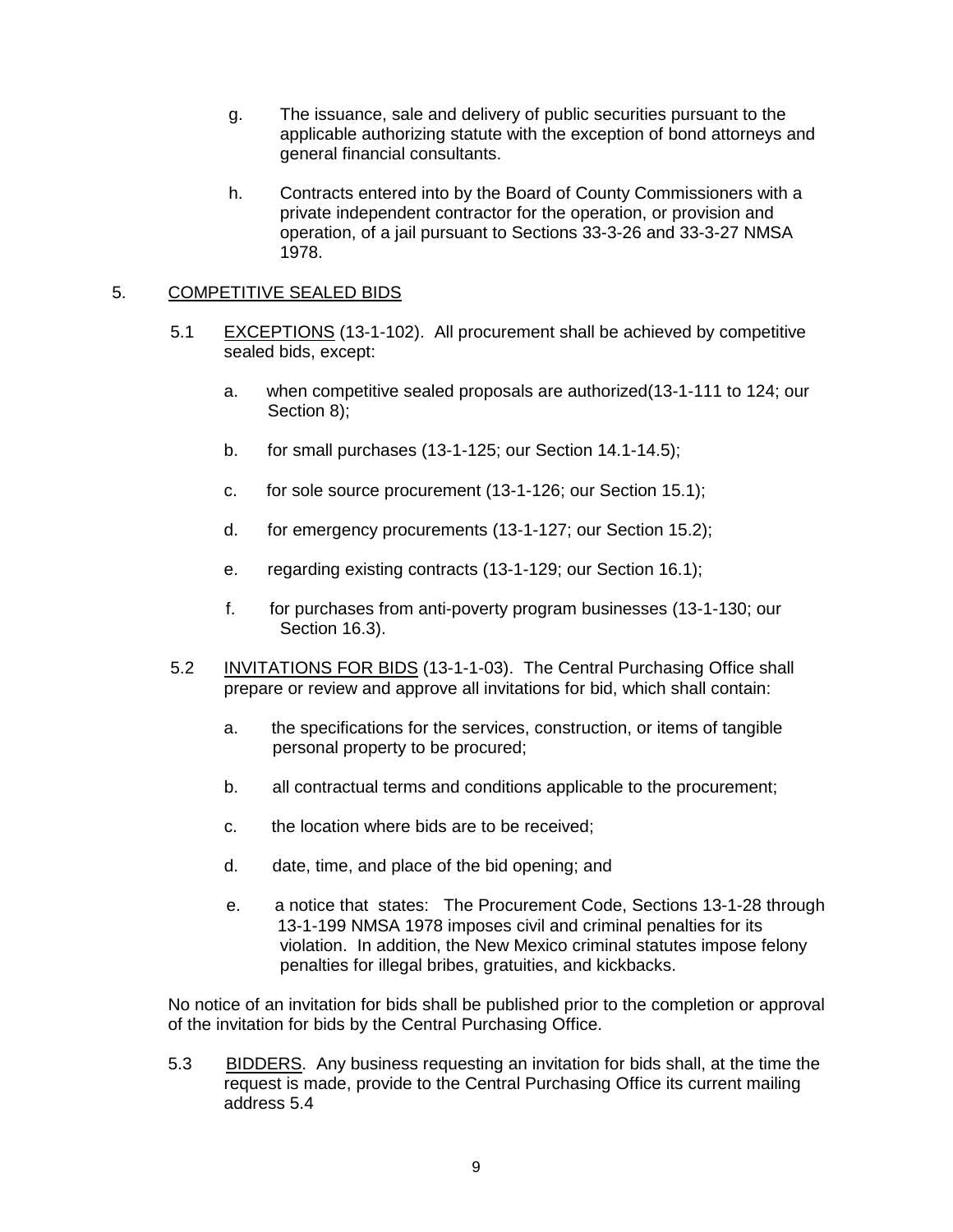- 5.4 AMENDMENTS TO INVITATION FOR BID. The Central Purchasing Office may amend the invitation for bid in compliance with the Procurement Code and County Regulations to:
	- a. make any changes in the invitation for bids such as changes in quantity, purchase descriptions, specifications, delivery schedules, and opening dates;
	- b. correct defects or ambiguities; or,
	- c. furnish to other bidders information given to one bidder if such information will assist the other bidders in submitting bids or if the lack of such information would prejudice the other bidders.

The amendment shall be mailed first class to all bidders who have supplied their current mailing address, pursuant to Subsection 5.3 of these regulations, not less than seven (7) days prior to the scheduled bid opening.

 5.5 BID FORM. The Central Purchasing Office shall prepare bid forms to be used by bidders responding to invitations for bid.

(Commentary: IMPORTANT - See Section 5.13.c exclusion of tax from bid total.)

# 5.6 BID SAMPLES AND DESCRIPTIVE LITERATURE.

- a. "Descriptive literature" means information available in the ordinary course of business which shows the characteristics, construction, or operation of an item which enables the County to consider whether the item meets its needs.
- b. "Bid sample" means a sample to be furnished by a bidder to show the characteristics of the item offered in the bid.
- c. Bid samples or descriptive literature may be required when it is necessary to evaluate required characteristics of the items bid.
- d. Bid samples, when required, shall be furnished free of expense to the County and prior to the time set for the opening of bids. Samples not destroyed or mutilated in testing will be returned upon request by mail, express or freight, collect. Each sample must be labeled to clearly show the bid number and the bidder's name.

# 5.7 BIDDING TIME.

- a. "Bidding time" means the period of time between publication of the invitation for bids and the date of bid opening.
- b. The Central Purchasing Office shall allow a reasonable bidding time for preparation of bids, except when a shorter time is determined to be in the best interests of the County. In no event shall the bidding time be less than ten (10) calendar days.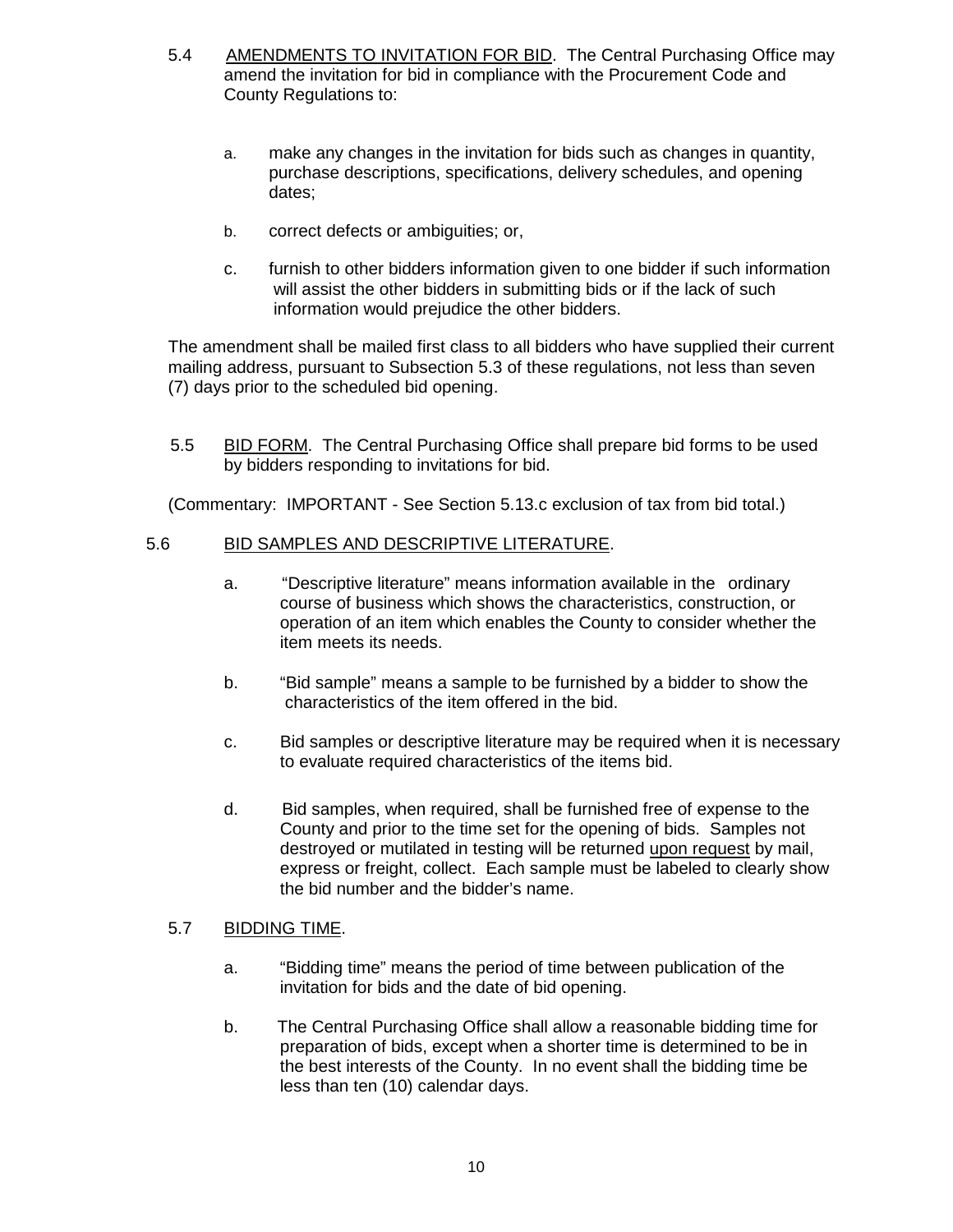- 5.8 PUBLIC NOTICE (13-1-104). Publications of invitations for bid or a notice thereof shall be made in one or more of the following newspaper(s): Alamogordo Daily News; Albuquerque Journal; El Paso Times.
	- a. The Central Purchasing Office may authorize additional publication in its discretion.
	- b. Additional Notices:
		- 1. In addition to a publication of the invitation for bids or the notice of invitation for bids, the County shall send copies of the notice or invitation for bids when an expenditure involves more than \$15,000 to any businesses which have stated in writing an interest in submitting bids for particular categories of items of tangible personal property, construction and services.
- 5.9 PRE-BID CONFERENCES. Pre-bid conferences may be conducted to explain the procurement requirements. They shall be announced to all prospective bidders known to have received an invitation for bids. The conference should be held long enough after the invitation for bids has been issued to allow bidders to become familiar with it, but sufficiently before bid opening to allow consideration of the conference results in preparing their bids. Nothing stated at the pre-bid conference shall change the invitation for bids unless a change is made by written amendment as provided in these regulations.

# 5.10 RECEIPT AND ACCEPTANCE OF BIDS (13-1-105)

- a. Bids must be accepted for consideration without alteration or correction except as authorized in the Procurement Code.
- b. Bids are to be evaluated on the requirements set forth on the invitation for bids. Any criteria which will affect the bid price, such as discounts, transportation costs, total or life cycle costs, must be objectively measurable and defined by regulation. No criteria may be used in bid evaluations that are not set forth in the invitation for bids.
- c. Bid Filing. Each bid received by the Central Purchasing Office shall be stamped received and labeled with date and time of filing. All bids shall be retained by the Central Purchasing Office in a secure place until the date and time for opening.
- d. Negotiations. If the lowest responsible bid has otherwise qualified, and if there is no change in the original terms and conditions, the lowest bidder may negotiate with the purchaser for a lower total bid in order to avoid rejection of all bids for the reason that the lowest bid was up to ten percent higher than budgeted project funds. Such negotiations shall not be allowed if the lowest bid was more than ten percent over budget project funds (13-1-105 NMSA 1978 as amended).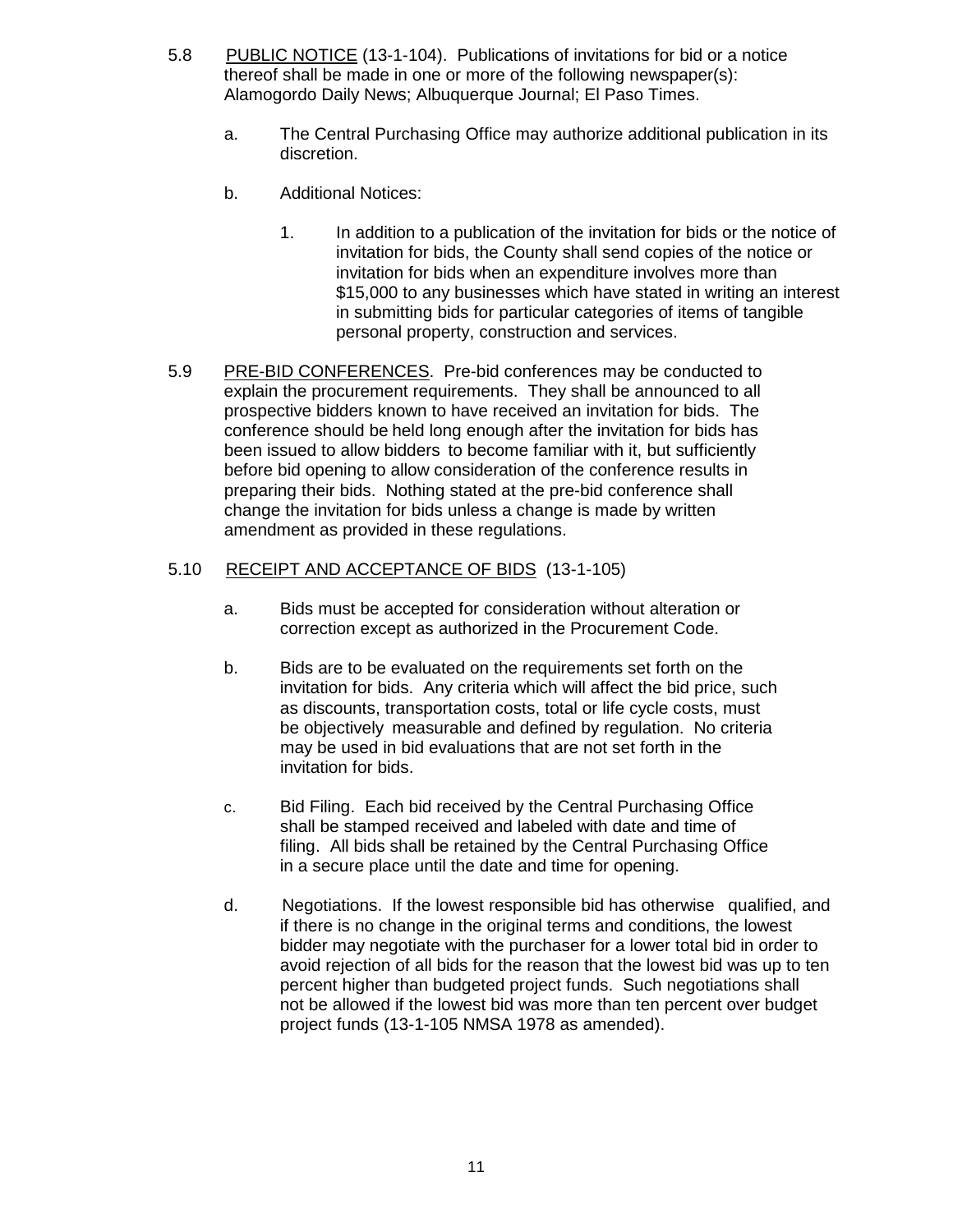# 5.11 CORRECTION OR WITHDRAWAL OF BIDS (13-1-106)

- a. A bid containing a mistake discovered before bid opening may be modified or withdrawn by a bidder prior to the opening by delivering a written or telegraphic notice to the Central Purchasing Office.
- b. After bid opening, no modifications in prices or other provisions of bids are permitted. However, a low bidder alleging a material mistake of fact which makes his bid non-responsive may be permitted to withdraw his bid if:
	- 1. The mistake is clearly evident on the face of the bid; or
	- 2. The bidder submits evidence which clearly and convincingly demonstrates that a mistake was made. The decision to permit or deny withdrawal of a bid on the basis of mistake is a decision to be made by the Board of County Commissioners and shall be supported by a determination setting forth the grounds of the decision.
- c. After the bid opening and prior to the award the following provisions apply in addition to those in the Procurement Code:
	- 1. Technical Irregularities. Technical irregularities are matters of form rather than substance evident from the bid document, or insignificant mistakes that can be waived or corrected without prejudice to other bidders; that is, when there is no effect on the price, quantity, quality, delivery or contractual conditions. The Board of County Commissioners may waive such irregularities or allow the low bidder to correct them if either is in the best interest of the County. Examples include but are not limited to the failure of a low bidder to:
		- a. return the number of signed bids required by the invitation for bids; or
		- b. sign the bid, but only if the unsigned bid is accompanied by other material indicating the low bidder's intent to be bound.
	- 2. Mistakes where intended correct bid is evident. If the mistake and the intended correct bid are clearly evident on the face of the bid document, the low bid shall be corrected to the intended correct bid and may not be withdrawn. Examples of mistakes that may be clearly evident on the face of the bid document are typographical errors, errors in extending unit prices, transposition errors, and arithmetical errors. All corrections or withdrawals allowed by the Board of County

Commissioners shall be supported by a determination of the Board of County Commissioner and must be documented in writing and placed with the specific bid file.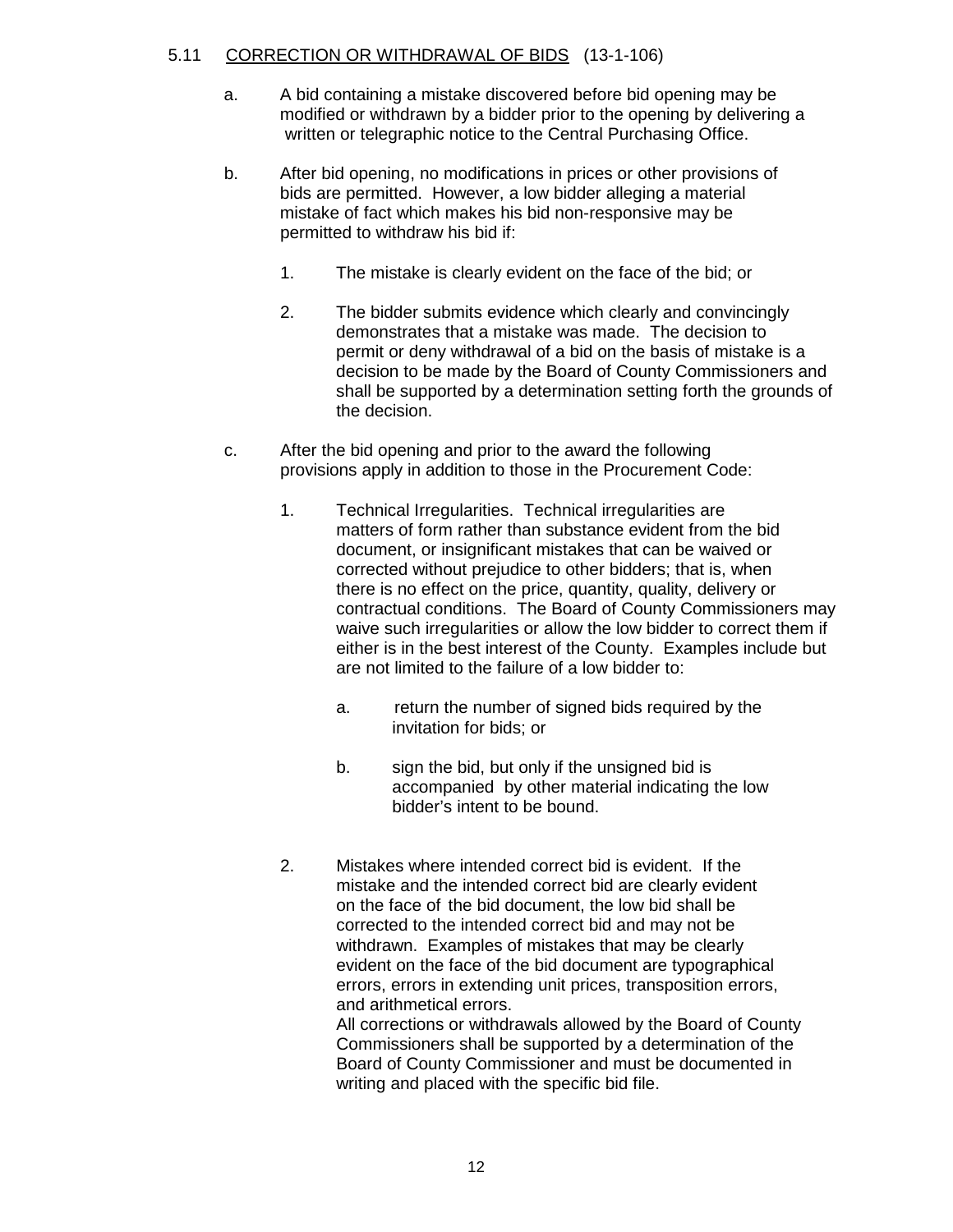- d. If a bid is withdrawn in accordance with the Procurement Code and these regulations, the bid security, if any shall be returned to the bidder (13-1-147B).
- 5.12 BID OPENING (13-1-107). Bids are to be opened publicly in the presence of one or more witnesses at the time and place designated in the invitation for bids. The amount of each bid, and each bid item (if appropriate), and other relevant information as may be specified by the Central Purchasing Office, together with the name of each bidder, shall be recorded in the procurement file and each bid shall be opened to public inspection.
	- a. Bid Opening Schedule. All bids opening schedules will be determined by the Purchasing agent. (CHANGE: 07-31-01/90-03)
	- b. Bid Opening Committee. The Bid Opening Committee shall consist of: (CHANGE: 07-31-01/90-03)
		- 1. Purchasing Agent
		- 2. Purchasing Clerk;
		- 3. Representative(s) of the using department.
	- c. Preparation For Award. The Bid Opening Committee is to review all bids and make a determination of which is the low bid meeting all specifications. A Tabulation Sheet shall be compiled which will include all bid amounts, exceptions to the specifications and comments. This report shall be submitted to the Commission to review prior to bid award, together with a list of all persons present at the bid opening.

# 5.13 BID AWARD (13-1-108)

- a. Following award, a record showing the basis for the award shall be made part of the procurement file.
- b. Written notice of the award shall be sent to the successful (lowest responsible) bidder and shall be posted in the Central Purchasing Office for fourteen (14) days.
- c. Contracts solicited by competitive sealed bids shall require that the bid amount exclude the applicable state gross receipts tax or appicable local each billing or request for payment made under the contract. option tax but that the County shall be required to pay the applicable tax including any increase in the applicable tax becoming effective after the date the contract is entered into. The applicable gross receipts tax or applicable local option tax shall be shown as a separate amount on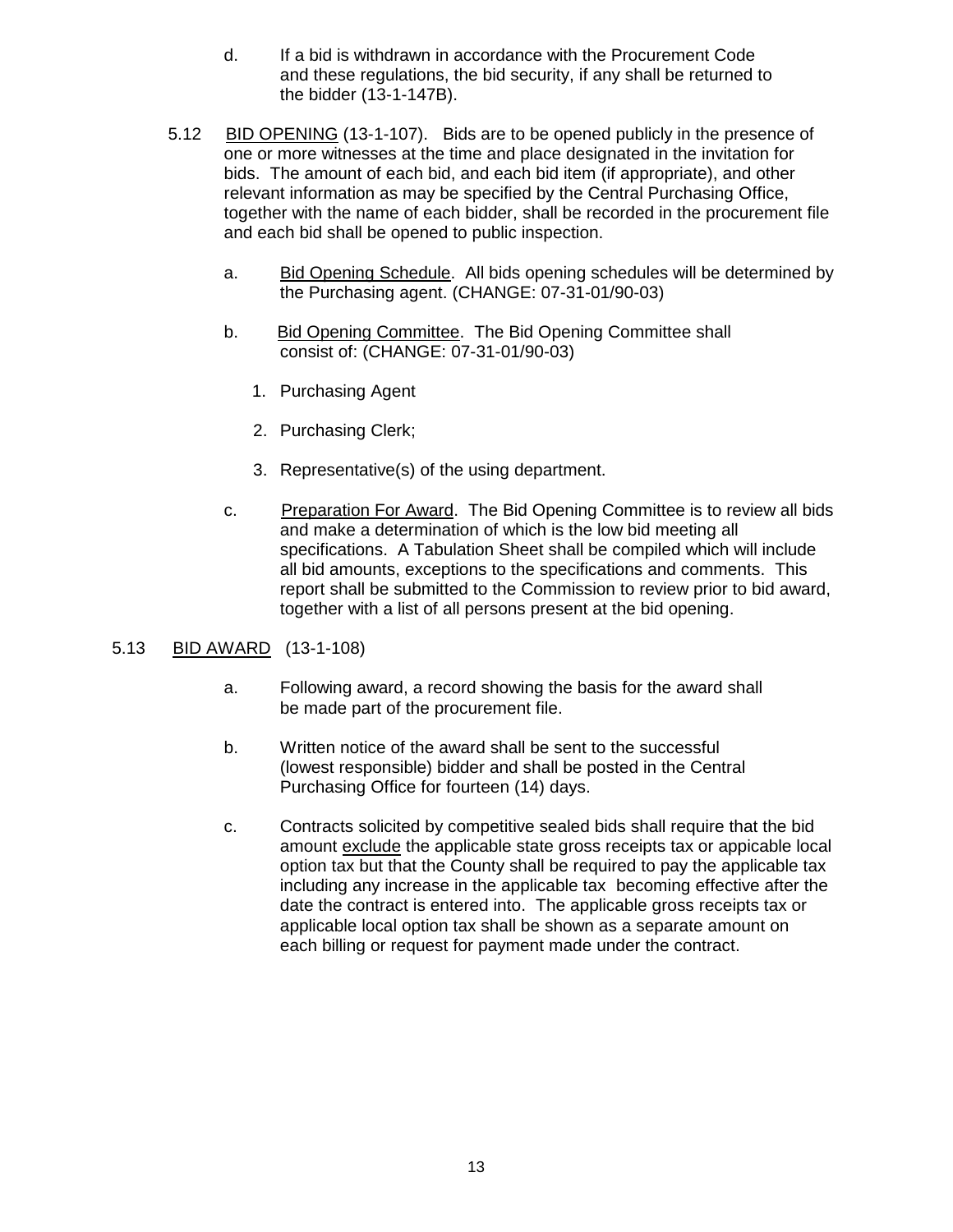| PURCHASING POLICY RESOLUTION |                    |
|------------------------------|--------------------|
| EFFECTIVE DATE: 03/02/88     | RESOLUTION #76-28  |
| EFFECTIVE DATE: 04/01/91     | RESOLUTION #79-31  |
| EFFECTIVE DATE: 01/19/93     | RESOLUTION #81-21  |
| EFFECTIVE DATE: 07/31/01     | RESOLUTION #90-03  |
| EFFECTIVE DATE: 11/29/05     | RESOLUTION # 94-30 |
| EFFECTIVE DATE: 12/20/05     | RESOLUTION #94-37  |

# 5.14 MULTI-STEP SEALED BIDDING (13-1-109)

- a. General. When the Central Purchasing Office makes a determination that it is impractical to initially prepare specifications to support an award based on price, an invitation for bids may be issued requesting the submission of unpaid offers to be followed by an invitation for bids. Thus, multi-step sealed bidding is a two-phase process consisting of a technical first phase composed of one or more steps in which bidders submit unpriced technical offers to be evaluated by the Central Purchasing Office and a second phase in which those bidders whose technical offers are determined to be acceptable during the first phase have their price bids considered. It is designed to obtain the benefits of competitive sealed bidding by award of a contract to the lowest responsible bidder, and at the same time obtain the benefits of the competitive sealed proposals procedure through the solicitation of technical offers and the conduct of discussions to evaluate and determine the acceptability of technical offers.
- b. Conditions for Use. The multi-step sealed bidding method may be used when it is not practical to prepare initially a definitive purchase description which will be suitable to permit an award based on price. Multi-step sealed bidding may thus be used when it is considered desirable:
	- 1. To invite and evaluate technical offers to determine their acceptability to fulfill the purchase description requirements;
		- 2. To conduct discussions for the purposes of facilitating understanding of the technical offer and purchase description requirements and, where appropriate, obtain supplemental information, permit amendments of technical offers, or amend the purchase description;
		- 3. To accomplish Paragraphs "a" and "b" of this Section prior to soliciting priced bids; and
		- 4. To award the contract to the lowest responsible bidder in accordance with the competitive sealed bidding procedures.
- c. Pre-Bid Conferences in Multi-Step Sealed Bidding. Prior to the submission of unpriced technical offers, a pre-bid conference may be conducted by the Purchasing Agent. The Purchasing Agent may also hold a conference of all potential bidders at any time during the evaluation of the unpriced technical offers.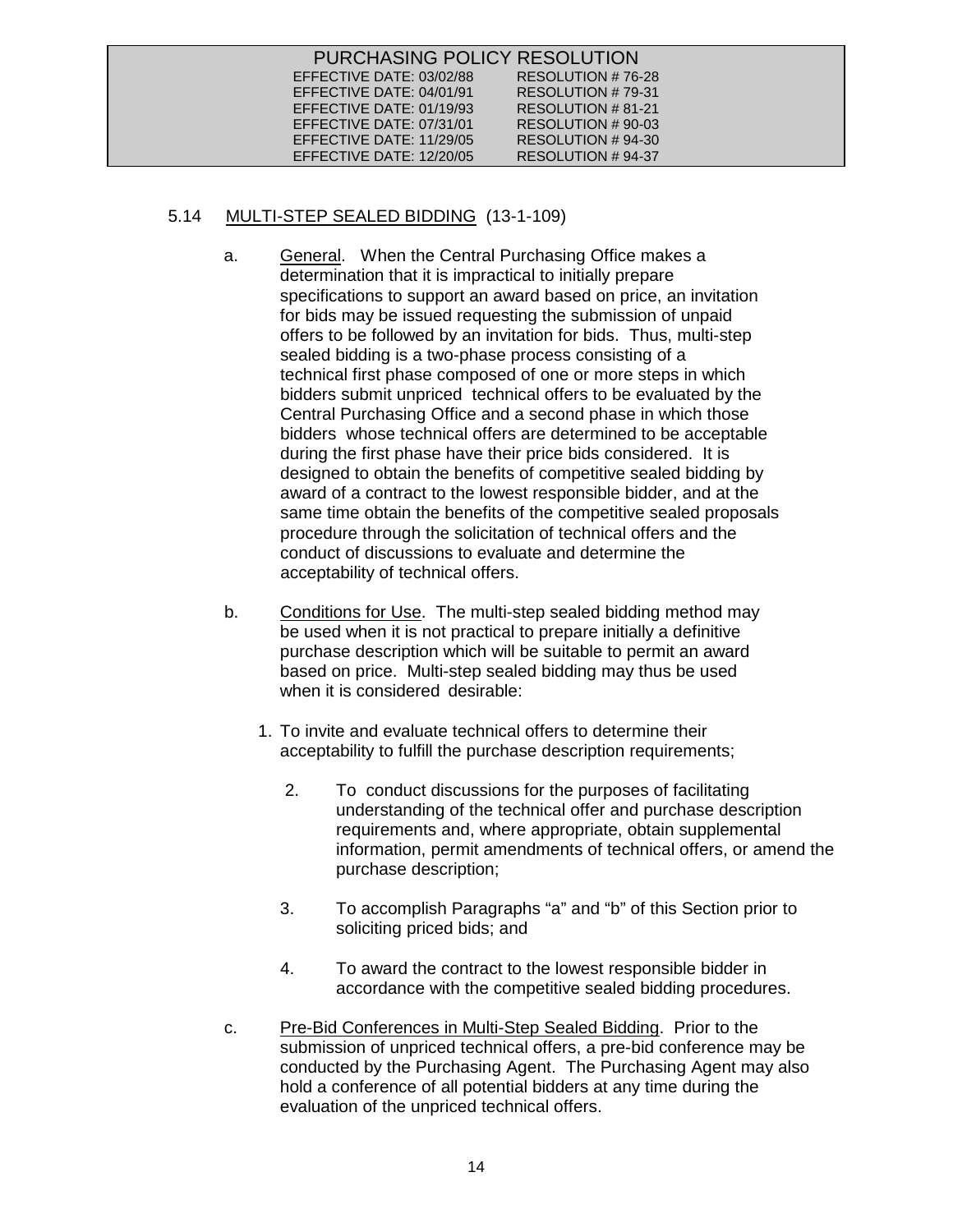# d. Procedure for Phase One of Multi-Step Sealed Bidding.

- 1. Form. Multi-step sealed bidding shall be initiated by the issuance of an invitation for bids. In addition to the normal requirements, the multi-step invitation for bids shall state:
	- a. that unpriced technical offers are requested;
	- b. whether priced bids are to be submitted at the same time as unpriced technical offers; if they are, such priced bids shall be submitted in a separate sealed envelope;
	- c. that it is a multi-step sealed bid procurement, and priced bids will be considered only in the second phase and only from those bidders whose unpriced technical offers are found acceptable in the first phase;
	- d. that the County, to the extent the Purchasing Agent finds necessary, may conduct oral or written discussions of the unpriced technical offers;
	- e. that the item being procured shall be furnished generally in accordance with the bidder's technical offer as found to be finally acceptable and shall meet the requirements of the invitation for bids.
- e. Amendments to the Invitation for Bids. After receipt of unpriced technical offers, amendments to the invitation for bids shall be distributed only to bidders who submitted unpriced technical offers or to amend those submitted. If, in the opinion of the Board of County Commissioners, a contemplated amendment will significantly change the nature of the procurement, the invitation for bids shall be cancelled and a new invitation for bids issued.
- f. Receipt and Handling of Unpriced Technical Offers. Unpriced technical offers shall not be opened publicly but shall be opened in the presence of the Bid Opening Committee. Such offers shall not be disclosed to unauthorized persons or be made available to competing offerors.
- g. Evaluation of Unpriced Technical Offers. The unpriced technical offers submitted by bidders shall be evaluated solely in accordance with the criteria set forth in the invitation for bids. The unpriced technical offers shall be categorized as:
	- 1. acceptable;
	- 2. potentially acceptable, that is, reasonably susceptible of being made acceptable; or
	- 3. unacceptable. The Board of County Commissioners shall record in writing the basis for finding an offer unacceptable and make it part of the procurement file.
- h. Board of County Commissioners Decision. The Purchasing Agent may initiate phase two of the procedure if, in the Board of County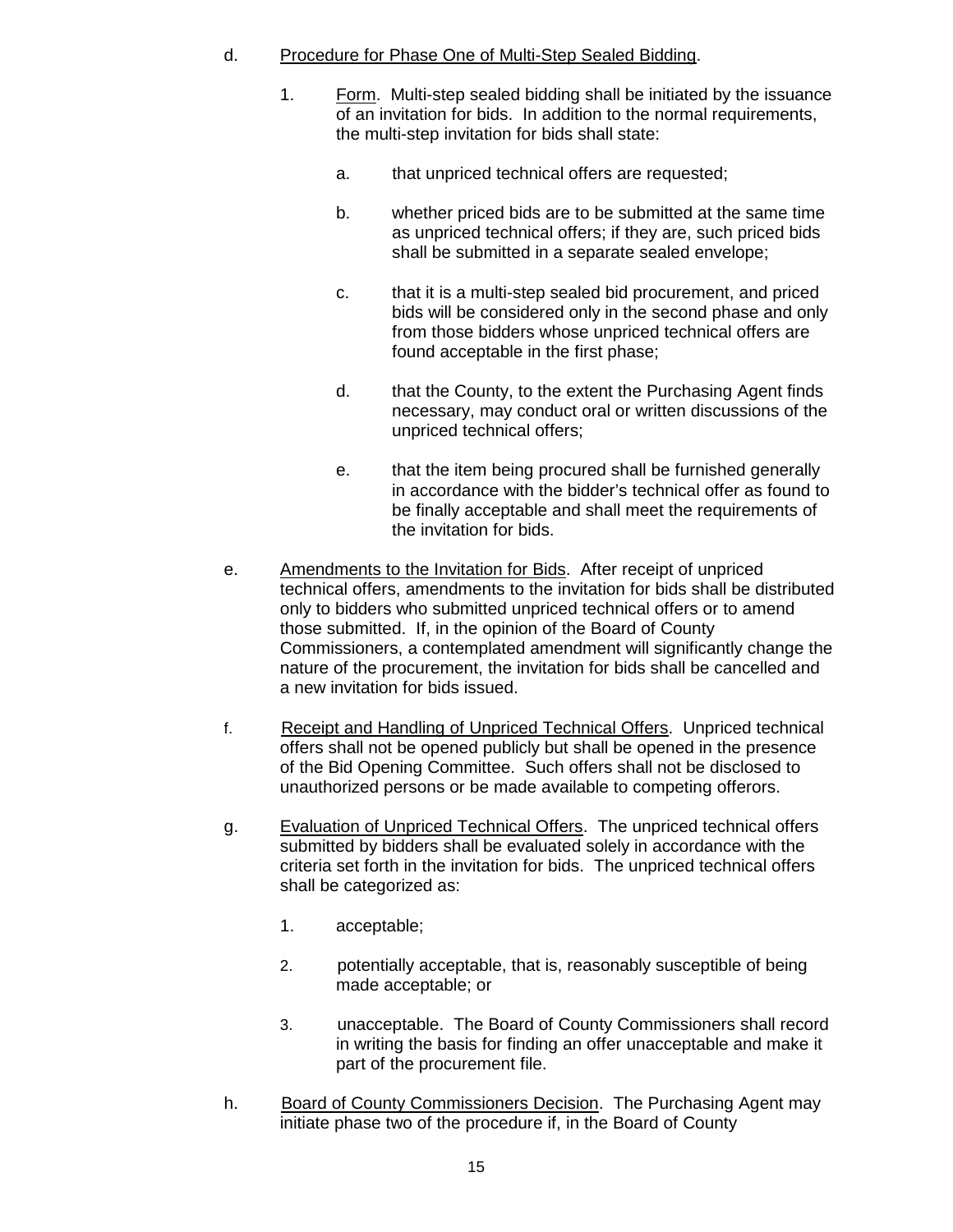Commissioner's opinion, there are sufficient acceptable unpriced technical offers to assure effective price competition in the second phase without technical discussions. If the Board of County Commissioners finds that such is not the case, the Purchasing Agent shall issue an amendment to the invitation for bids or engage in technical discussions as set forth in Section 5.14.c.

- i. Discussion of Unpriced Technical Offers. The Purchasing Agent may conduct discussion with any bidder who submits an acceptable or potentially acceptable technical offer. During the course of such discussions the Purchasing Agent shall not disclose any information derived from the one unpriced technical offer to any other bidder. Once discussions are begun, any bidder who has not been notified that its offer has been finally found unacceptable may submit supplemental information amending its technical offer at any time until the closing date established by the Purchasing Agent. Such submission may be made at the request of the Purchasing Agent or upon the bidder's own initiative.
- j. Records. The Purchasing Agent shall keep written records of the date, place, attendance and purpose of meetings conducted pursuant to Subsection 5.13.i.
- k. Notice of Unacceptable Unpriced Technical Offer. When the Purchasing Agent determines a bidder's unpriced technical offer to be unacceptable, such offeror shall not be afforded an additional opportunity to supplement its technical offer.
- l. Mistakes During Multi-Step Bidding. Mistakes may be corrected or bids may be withdrawn during phase one at any time. During Phase two, mistakes may be corrected or withdrawal permitted in accordance with the sections for mistakes governing regular sealed bids.
- m. Procedure for Phase Two:
- 1. Initiation. Upon the completion of phase one, the Purchasing Agent shall either:
	- a. open priced bids submitted in phase one (if priced bids were required to be submitted) from bidders whose unpriced technical offers were found to be acceptable; or
	- b. if priced bids have not been submitted, technical discussions have been held, or amendments to the invitation for bids have been issued, invite each acceptable bidder to submit a priced bid.
- 2. Conduct. Phase two shall be conducted as any other competitive sealed bid procurement except:
	- a. no public notice need to be given of this invitation to submit priced bids because such notice was previously given;
	- b. unpriced technical offers of bidders who are not awarded the contract shall not be open to public inspection unless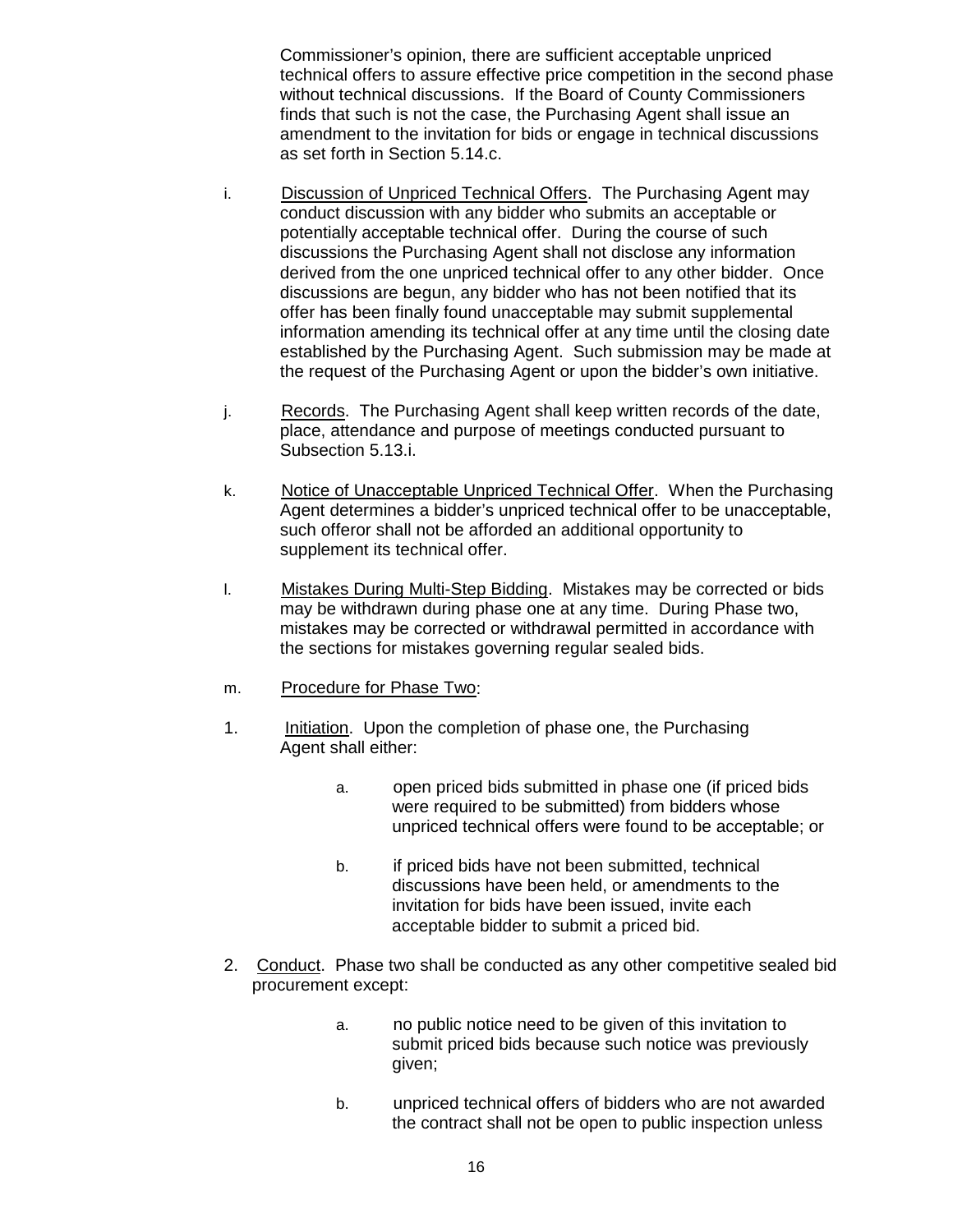the Purchasing Agent determines in writing that public inspection of such offers is essential to assure confidence in the integrity of the procurement process.

# 5.15 IDENTICAL LOW BIDS (13-1-110)

- a. Definition. Identical low bids are low responsive bids from responsible bidders which are identical in price after the application of the preferences referred to in Sections 13-1-21 to 13-1-22 NMSA 1978, and which meet all the requirements and criteria set forth in the invitation for bids.
- b. Award. When two or more identical low bids are received, the Board of Commissioners may:
	- 1. Award pursuant to the multiple source award provisions of the Procurement Code (see Sections 13-1-69, 13-1-153 and 13-1-154);
	- 2. Award to a resident business if the identical low bids are submitted by a resident business and a nonresident business;
	- 3. Award to a resident manufacturer if the identical low bids are submitted by a resident manufacturer and a resident business;
	- 4. Award by lottery to one of the identical low bidders; or
	- 5. Reject all bids and re-solicit bids or proposals for the required services, construction or items of tangible personal property.

# 5.16 BID SECURITY

- a. Construction (13-1-146). Bidders for construction contracts procured by competitive sealed bid must provide bid security when the price estimated by the Purchasing Agent to exceed \$25,000. The bid security shall be equal to at least five (5%) percent of the amount of the bid and shall be a bond provided by a surety company authorized to do business in this state or by certified check.
- b. Other Purchases. Bidders for other purchases/contracts procured by competitive sealed bid must provide bid security when the price is estimated by the Purchasing Agent to exceed \$25,000. The bid security shall be equal to at least five (5%) percent of the amount of the bid and shall be a bond provided by a surety company authorized to do business in this state or by certified check.
- c. Rejection of Bids (13-1-147).
	- 1. When the invitation for bids requires bid security, failure to provide such security is grounds for rejection;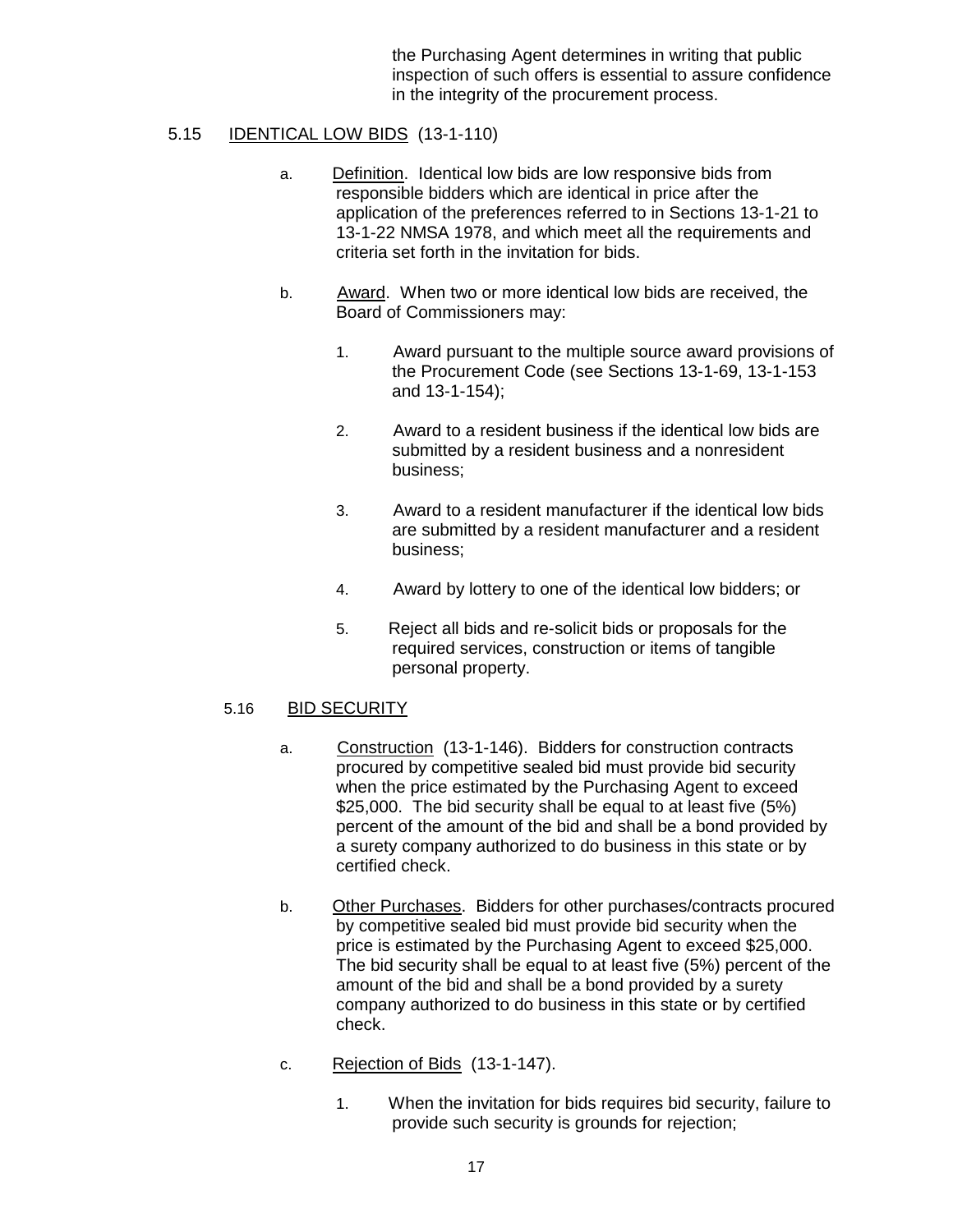- 2. If a bidder is permitted to withdraw its bid before award, no action shall be taken against the bidder or its surety.
- d. Bid and Performance Bonds and Other Security (13-1-148).
	- 1. Bid security, performance bonds or other security may be required for contract for items of tangible personal property or services as the Central Purchasing Office deems necessary to protect the County.
	- 2. Any such bonding requirements shall not be used as a substitute for a determination of the responsibility of a bidder or offeror.
	- 3. See small business provisions regarding reduction of security (16.4.d).
	- 4. As to performance and payment bonds required for construction contracts, see the requirements of Section 13-4-18 NMSA 1978 and Section 22.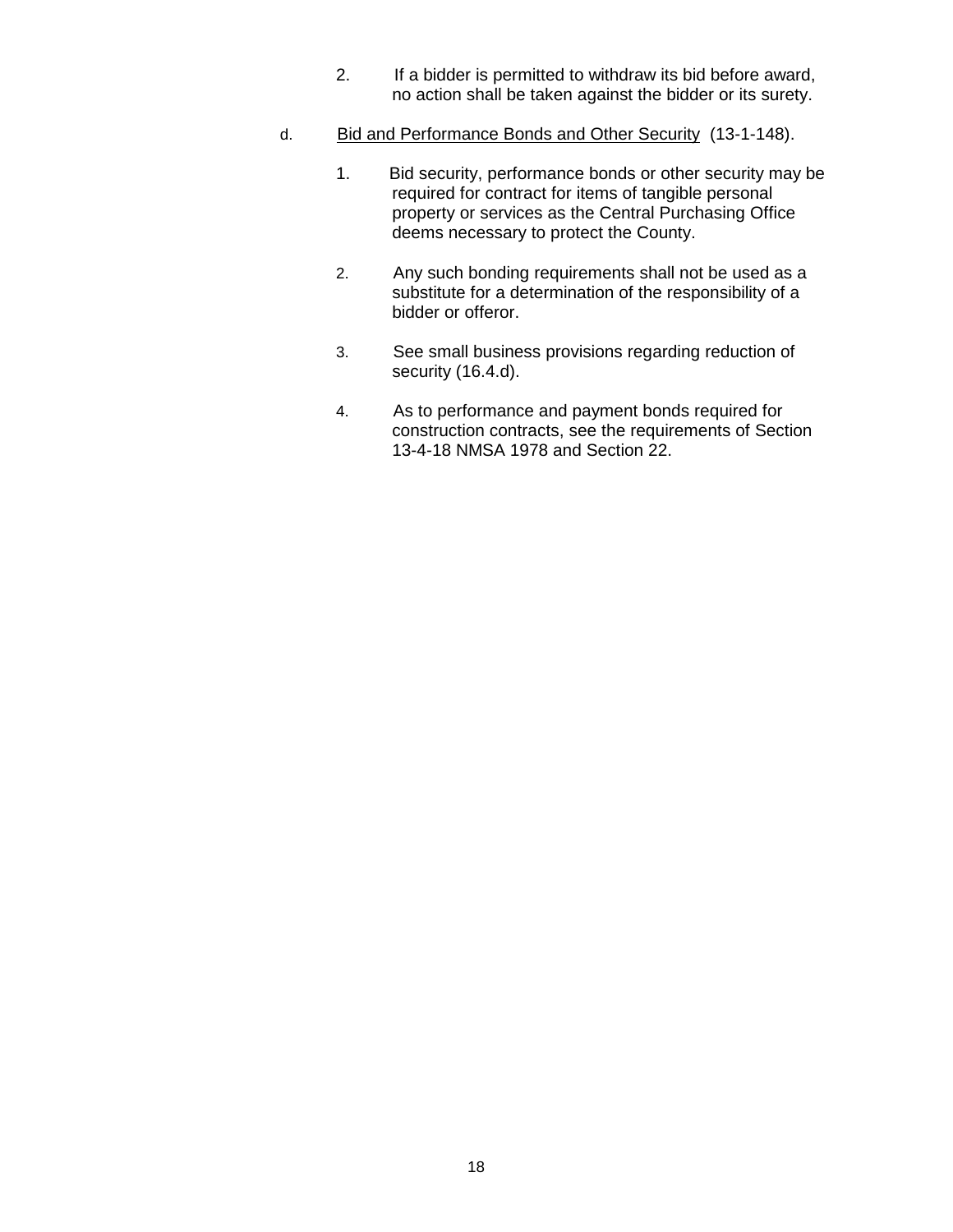# 6. COMPETITIVE SEALED PROPOSALS

- 6.1 CONDITIONS FOR USE (13-1-111). Competitive sealed proposals may be used when:
	- a. Procuring professional services; or
	- b. When the Central Purchasing Office or designee makes a determination that the use of competitive sealed bidding is either not practicable or advantageous to the County.
	- c. Competitive sealed proposals shall not be used for the procurement of construction.
	- d. Definitions. The words "practicable" and "advantageous" as used in 13-1-111 NMSA 1978 are to be given ordinary dictionary meanings. The term "practicable" denotes what may be accomplished or put into practical application. "Advantageous" denotes a judgmental assessment of what is in the County's best interest. Competitive sealed bidding may be practicable, that is, reasonably possible, but not necessarily advantageous, that is, in the County's best interest. The key element in determining advantageousness is the need for flexibility. The competitive sealed proposals method differs from competitive sealed bidding in two important ways:
		- 1. The proposal may or may not include price: and
		- 2. It permits discussions with competing offerors and changes in their proposals including price; and
		- 3. It allows comparative judgmental evaluations to be made when selecting among acceptable proposals for award of the contract.

# 6.2 WHEN COMPETITIVE SEALED BIDDING IS NOT PRACTICABLE.

Competitive sealed bidding is not practicable unless the nature of the procurement permits award to a low bidder who agrees by its bid to perform without condition or reservation in with accordance the purchase description, delivery or performance schedule, and all other terms and conditions of the invitation for bids. Factors to be considered in determining whether competitive sealed bidding is not practicable include:

- a. Whether the contract needs to be other than a fixed-price type;
- b. Whether oral or written discussions may need to be conducted with offerors concerning technical and price aspects of their proposals;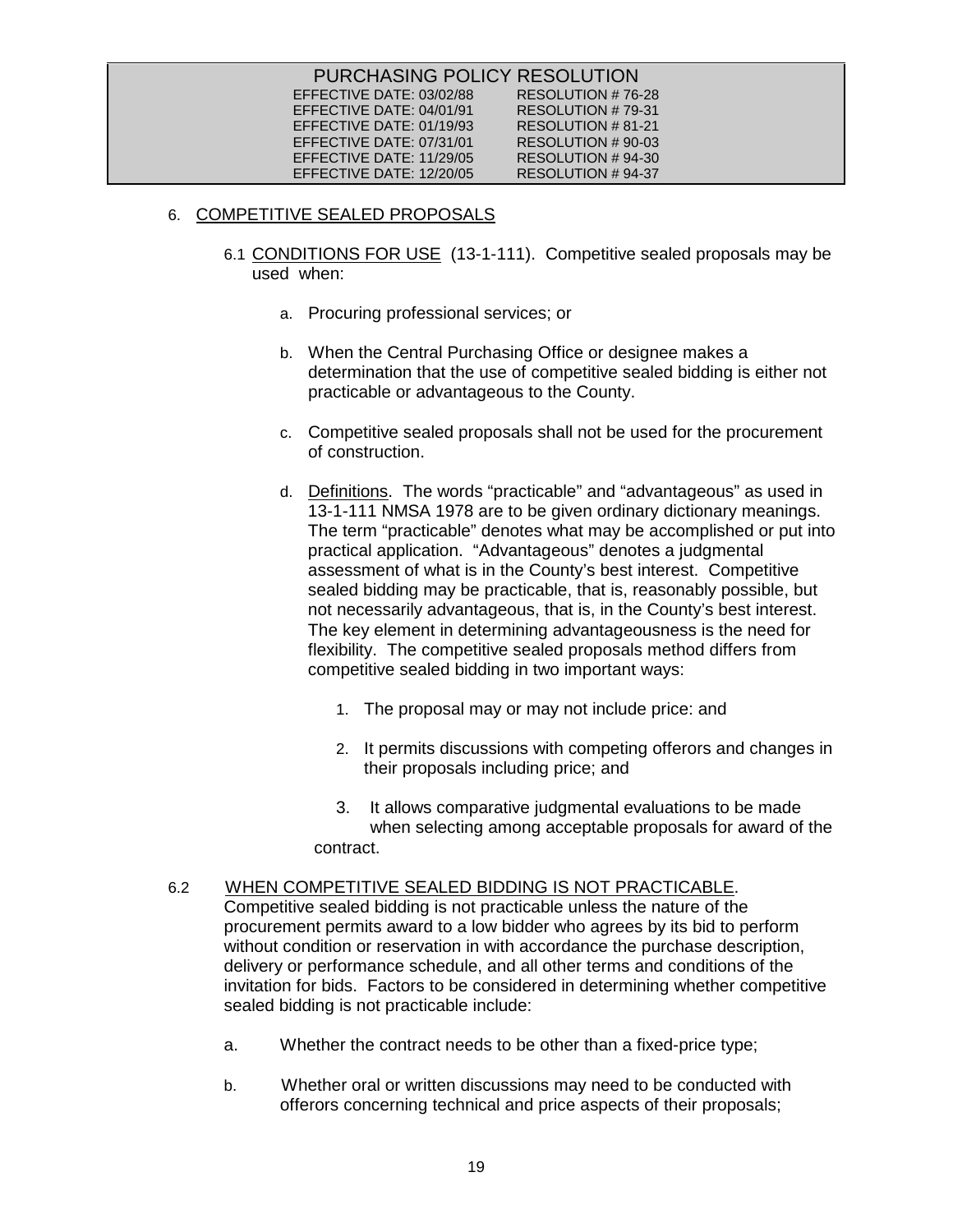6.2 (cont.)

- c. Whether offerors may need to be afforded the opportunity to revise their proposals, including price;
- d. Whether award may need to be based upon a comparative evaluation as stated in the request for proposals of differing price, quality and contractual factors in order to determine the most advantageous offering to the County. Quality factors include technical and performance capability, and the content of the technical proposal; and
- e. Whether the primary consideration in determining award may not be price.
- 6.3 <u>WHEN COMPETITIVE SEALED BIDDING IS NOT ADVANTAGEOUS</u>. A to use competitive sealed bidding. Factors to be considered in determining whether competitive sealed bidding is not advantageous include: determination may be made to use competitive sealed proposals if it is determined that it is not advantageous to the County, even though practicable
	- a. If prior procurements indicate that competitive sealed proposals may result in a more beneficial contract; and
	- b. Whether the factors listed in Paragraphs "b" through "d" of Subsection 6.2 are desirable in conducting a procurement rather than necessary; if they are; then such factors may be used to support a determination that competitive sealed bidding is not advantageous.
- 6.4 REQUEST FOR PROPOSALS (13-1-112). Competitive sealed proposals are solicited through a request for proposals and shall include the same material that an invitation for bids includes; the request should include the following:
	- a. The specifications for the services or items of tangible property to be procured;
	- b. All contractual terms and conditions applicable to the procurement;
	- c. Instructions and information to offerors, including the location where proposals are to be received and the date, time and place where proposals are to be received and reviewed;
	- d. All of the evaluation factors, including price, if any, when applicable;
	- e. A statement that discussions may be conducted with offerors who submit proposals determined to be reasonably assured of being selected for award, but that proposals may be accepted without such discussions;
	- f. A statement of when and how price should be submitted; and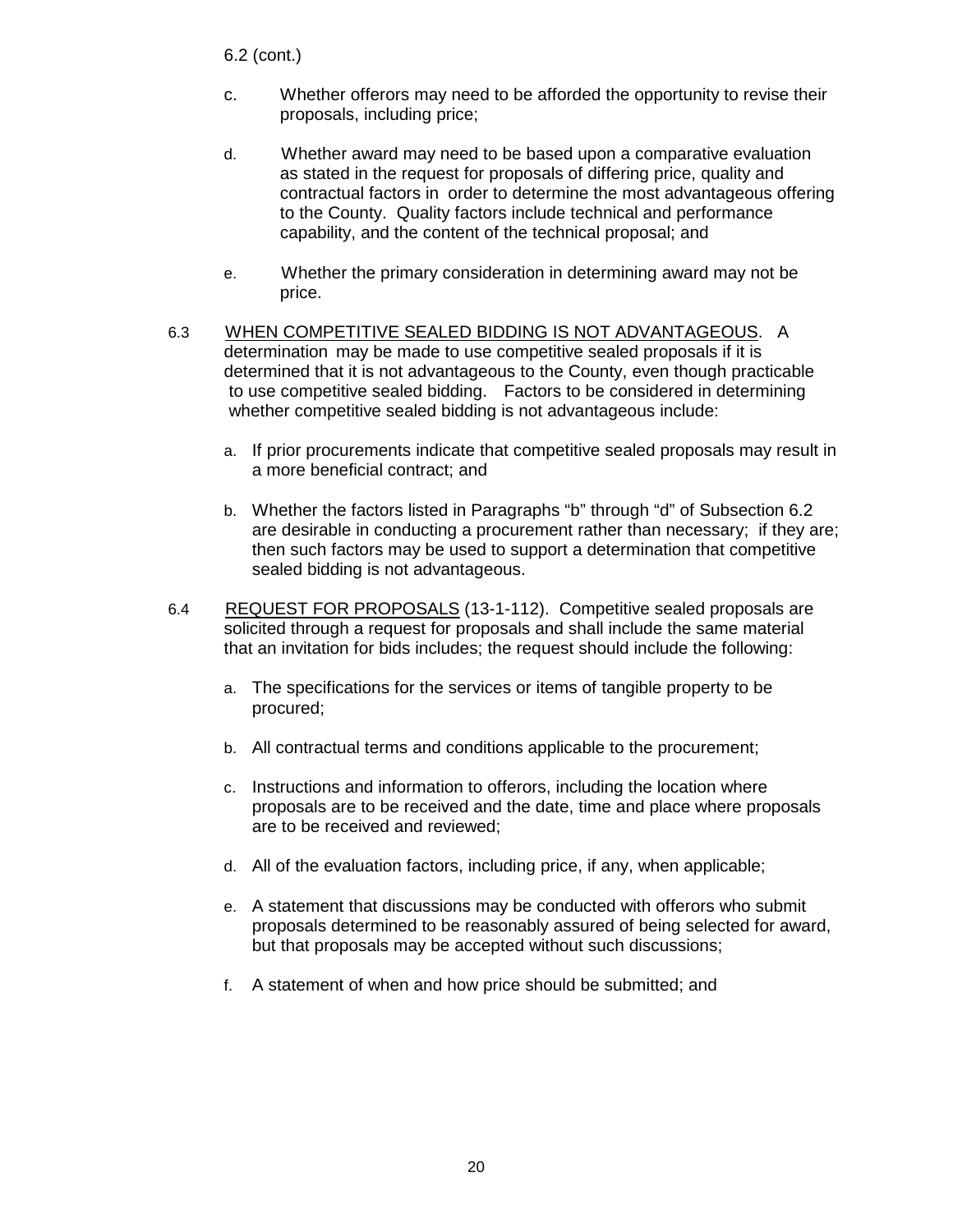g. A notice that states: The Procurement Code, Sections 13-1-28 through 13-1- 199 NMSA 1978, imposes civil and criminal penalties for its violation. In addition, the New Mexico criminal statutes impose felony penalties for illegal bribes, gratuities and kickbacks.

The Request for Proposals may incorporate documents by reference, provided that the request specifies where such documents can be obtained. The Request for Proposals shall require written acknowledgment of the receipt of all amendments issued. The manner in which proposals are to be submitted, including any for forms for that purpose, may be designated as a part of the Request for Proposals.

- 6.5 PUBLIC NOTICE (13-1-113). THE Request for Proposals shall be published not less than ten (10) calendar days prior to the date set for the receipt of the proposals. The Request for Proposals must be published once in a newspaper of general circulation in the County.
	- a. The Purchasing Agent shall send copies of the RFP to those businesses which have signified in writing an interest in submitting proposals and which have paid any required fees.
	- b. A copy of the RFP shall be made available for public inspection and shall be posted at the County Office.

# 6.6 RECEIPT AND REGISTRATION OF PROPOSALS .

- a. Proposals may be opened publicly and may be opened in the presence of one or more witnesses. Proposals and modifications should be timestamped upon receipt and held in a secure place until the established due date.
- b. After the date established for receipt of proposals, a register of proposals will be prepared which includes the name of each offeror, a description sufficient to identify the service or items of tangible personal property offered, the names and addresses of the required witnesses and such other information as may be specified by the Purchasing Agent.
- c. Neither the register of proposals nor the proposals themselves shall be open to public inspection until after the award of the contract.
- d. Offerors may request in writing nondisclosure of confidential data. Such data should accompany the proposal and should be readily separable from the proposal in order to facilitate eventual public inspection of the nonconfidential portion of the proposal.
- 6.7 EVALUATION OF PROPOSALS (13-1-114). Proposals shall be evaluated on the basis of demonstrated competence and qualification for the type of professional service required, and shall be based on the evaluation factors set forth in the Request for Proposals. Numerical rating systems may be used but are not required. For the purpose of conducting discussions, proposals shall be initially classified as: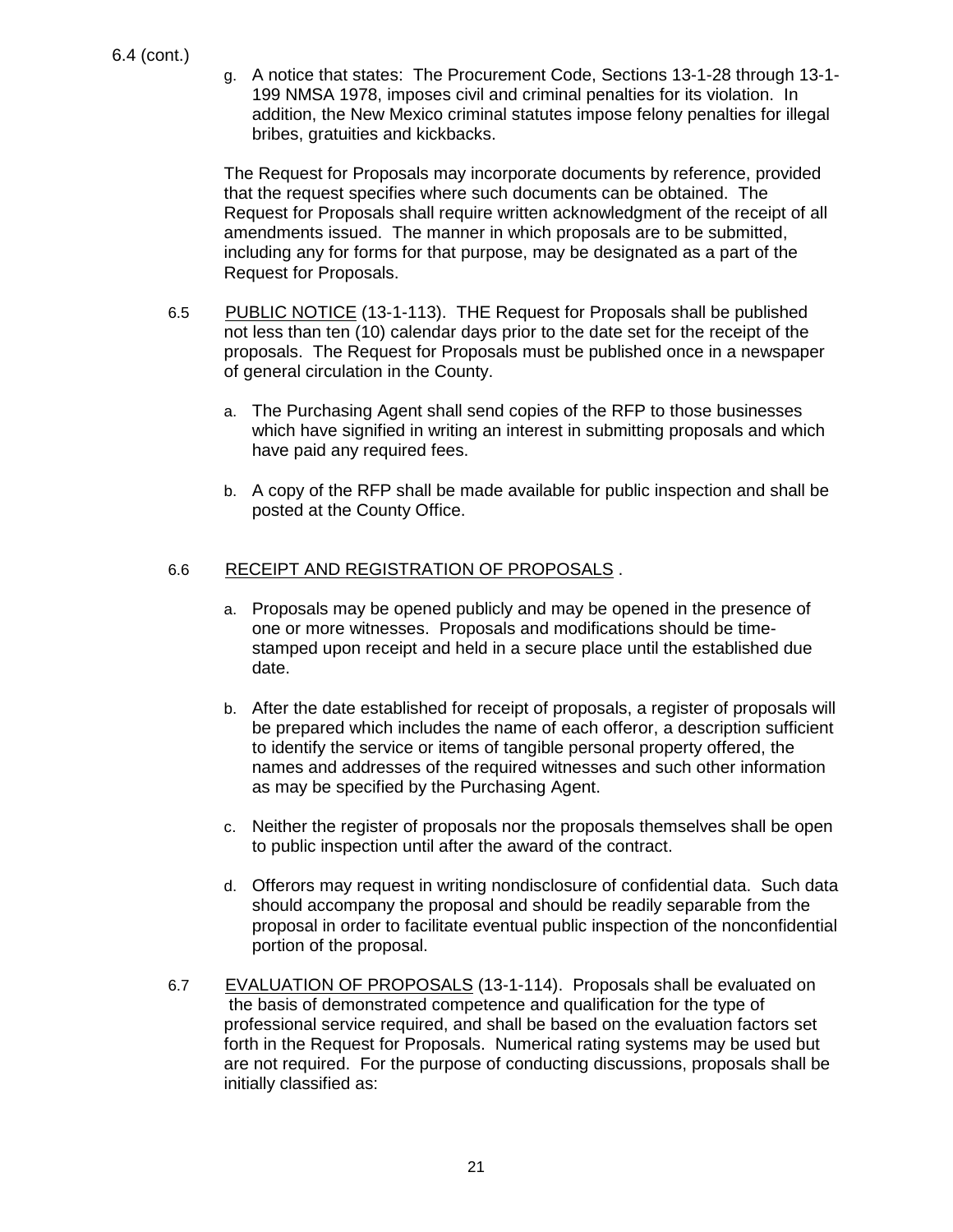- a. Acceptable;
- b. Potentially acceptable, that is, reasonably assured of being made acceptable; or
- c. Unacceptable (offerors whose proposals are unacceptable shall be so notified promptly).
- d. Proposals shall be evaluated by a committee selected by the Board of County Commissioners for each request for proposals. The identity of the members of that committee shall be public record.
- e. The specific scores as scored by each individual on the Evaluation Committee shall be public record; however, the identity of the individuals on the committee shall not be released in a form so as to connect that identity with any specific score.

# 6.8 NEGOTIATIONS - Selection (13-1-115).

- a. Offerors submitting proposals can be afforded an opportunity for discussion and revision of proposals.
- b. Revision may be permitted after submissions of proposals but prior to award and for the purpose of obtaining the best and final offers in response to a Request for Proposals. Negotiations may be conducted with responsible offerors.
- c. When the County is procuring professional services, negotiations shall be conducted with the highest qualified business at compensation determined in writing to be fair and reasonable to both parties.
	- 1. Discussions are held to promote understanding of the County's requirements and offerors' proposals and to facilitate arriving at a contract that will be most advantageous to the County, taking into consideration price, if any, and the other evaluation factors set forth in the Request for Proposals.
	- 2. In making this decision, the County shall take into account the account the estimated value of the services to be rendered and the scope, complexity and professional nature thereof.
	- 3. The Purchasing Agent shall keep a record of the date, place and purpose of meetings, and those attending.
	- 4. Should the County be unable to negotiate a satisfactory contract with the business to be the first and most qualified, at a price determined to be fair and reasonable to both parties, negotiations with that business shall be terminated. The County shall then undertake negotiations with the second most qualified business. Failing accord with the second most qualified business, negotiations with the third most qualified business shall commence. Should negotiations fail with the first, second or third most qualified business, additional businesses, if any, shall be ranked in order of qualifications.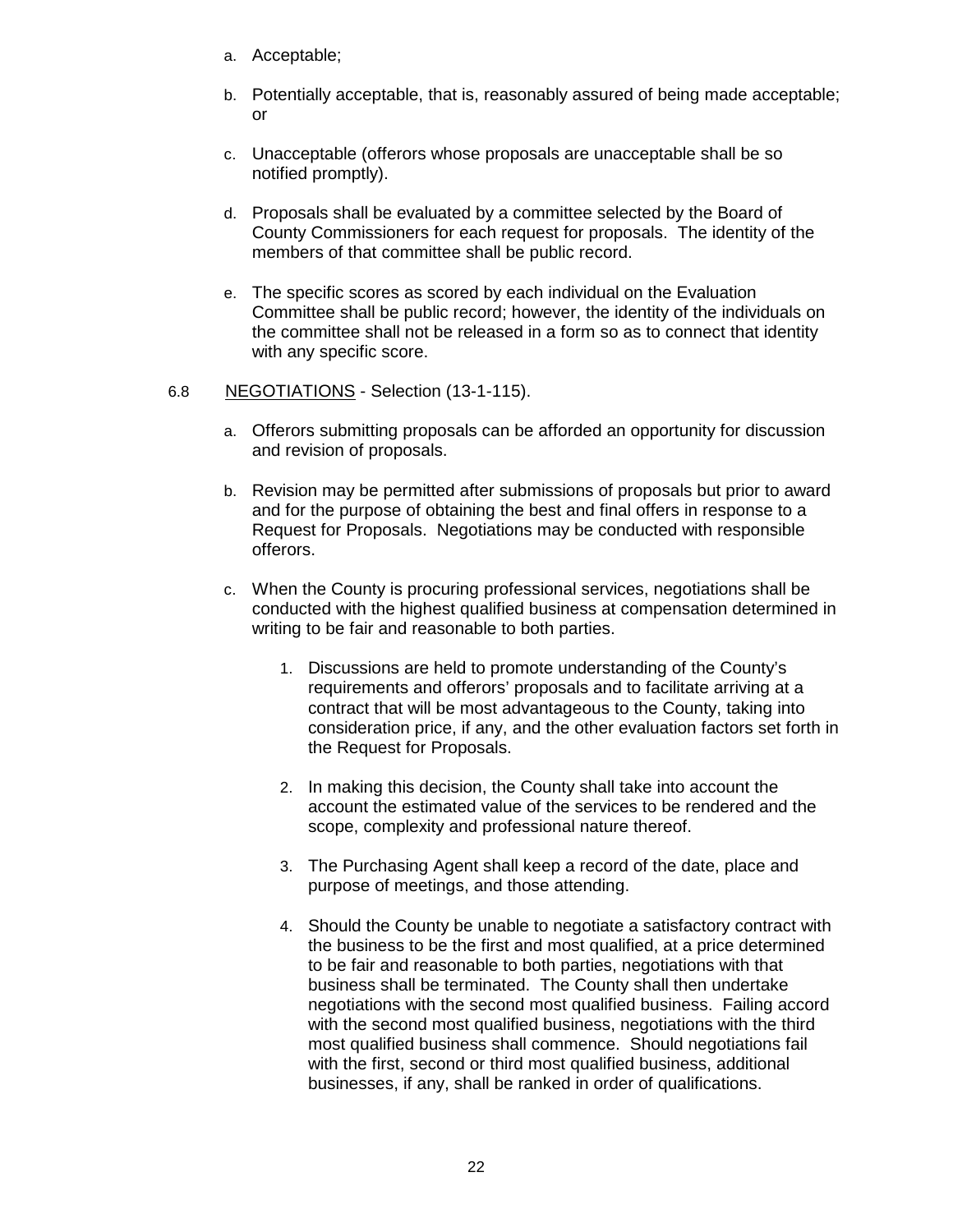5. Negotiations shall continue until a contract is signed with a qualified business or the procurement process is terminated and a new Request for Proposals is initiated.

(Commentary: The contents of any proposal shall not be disclosed so as to be available to competing offerors during the negotiation process.)

- 6.9 Award (13-1-117). The award shall be made to the responsible offeror or offerors whose proposal is most advantageous to the County, taking into consideration the evaluation factors set forth in the Request for Proposals. The Purchasing Agent shall make a written determination showing the basis on which the award was found to be most advantageous to the County based on the factors set forth in the Request for Proposals.
- 6.10 POST NOTICE. After a contract is entered into, notice of award shall be posted at the County offices and the business selected notified of the award.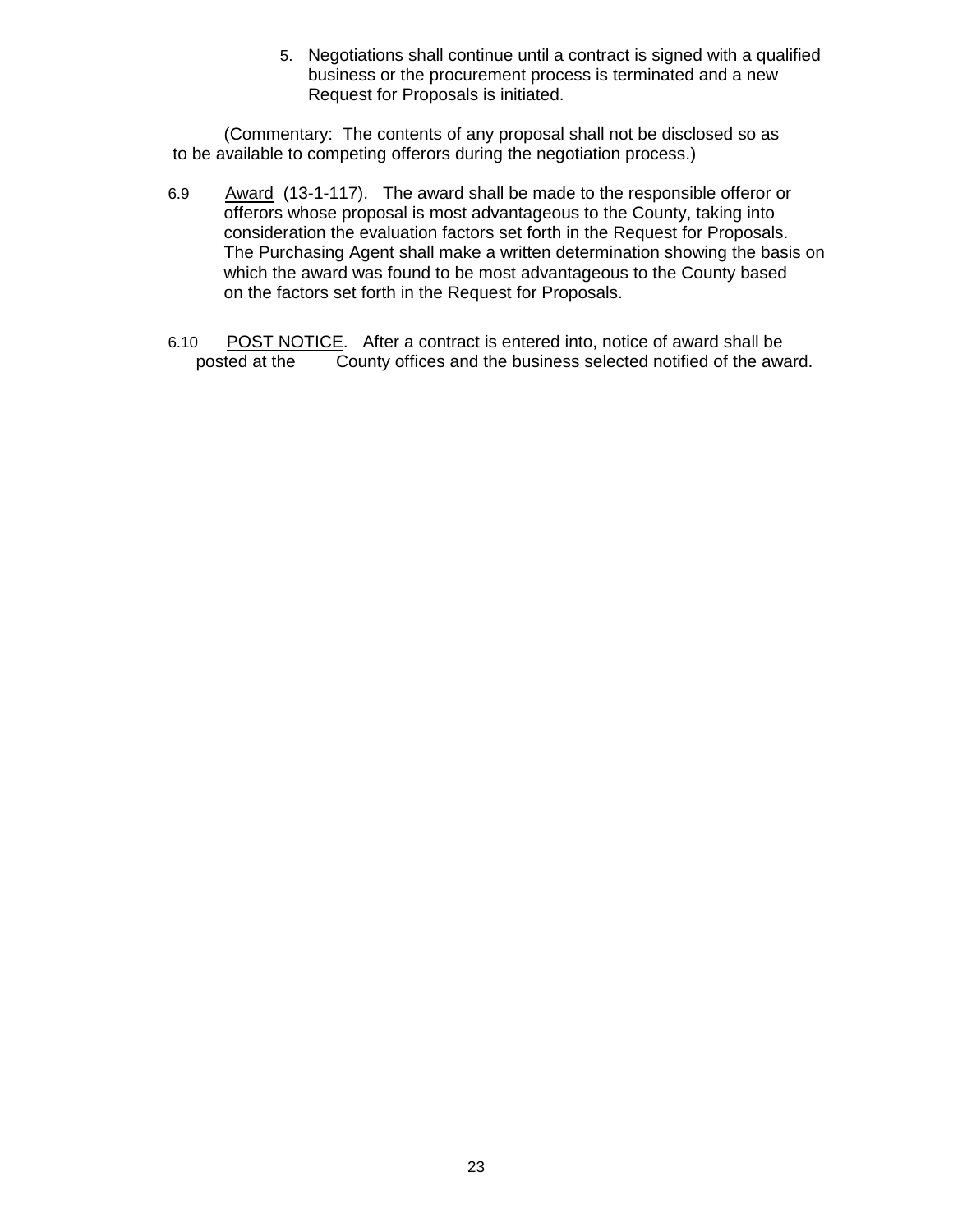| PURCHASING POLICY RESOLUTION |                   |
|------------------------------|-------------------|
| EFFECTIVE DATE: 03/02/88     | RESOLUTION #76-28 |
| EFFECTIVE DATE: 04/01/91     | RESOLUTION #79-31 |
| EFFECTIVE DATE: 01/19/93     | RESOLUTION #81-21 |
| EFFECTIVE DATE: 07/31/01     | RESOLUTION #90-03 |
| EFFECTIVE DATE: 11/29/05     | RESOLUTION #94-30 |
| EFFECTIVE DATE: 12/20/05     | RESOLUTION #94-37 |

# 7. SPECIFICATIONS

- 7.1 REQUIREMENT (13-1-164, 165 and 166)
	- a. All specifications shall be drafted to insure maximum practicable competition.
	- b. Brand name specification may be used only when the Central Purchasing Office determines that only the identified brand name item will satisfy the needs of the County.
	- c. The Central Purchasing Office shall attempt to identify as many sources as possible from which the designated brand name items can be obtained and shall achieve whatever price competition is practicable. A sole source procurement may be made.

# 7.2 BRAND NAME OR EQUAL SPECIFICATIONS (13-1-167 and 168).

- a. Normally, brand names or equal specifications shall include a description of the particular design, function or performance characteristics required. However, if the essential characteristics of the brand names included in the specifications are commonly known in the industry or trade, such a detailed description is not necessary.
- b. Where brand name or equal specifications is used in a solicitation, the solicitation shall contain explanatory language that the use of the brand name is for the purpose of describing a standard of quality, performance and characteristics desired and not intended to limit or restrict competition.

# 7.3 PURCHASE REQUESTS (13-1-169).

- a. The using agency's request for procurement must contain a statement of need, the general characteristics of the item of tangible personal property, construction of service desired, and a statement of the quantity desired and quality desired.
	- 1. Any employee who has prior written authorization from their department head, filed with the Central Purchasing Office, may sign requisition orders and pick up orders for their department.
	- 2. The department head may require their initials to appear on all requisitions charged to their department.
	- 3. The head of the using department is responsible for securing specifications for needed services or items.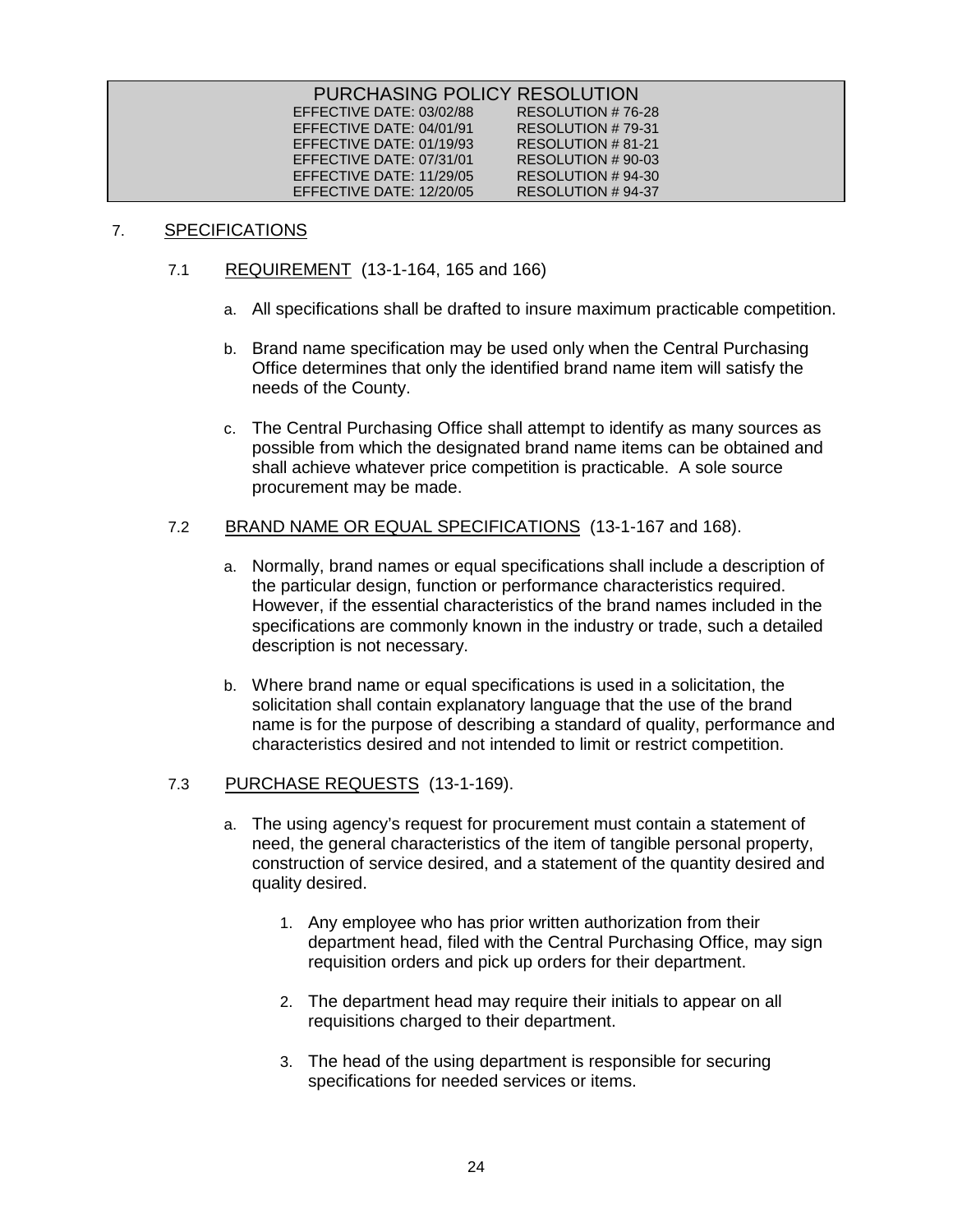4. No requisition will be processed or items purchased without a requisition that is completely filled out and signed by a County employee who has authorization from the department head, filed in the Central Purchasing Office.

- 5. Completed Order. Immediately upon receipt, all goods must be inventoried and receipt acknowledged by the Central Purchasing Office in writing. The using department shall inventory and acknowledge that the goods were received in good condition by signing the receipt
- b. The Central Purchasing Office may consolidate procurements.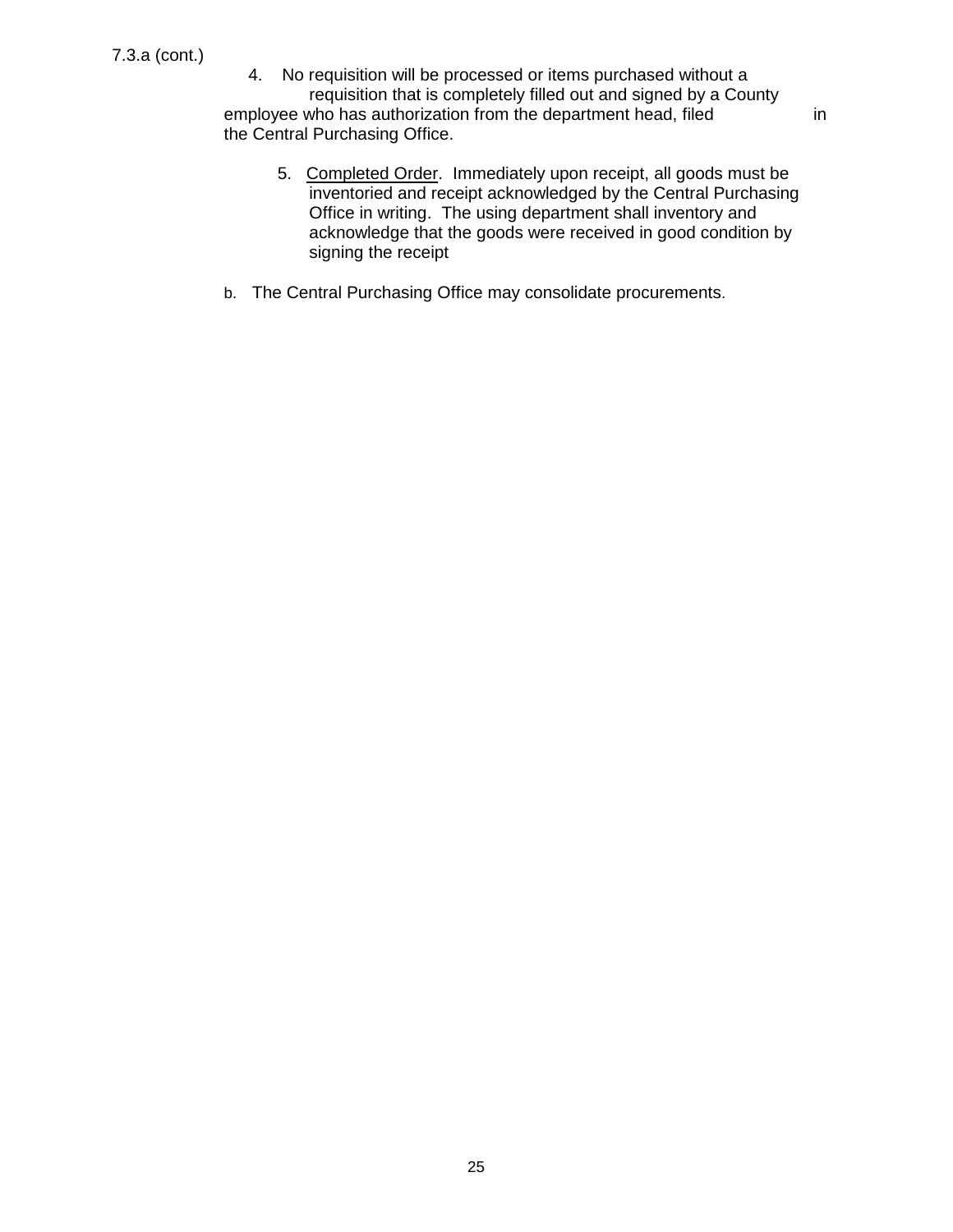| PURCHASING POLICY RESOLUTION |                   |
|------------------------------|-------------------|
| EFFECTIVE DATE: 03/02/88     | RESOLUTION #76-28 |
| EFFECTIVE DATE: 04/01/91     | RESOLUTION #79-31 |
| EFFECTIVE DATE: 01/19/93     | RESOLUTION #81-21 |
| EFFECTIVE DATE: 07/31/01     | RESOLUTION #90-03 |
| EFFECTIVE DATE: 11/29/05     | RESOLUTION #94-30 |
| EFFECTIVE DATE: 12/20/05     | RESOLUTION #94-37 |

# 8. MISCELLANEOUS BID AND PROPOSAL MATTERS

- 8.1 REJECTION OF CANCELLATION OF BIDS OR REQUEST FOR PROPOSALS (13-1-131). An invitation for bids, a Request for Proposals, or any other solicitations may be cancelled or any or all bids or proposals may be rejected in whole or in part when it is in the best interest of the County. A determination containing the reasons therefor shall be made part of the procurement file.
	- a. Prior to Opening. An invitation to bid or request for Proposals may be cancelled in whole or in part prior to opening when the Central Purchasing Office makes a written determination that such action is in the County's best interests for reasons including but not limited to:
		- 1. The County no longer requires the services, construction or items of tangible personal property;
		- 2. The County no longer can reasonably expect to fund the procurement; or
		- 3. Proposed amendments to the solicitation would be of such magnitude that a new solicitation is desirable.
	- b. After Opening. After opening but prior to award, all bids or proposals may be rejected in whole or in part when the Central Purchasing Office makes a written determination that such action is in the County's best interest for reasons including but not limited to:
		- 1. All of the bids and proposals are non-responsive;
		- 2. The services, construction or items of tangible personal property being procured are no longer required;
		- 3. Ambiguous or otherwise inadequate specifications are part of the solicitation;
		- 4. The solicitation does not provide for consideration of all factors of significance to the County;
		- 5. Prices exceed available funds and it would not be appropriate to adjust quantities to come within available funds;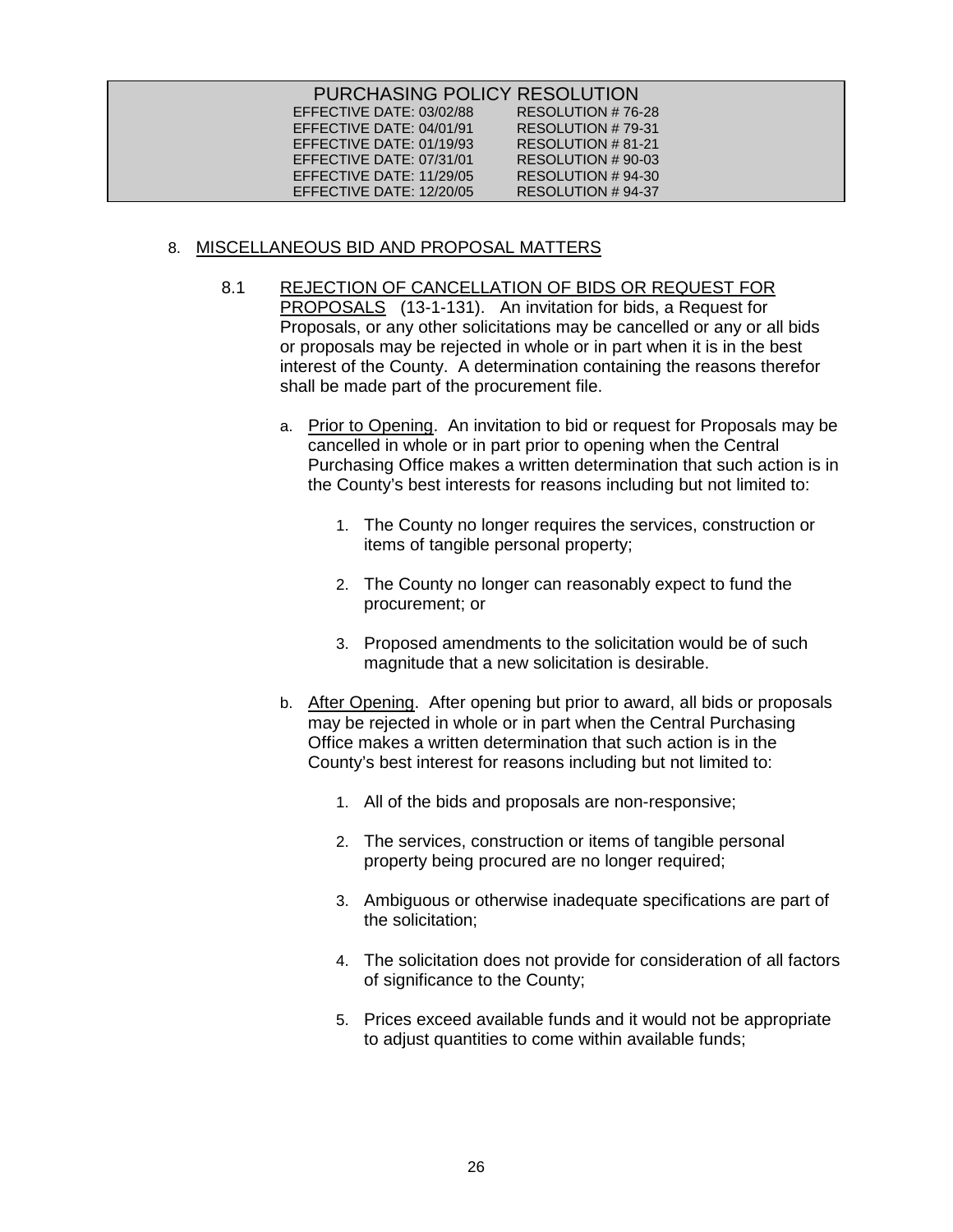- 6. There is a reason to believe that the bids or proposals may not have been independently arrived at in open competition, may have been collusive, or may have been submitted in bad faith.
- c. Rejection of Individual Bids. Bids submitted pursuant to competitive sealed bidding or in the second phase of multi-step sealed bidding may be rejected pursuant to the Procurement Code and these regulations for reasons which include but are not limited to:
	- 1. The business that submitted the bid is non-responsible;
	- 2. The bid is not responsive; or
	- 3. The service, construction or item of tangible personal property offered in the bid is unacceptable by reason of its failure to meet the requirements of the specifications or permissible alternates or other acceptability criteria set forth in the invitation for bids.
- d. Rejection of Individual Proposals. "Proposal" means any offer submitted in response to any solicitation, including an offer under the Procurement Code and these regulations for a small purchase, but not including a bid as defined in Section 8.1.c. Unless the solicitation states otherwise, proposals need not be unconditionally accepted without alteration or correction, and the County's stated requirements may be revised or clarified after proposals are submitted. This flexibility must be considered in determining whether reasons exist for rejecting all or any part of a proposal. Reasons for rejecting proposals include but are not limited to:
	- 1. The business that submitted the proposal is non-responsible;
	- 2. The proposal is not responsive; or
	- 3. The proposed price is clearly unreasonable.
- e. Notice. When an invitation to bid or Request for Proposal is cancelled, or when a bid or response is rejected in whole or in part, notice shall be sent to all businesses solicited and the notice shall:
	- 1. Identify the solicitation;
	- 2. Briefly explain the reason for cancellation; and
	- 3. When appropriate, explain that an opportunity will be given to compete on any re-solicitation or any future procurement of similar services, construction or items of tangible personal property.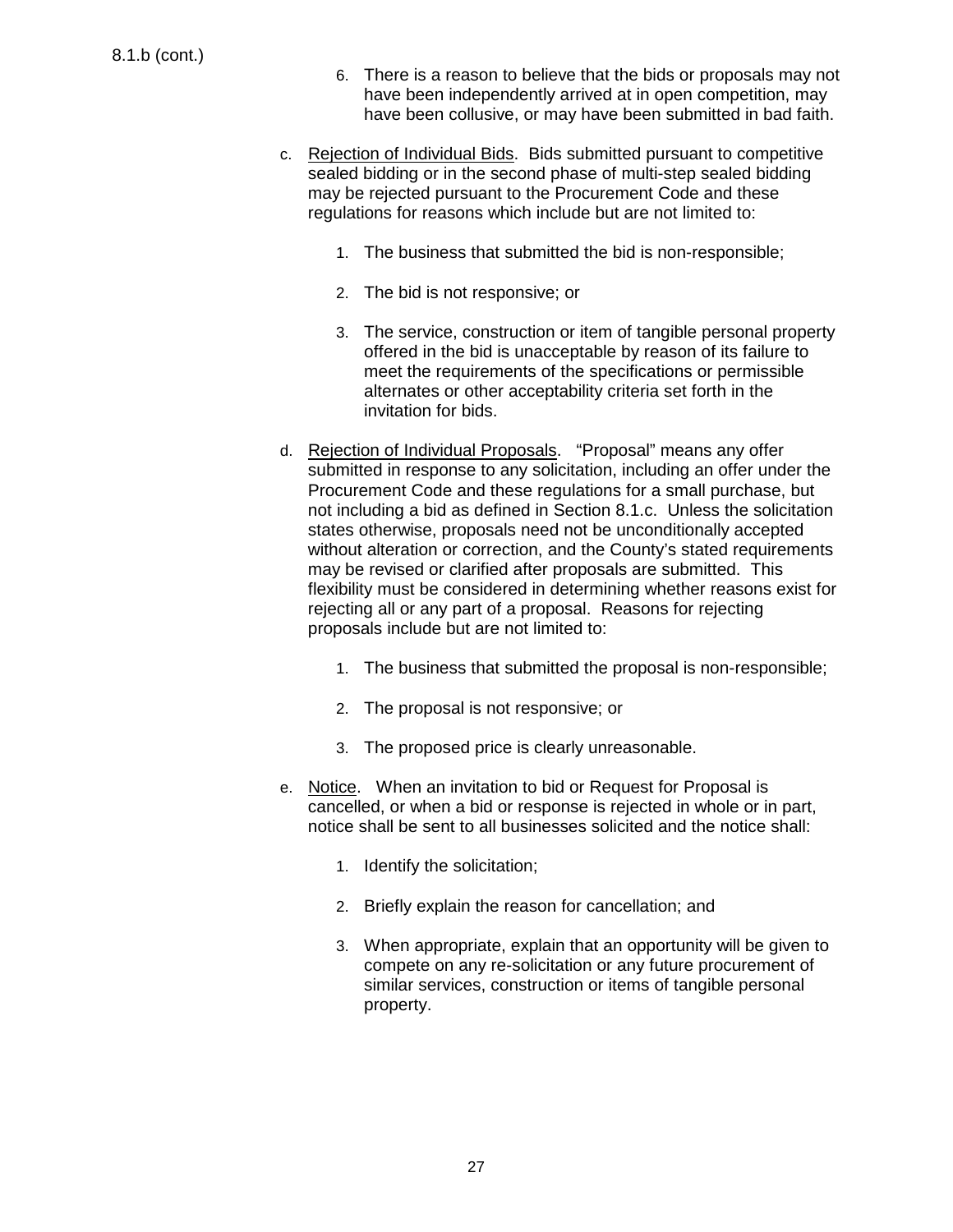- f. Records. When bids or proposals are rejected, or a solicitation cancelled after bids or proposals are received, the bids or proposals which have been opened shall be retained in the procurement file. Unopened bids or proposals shall be returned to the bidders or offerors upon request, or, if no such request is made, such bids or proposals may be destroyed after the time for filing a protest has passed.
- 8.2 IRREGULARITIES IN BIDS OR PROPOSALS (13-1-132). The Central Purchasing Office may waive technical irregularities in the form of the bid or proposal of the low bidder or offeror which do not alter the price, quality or quantity of the services, construction or items of tangible personal property bid or offered.

### 8.3 RESPONSIBILITY OF BIDDERS AND OFFERORS (13-1-133).

- a. If a bidder or offeror who otherwise would have been awarded a contract is found not to be a responsible bidder or offeror, a determination that the bidder or offeror is not a responsible bidder or offeror, setting forth the basis of the finding shall be prepared by the Central Purchasing Office. The failure of a bidder or offeror to promptly supply information connected with inquires with respect to responsibilities is grounds for a determination of nonresponsibility.
- b. Standards. Factors to be considered in determining whether the standard of responsibility has been met include whether a bidder or offeror has:
	- 1. Submitted a responsive bid;
	- 2. Adequate financial resources, production or service facilities, personnel, service reputation and experience to make satisfactory delivery of the services, construction or items of tangible personal property described in the invitation for bids;
	- 3. A satisfactory record of performance;
	- 4. A satisfactory record of integrity;
	- 5. Qualified legally to contract with the County;
	- 6. Supplied all necessary information and data in connection with the inquiry concerning responsibility;
	- 7. Suspension or debarment under Section 19.
- c. Ability to Meet Standards. The bidder or offeror may demonstrate the availability of adequate financial resources, production or services facilities, personnel and experience by submitting upon request:
	- 1. Evidence that such contractor possesses such necessary items;
	- 2. Acceptable plans to subcontract for such necessary items; or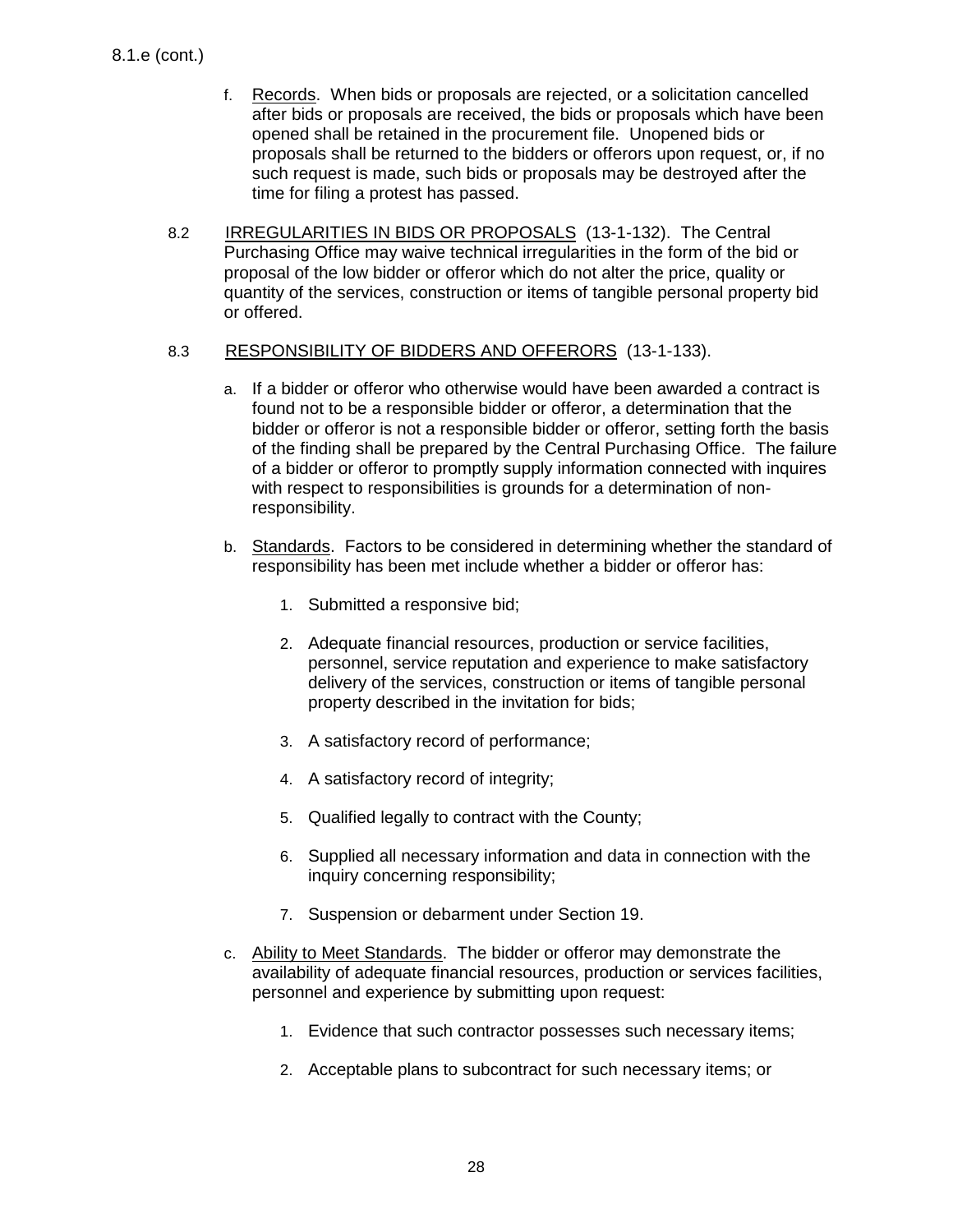3. A documented commitment from, or explicit arrangement with, a satisfactory source to provide the necessary items.

# 8.4 PRE-QUALIFICATION OF BIDDER (13-1-134).

- a. Businesses may be pre-qualified by Central Purchasing Office for particular types of services, construction of items of tangible personal property.
- b. Any mailing lists of potential bidders or offerors shall include but not be limited to such pre-qualified businesses.
- c. Businesses may pre-qualify with the Central Purchasing Office by completing a bidder's application form, to be obtained from the Central Purchasing Office, and paying the required annual fee. The annual fee will be due and payable in the first instance upon the completion of the initial bidder's application form for that business. Thereafter, the annual fee will be due and payable within thirty (30) days of January 1<sup>st</sup> in each calendar year, irrespective of the date on which the bidder first filed a bidder's application form.
- d. The fact that a business has been pre-qualified by the Central Purchasing Office does not represent a finding of responsibility.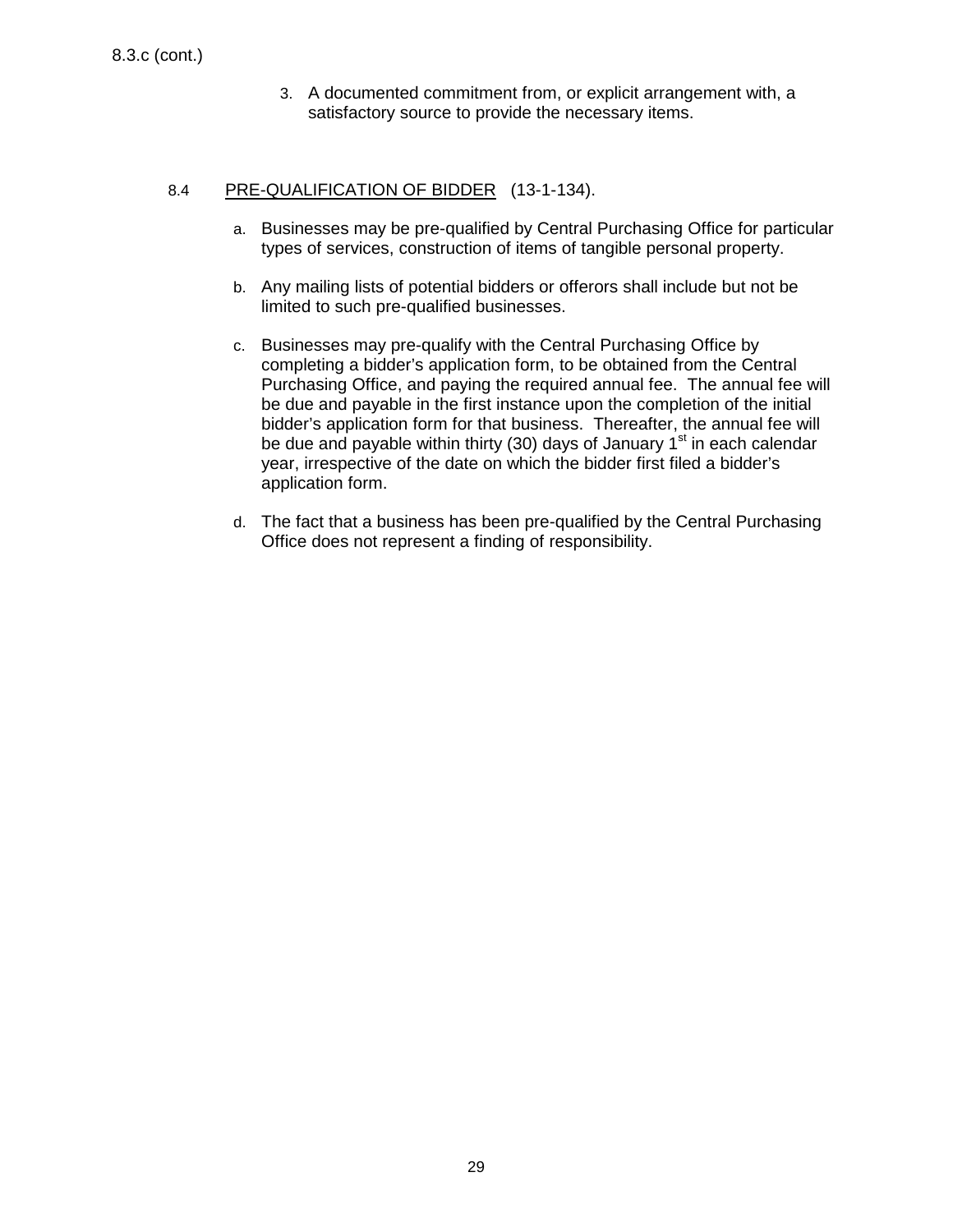| PURCHASING POLICY RESOLUTION |                   |
|------------------------------|-------------------|
| EFFECTIVE DATE: 03/02/88     | RESOLUTION #76-28 |
| EFFECTIVE DATE: 04/01/91     | RESOLUTION #79-31 |
| EFFECTIVE DATE: 01/19/93     | RESOLUTION #81-21 |
| EFFECTIVE DATE: 07/31/01     | RESOLUTION #90-03 |
| EFFECTIVE DATE: 11/29/05     | RESOLUTION #94-30 |
| EFFECTIVE DATE: 12/20/05     | RESOLUTION #94-37 |

# 9. <u>CONTRACT MATTERS</u>

### 9.1 UNIFORM CONTRACT CLAUSES (13-1-170).

- a. A County may require by regulation that contracts include uniform clauses providing for termination, price adjustment, adjustment in time or performance, etc. The following are specifically allowed to be included as uniform contract clauses by statute:
	- 1. Unilateral right of the County to order in writing changes in the work within the scope of the contract and temporary stoppage of the work or delay or performance;
	- 2. Variations occurring between estimated quantities of work in a contract and actual quantities;
	- 3. Liquidated damages;
	- 4. Permissible excuses for delay or non-performance;
	- 5. Termination for default;
	- 6. Termination in whole or in part for convenience of the County;
	- 7. Assignment clauses providing assignment by the contractor to the County of causes of action of state or federal anti-trust statutes;
	- 8. Indemnification of subcontractors;
	- 9. Uniform subcontract clauses.
- 9.2 DRICE ADJUSTMENTS (13-1-171). Adjustments in price shall be computed in one or more of the following ways as specified in the contract:
	- a. By agreement on a fixed price adjustment before commencement of performance or as soon thereafter as is practicable;
	- b. By unit price as specified in the contract or subsequently agreed upon;
	- c. By the cost attributable to the events or conditions as specified in the contract or subsequently agreed upon;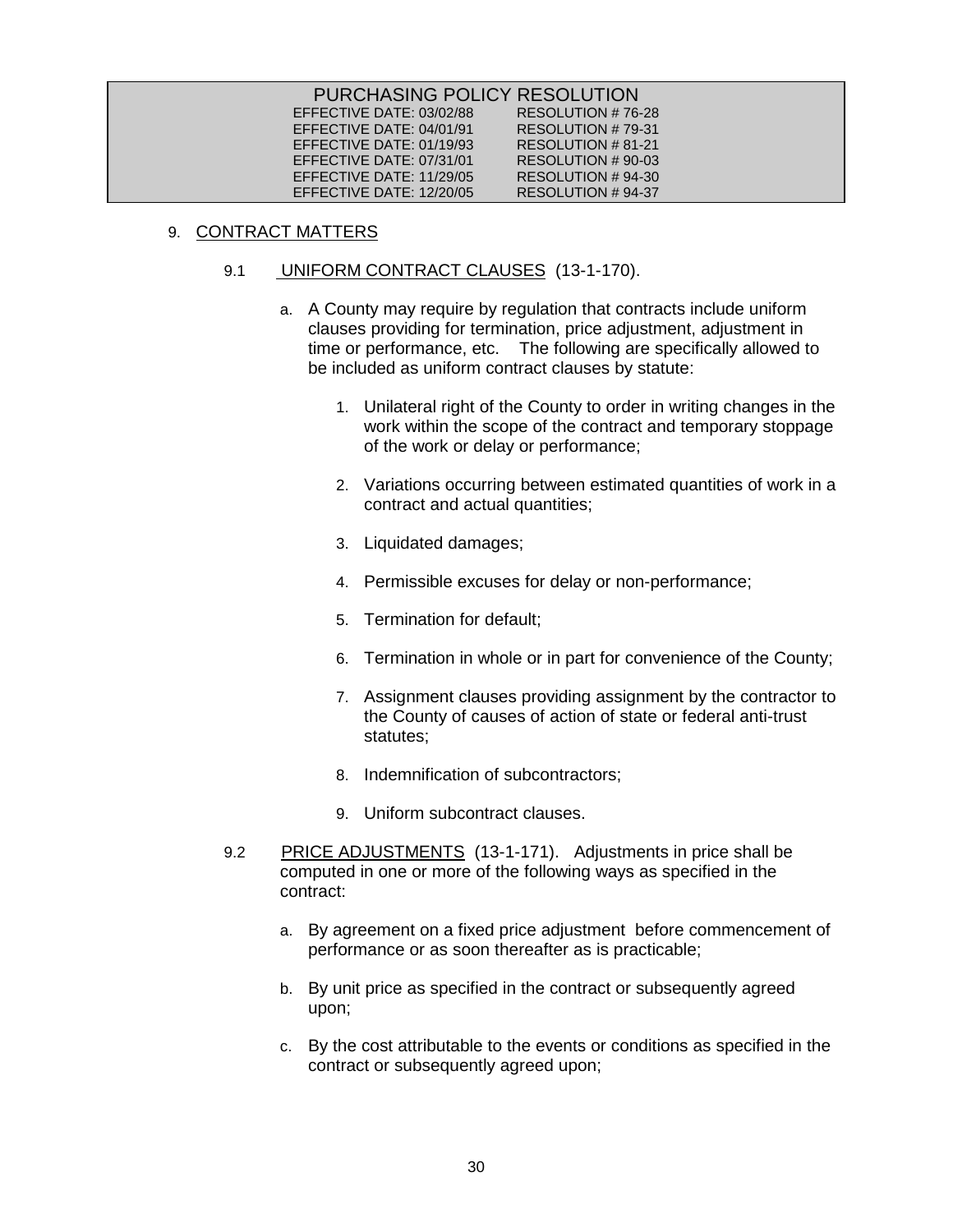d. By a provision for both upward and downward revision of stated contract price upon the occurrence of specified contingencies if the contract is for commercial items sold in substantial quantities to the general public with prices based upon established catalogue or list prices in a form regularly maintained by the manufacturer or vendor and published or otherwise available for customer inspection. In the event of revision of the stated contract price, the contract file shall be promptly documented by the Central Purchasing Office;

- e. In any other manner agreed upon by the parties.
- f. In the absence of agreement of parties by unilateral determination, reasonably computed by the County of the costs attributed to the events or conditions.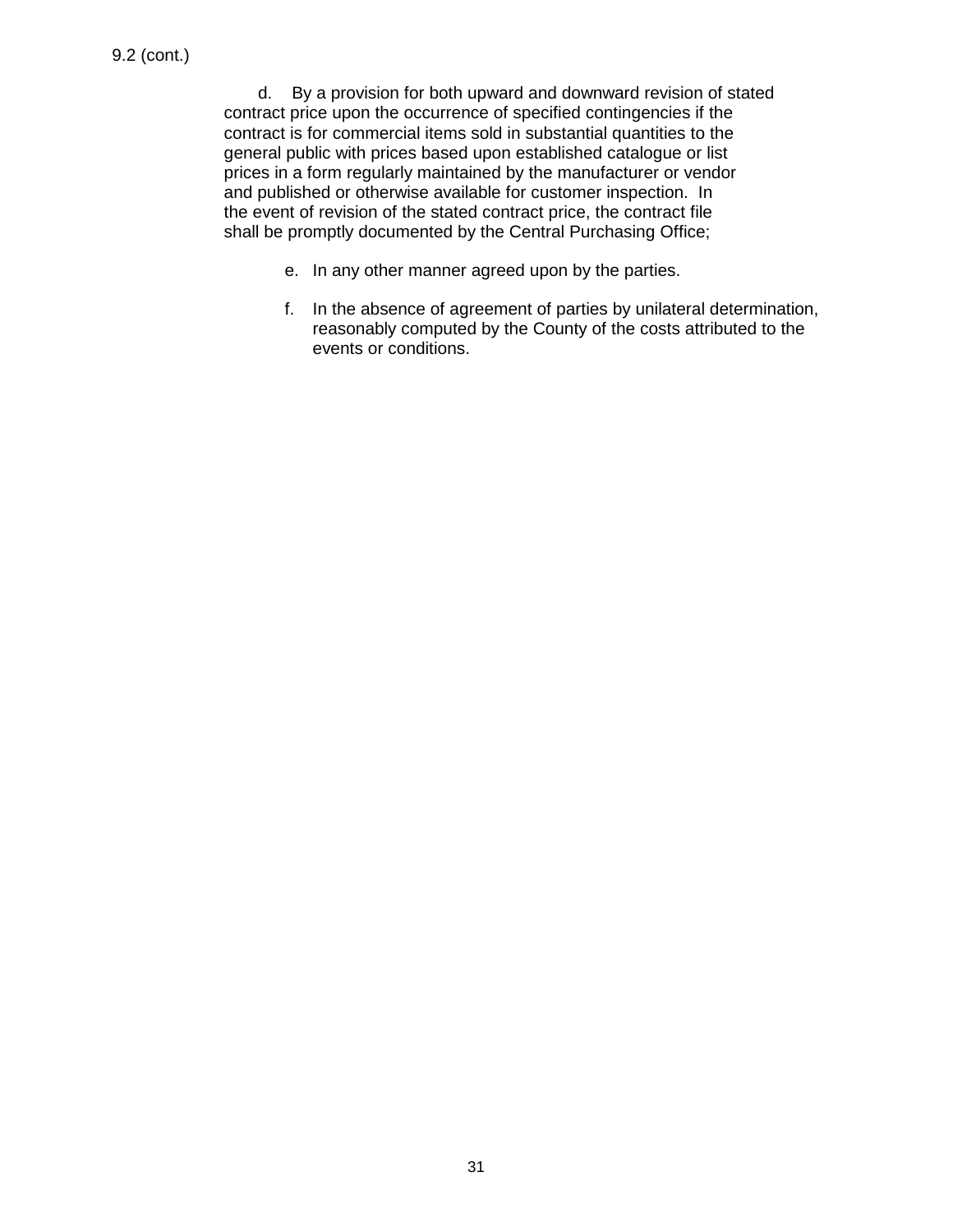| PURCHASING POLICY RESOLUTION |                    |  |
|------------------------------|--------------------|--|
| EFFECTIVE DATE: 03/02/88     | RESOLUTION #76-28  |  |
| EFFECTIVE DATE: $04/01/91$   | RESOLUTION #79-31  |  |
| EFFECTIVE DATE: $01/19/93$   | RESOLUTION # 81-21 |  |
| EFFECTIVE DATE: $07/31/01$   | RESOLUTION # 90-03 |  |
| EFFECTIVE DATE: 11/29/05     | RESOLUTION # 94-30 |  |
| EFFECTIVE DATE: 12/20/05     | RESOLUTION #94-37  |  |

### 10. TYPES OF CONTRACTS

- 10.1 <u>IN GENERAL</u> (13-1-149).
	- a. Except as provided in the procurement code, any type of contract, including but not limited to definite quantity and infinite quantity contracts and price agreements are allowed which will promote the best interests of the County.
	- b. However, a cost plus a percentage of cost contract is prohibited except for the purchase of insurance.
	- c. A cost reimbursement contract may be used when such contract is likely to be less costly or it is impracticable to otherwise obtain the services, construction or items of tangible personal property required.
- 10.2 **MULTI-TERM CONTRACTS** (13-1-150,151 and 152)
- a. Pre-requisites. Prior to the utilization of a multi-term contract, the Central Purchasing Office shall determine that :
	- 1. The estimated requirements over the period of a contract are reasonably firm and continuing; and
	- 2. The contract will serve the best interests of the County.
- b. A multi-term contract may be entered into for any period of time not to exceed:
	- 1. Four (4) years for items of tangible personal property, construction or services (except for professional services) if the contract amount is under \$25,000;
	- 2. Eight (8) years including all extensions and renewals for items of tangible personal property, construction or services (except for professional services) if the contract amount is over \$25,000.
	- 3. A contract for professional services may not exceed a term of four (4) years, including all extensions and renewals except that a multi-term contract for the services of trustees, escrow agents, registrars, paying agents, letter of credit issuers and other forms of credit enhancement; and other similar services excluding bond attorneys, underwriters and financial advisors with regard to the issuance, sale and delivery of public securities may be for the life of the securities or as long as the securities remain outstanding.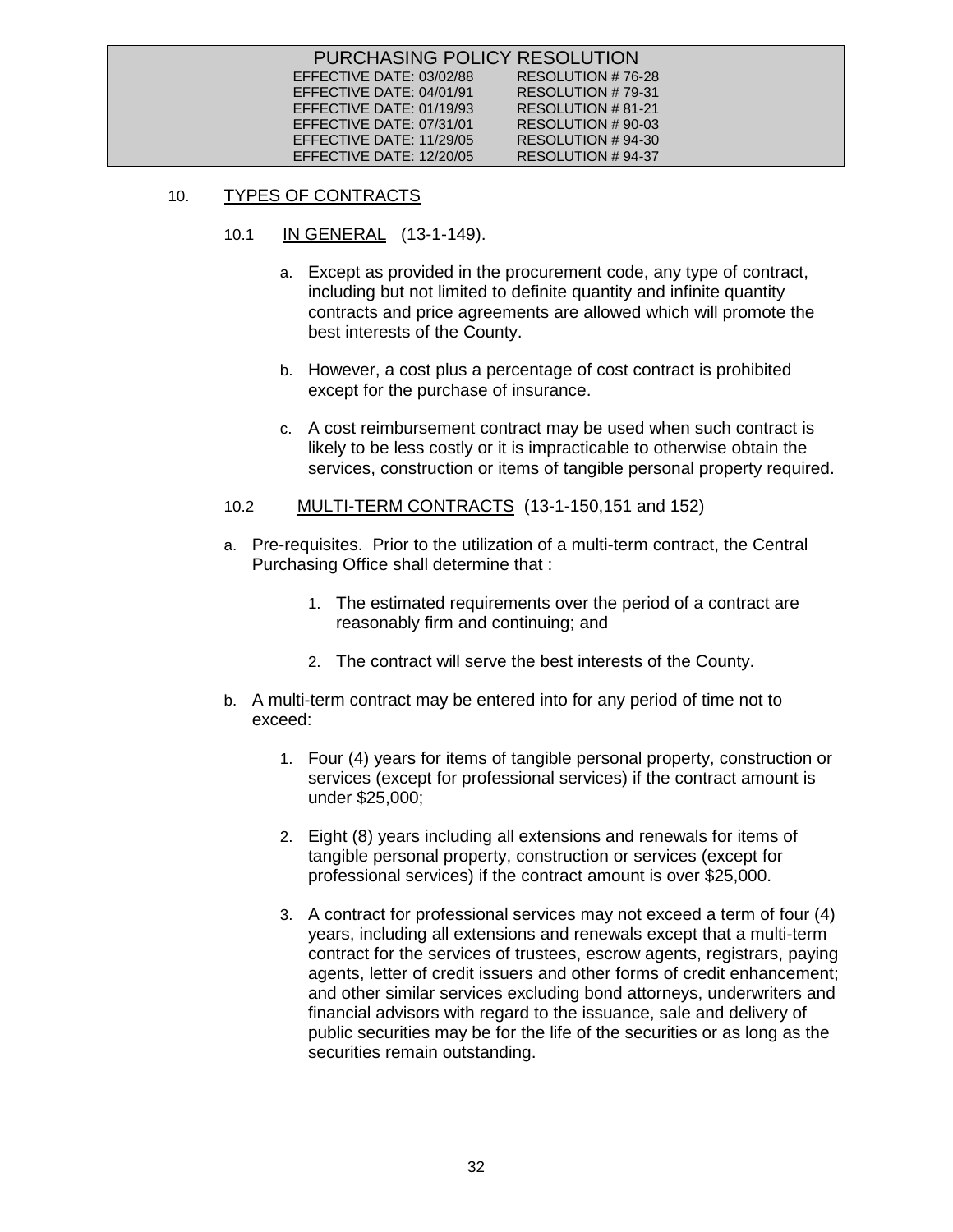- c. Availability of funds Payment and performance of obligations for any succeeding fiscal periods are subject to the availability and appropriation for funds therefor.
- d. Cancellation If funds are not appropriated or otherwise made available to support continuation of the multi-term contract, the contract shall be cancelled.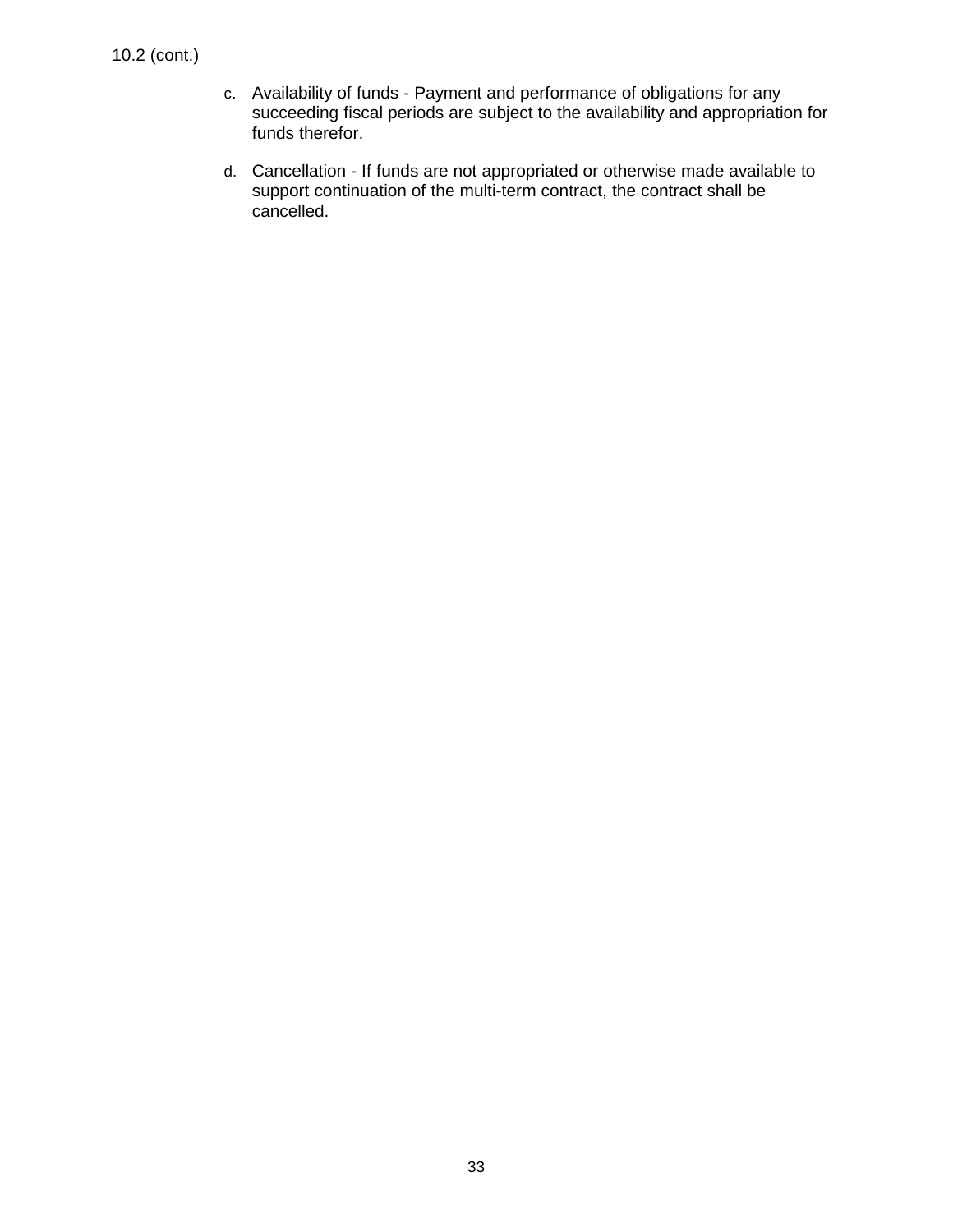| PURCHASING POLICY RESOLUTION |                    |
|------------------------------|--------------------|
| EFFECTIVE DATE: 03/02/88     | RESOLUTION #76-28  |
| EFFECTIVE DATE: 04/01/91     | RESOLUTION #79-31  |
| EFFECTIVE DATE: 01/19/93     | RESOLUTION # 81-21 |
| EFFECTIVE DATE: 07/31/01     | RESOLUTION # 90-03 |
| EFFECTIVE DATE: $11/29/05$   | RESOLUTION # 94-30 |
| EFFECTIVE DATE: 12/20/05     | RESOLUTION # 94-37 |

# 11. COST OR PRICING DATA

11.1 WHEN APPLICABLE (13-1-139). A prospective contractor shall submit cost or pricing data when the contract is expected to exceed \$25,000 and is to be awarded by a method other than competitive sealed bids and when such data is required to be provided by the Central Purchasing Office.

### 11.2 <u>WHEN NOT REQUIRED</u> (13-1-139).

- a. Cost of Pricing data is not required when:
	- 1. The procurement is based on competitive sealed bid;
	- 2. The contract price is based on established catalog prices or market prices;
	- 3. The contract price is set by law regulation; or
	- 4. The contract is for professional services.

# 11.3 CHANGE ORDERS OR CONTRACT MODIFICATIONS (13-1-140 and 141).

- a. When required by the Central Purchasing Office, a contractor shall submit cost or pricing data prior to the execution of any change order or contract modification regardless of whether or not the pricing data was required in connection with the initial award of the contract if the change order or modification involves aggregate increases or decreases that are expected to exceed \$25,000;
- b. However, the submission of cost or pricing data relating to change orders or contract modifications shall not be required when unrelated change orders or contract modifications for which cost of pricing data would not be required or consolidated for administrative convenience.
- 11.4 CERTIFICATION (13-1-142). The contractor, whether actual or prospective, shall submit certification of the cost of pricing data that at to the best of its knowledge and belief that cost or pricing data submitted was accurate, complete and current as of a specified date.
- 11.5 PRICE ADJUSTMENT PROVISION (13-1-143). Whenever cost or pricing data are required the certification shall contain a provision stating that the price to the County (including profit or fee) shall be adjusted to exclude any significant sums by which the County reasonably finds that such a price was increased because the contractor furnished cost or pricing data was inaccurate, incomplete or not current as of the date specified.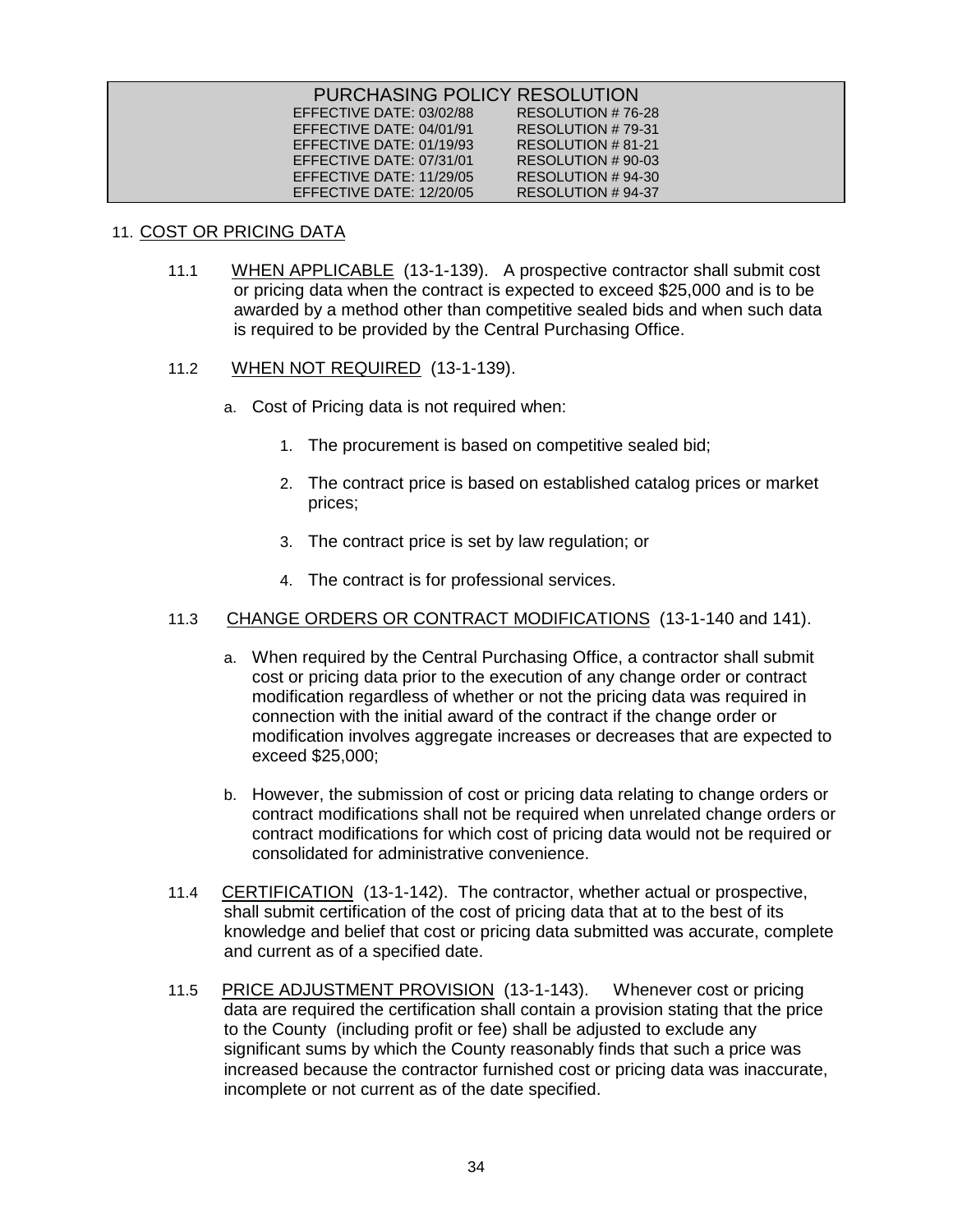- 11.6 COST OR PRICE ANALYSIS (13-1-144). A cost or price analysis may be conducted prior to the award of a contract other than one awarded by competitive sealed bidding. A written record of such cost or price analysis shall be made part of the procurement file.
	- 11.1 COST PRINCIPLES (13-1-145). The County may negotiate the principles for determining the allowability of incurred costs for the purpose of reimbursing costs to a contractor.
	- 12.1 LIMITATIONS ON USE (13-1-153).
		- a. A multiple source award may be made when awards to two or more bidders or offerors are necessary for adequate delivery of goods or services;
		- b. Multiple source awards shall not be made when a single award will meet the needs of the County without sacrifice of economy or service. A multiple source award shall be based on the lowest responsible bid or proposal received in each geographical area.
	- 12.2 DETERMINATION REQUIRED (13-1-154). The Central Purchasing Office shall make a determination setting forth the reasons for multiple source awards

### 13. MISCELLANEOUS PROCUREMENT MATTERS

- 13.1 RECEIPT OF GOODS (13-1-157).
	- a. The using agency is responsible for inspecting and accepting or rejecting deliveries.
	- b. The using agency shall determine whether the quantity and quality of the goods meet the specifications of the purchase order or contact.
	- c. In the event that the using agency determines that delivery is unacceptable, the using agency shall immediately notify the Central Purchasing Office.
	- d. The Central Purchasing Office shall notify the vendor of rejection and the vendor shall promptly make satisfactory replacement or supplementary delivery.
	- e. In the event the vendor fails to comply, the Central Purchasing Office shall not have any obligation to pay for non-conforming items of tangible personal property.
	- f. If delivery is acceptable, the using agency shall certify proper delivery to the Central Purchasing Office in writing prior to removal of the purchased items from the Central Purchasing Office.

# 13.2 PAYMENT OF PURCHASES (13-1-158).

a. No payment shall be made unless the using agency certifies that the services, construction or items of personal property have been received and meet specifications, or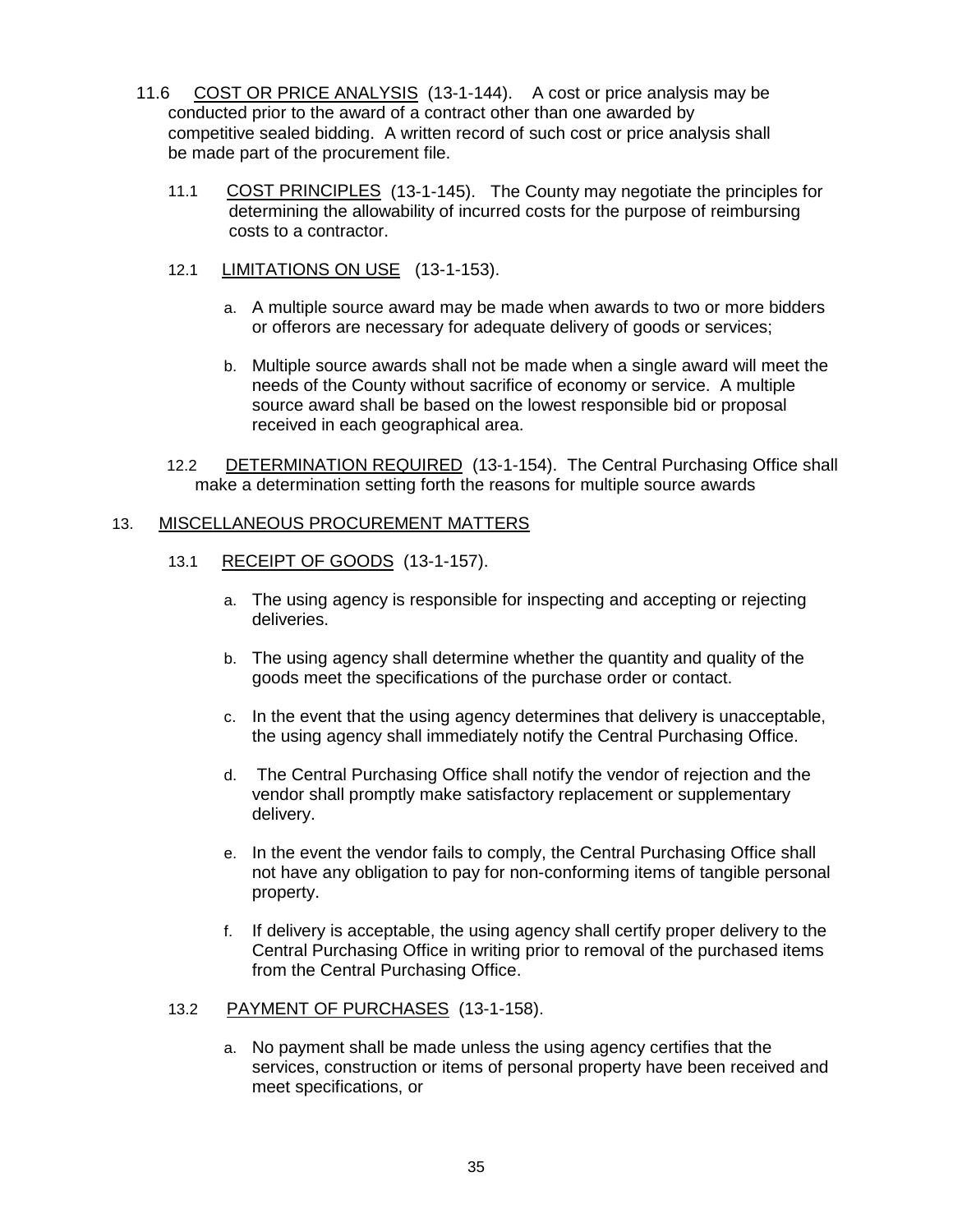- b. Unless prepayment is permitted under Section 4.1 (being Section 13-1-98 NMSA 1978) by exclusion of the purchase from the Procurement Code.
- 13.3 RIGHT TO INSPECT THE PLANT (13-1-159). A contract or solicitation therefor may include a provision allowing the County at reasonable times to inspect the part of the plant or place of business of a contractor or any subcontractor which is related to the performance of any contract awarded or to be awarded.

# 13.4 AUDITS. (13-1-160 and 161).

- a. The County may at reasonable times and places audit the books and records of any person who has submitted cost or pricing data to the extent that such books or records relate to such cost or pricing data.
- b. People supplying cost or pricing data must maintain books and records that relate to such data for three years from the date of final payment under the contract unless a shorter period is authorized in writing.
- c. The same provisions relate in an audit of the books and records of any contractor or subcontractor under a negotiated contract or subcontract other than a firm fixed price contract.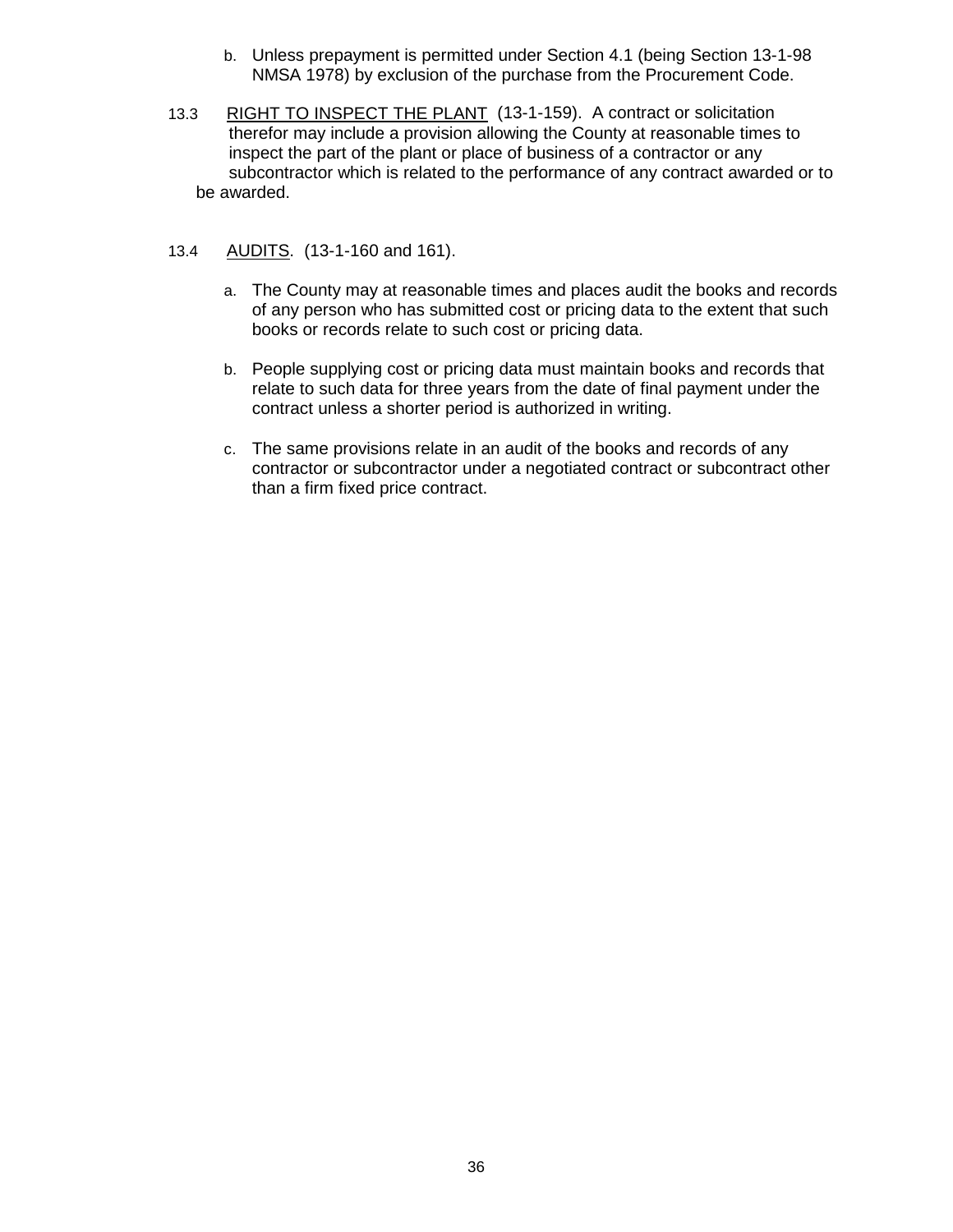| PURCHASING POLICY RESOLUTION |                   |
|------------------------------|-------------------|
| EFFECTIVE DATE: 03/02/88     | RESOLUTION #76-28 |
| EFFECTIVE DATE: 04/01/91     | RESOLUTION #79-31 |
| EFFECTIVE DATE: 01/19/93     | RESOLUTION #81-21 |
| EFFECTIVE DATE: 07/31/01     | RESOLUTION #90-03 |
| EFFECTIVE DATE: 11/29/05     | RESOLUTION #94-30 |
| EFFECTIVE DATE: 12/20/05     | RESOLUTION #94-37 |

- 14. SMALL PURCHASES (13-1-125)
	- 14.1 APPLICATION. The provisions of this regulation apply to purchases of services or goods with a value not exceeding Fifteen Thousand (\$15,000.00) Dollars.
	- 14.2 DIVISION OF REQUIREMENTS. Procurement requirements shall not be artificially divided so as to constitute a small purchase. Separate purchases of the same or similar materials or services from the same or different suppliers at the same time, shall be considered a single purchase.
	- 14.3 PURCHASE REQUISITION/ORDER REQUIRED . No purchase shall be made by any County employee without a requisition and/or purchase order number. This number must appear on the vendor's invoice. Should an employee make an unauthorized purchase without an requisition and/or purchase order number, that employee will be liable for payment for that particular purchase.
		- 14.3.1 PURCHASE REQUISITION REQUIREMENT . Purchases of services, construction, and tangible personal property having a value of less than \$799.99 based upon the best obtainable price, shall be processed with a requisition form and attached proper documentation through the Purchasing Department. For any purchases having a value greater than \$800.00. The requestor will use the standard requisition form and the Purchasing Department will issue a purchase order. (CHANGE: 04-01-91/79-31) (CHANGE: 01-19-93/81-21)
	- 14.4 SMALL PURCHASES . (CHANGE: 04-01-91/79-31) (CHANGE 01-19-93/81-21)
	- 14.5 Purchases under \$800. Purchases of services, construction, and tangible personal property having a value of less than \$800, based on the best obtainable price, and shall be processed with a standard requisition form and proper documentation through the Purchasing Department. The proper documentation will include an invoice or packing slip indicating the following: vendor name, address, telephone number, point of contact, date, price (including extensions and applicable taxes), and signed as received by the requestor. (CHANGE: 04-01-91/79-31) (CHANGE: 01-19-93/81-21) (CHANGE: 07-31-01/90-03) (CHANGE: 11- 29-05/94-30)
		- a. Purchases between \$800 and \$8,000. Purchases of services, construction, or items of tangible personal property having a value between \$800 and \$8,000 may be procured by issuing a purchase order to a vendor/contractor. No fewer than three businesses shall be solicited to submit oral quotations, which shall be recorded in the appropriate space on the standard requisition form. The Purchasing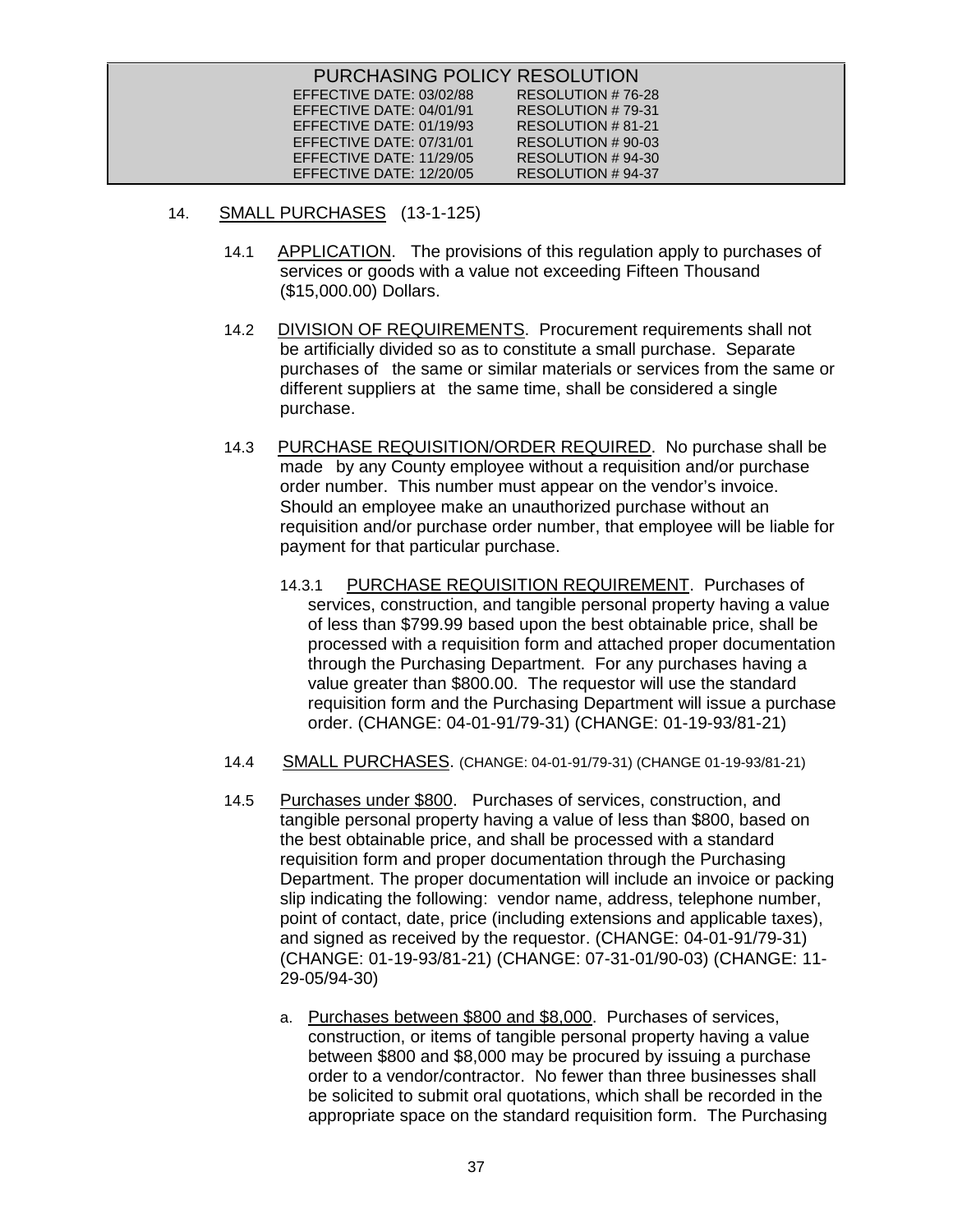Department will issue a purchase order.(CHANGE: 04-01-91/79-31) (CHANGE 01-19-93/81-21) (CHANGE: 07-31-01/90-03) (CHANGE: 11-29-05/94-30)

- b. Prior to the award, the contents of any quotation shall not be disclosed to any other business from which a quotation was solicited. (CHANGE: 04-01-91/79-31) (CHANGE: 01-19-93/81-21)
- c. The Purchasing Department is solely responsible for complying with the requirements in 14.4.b. and 14.4.c. (CHANGE 04-01-91/79-31) (CHANGE: 01-19-93/81-21)
- d. Lettand. Award shall be made to the businesses offering the lowest acceptable quotation. (CHANGE: 04-01-91/79-31) (CHANGE: 01-19- 93/81-21)
- e. Documentation. The name of the business submitting the quotation, the name of the representative, and the telephone number, the date the quote was received and the amount, shall be recorded on the standard requisition form, which shall be maintained as a public record in the Purchasing Office files.(CHANGE 04-01-91/79-31) (CHANGE: 01-19-93/81-21)

### 14.5 WRITTEN QUOTATIONS FOR SMALL PURCHASES BETWEEN \$8,000.00 AND \$15,000.00 . (CHANGE: 11-29-05/94-30)

# a. <u>Procedure</u>:

- 1. When a determination has been made, based on pricing estimations, that a purchase will or may exceed \$8,000.00, then written quotations will be solicited by the Purchasing Department. (CHANGE: 07-31-01/90-03) (CHANGE:11-29- 05/9430)
- 2. The requesting department is required to fill out a requisition form complete with an adequate description of quantity, quality, and type of goods or services needed.
- 3. Along with the requisition the requesting department shall submit some record of either an oral or written quotation showing the approximate cost of the goods or services needed.
- 4. The Central Purchasing Office shall solicit written quotations from all those vendors who have requested to receive request for written quotations for such goods or services, and who are properly registered in the vendors file as maintained in the Central Purchasing Office.
- b. Award. Award shall be made to the business offering the lowest acceptable quotation.
- c. Records. A complete record of the request for quotation along with all responses received will be kept in the Purchasing Quotation Files for period of three (3) years after the close of the fiscal year in which the record was created.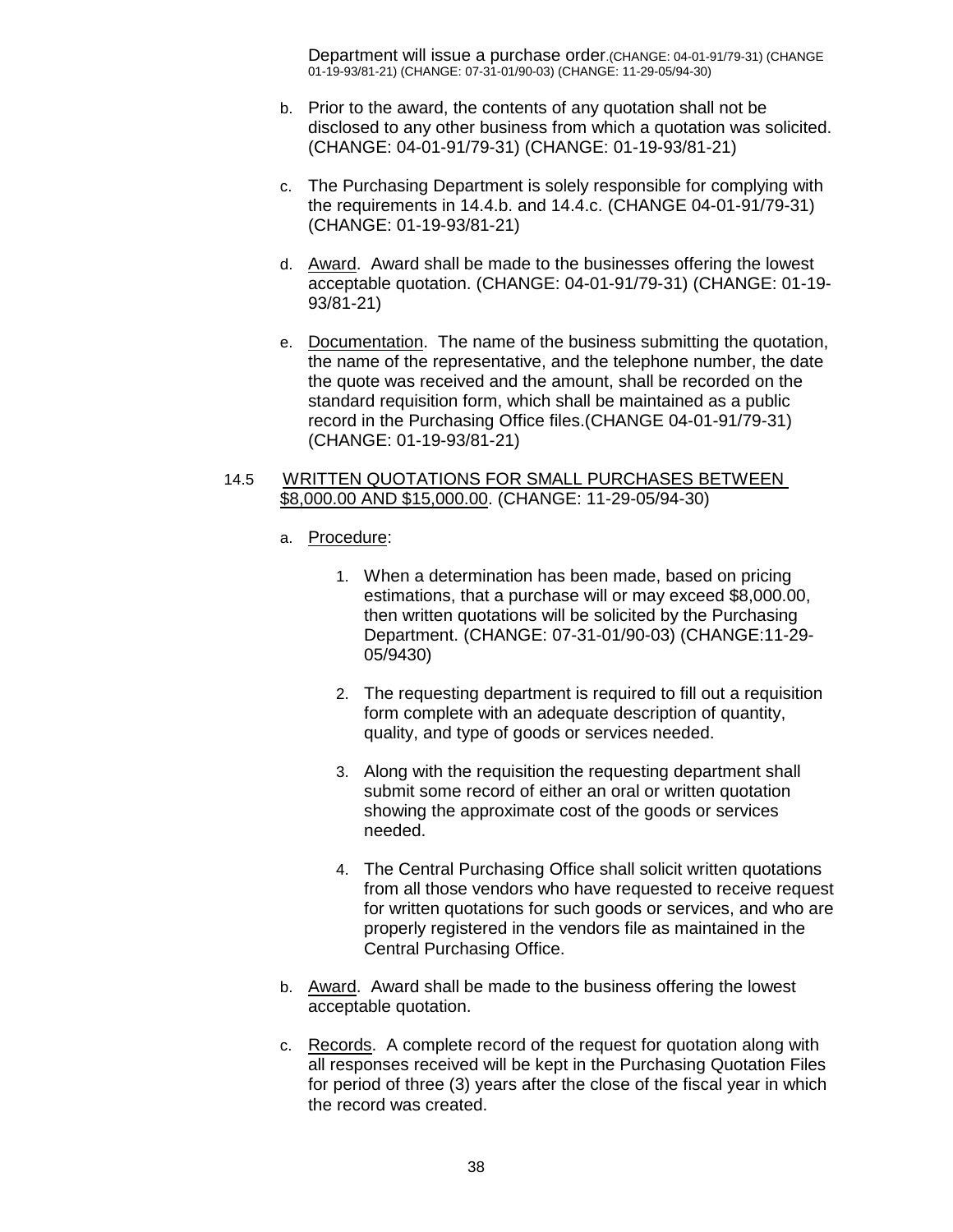### 15. SOLE SOURCE OR EMERGENCY PROCUREMENT

- 15.1 SOLE SOURCE PROCUREMENT (13-1-126)
	- a. A contract may be awarded without competitive sealed bids or competitive sealed proposals regardless of the estimated cost when the Central Purchasing Office makes a determination, after conducting a good faith review of available sources and consulting the using agency, that there is only one source for the required items of tangible personal property, construction or nonprofessional services. In cases of reasonable doubt, competition should be solicited. (CHANGE: 11-29-05/94-30)
	- b. Any request by a using agency that procurement be restricted to one potential contractor shall be accompanied by a written explanation as to why no other will be suitable or acceptable to meet the need. (CHANGE: 11-29-05/94-30)
	- c. The Central Purchasing Office shall conduct negotiations, as appropriate, as to price, delivery and quantity, in order to obtain the price most advantageous to the County, (CHANGE:11-29-05/94-30).

# 15.2 EMERGENCY PROCUREMENTS (13-1-127)

- a. An emergency is a situation creating a threat to public health, safety or welfare arising by reason of flood, epidemic, riot, equipment failure, or other similar events. The emergency condition must create an immediate and serious need for items of tangible personal property, services or construction that cannot be met through normal procurement methods and the lack of such services or construction seriously threaten:
	- 1. The functioning of government;
	- 2. The preservation or protection of property; or
	- 3. The health or safety of any person.
- b. Emergency procurements shall be limited to those services, construction, or items of tangible personal property necessary to meet the emergency. Such procurement shall not include the purchase or lease-purchases of heavy road equipment. (CHANGE: 11-29-05/94- 30).
- c. The Central Purchasing Office may make or authorize others to make emergency procurements when an emergency condition arises; provided that emergency procurements shall be made with such competition as is practicable under the circumstances. (CHANGE: 11- 29-05/94-30.)
- d. A written determination of the basis for the emergency procurement shall be included in the procurement file. (CHANGE: 11-29-05/94-30).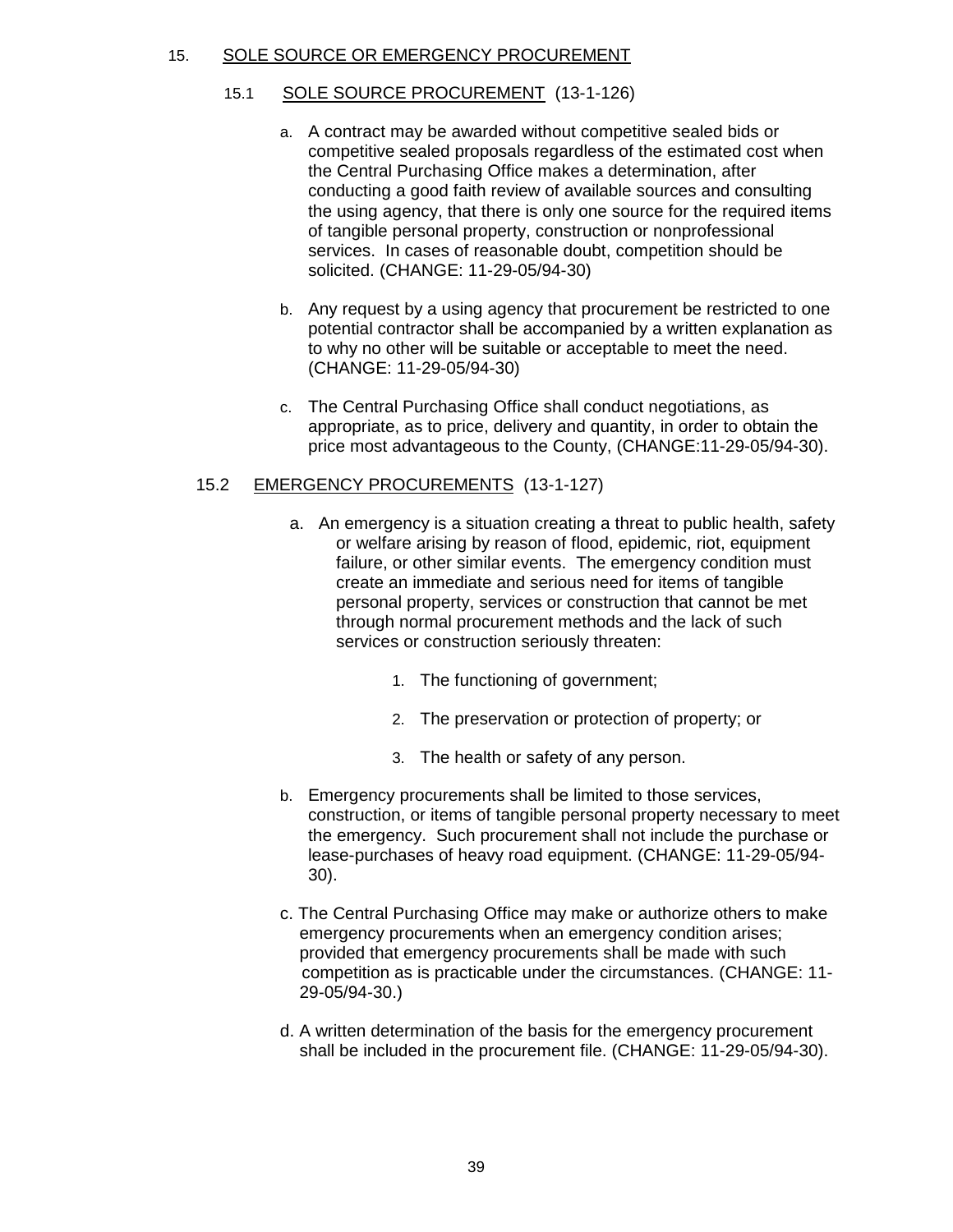# 15.3 RECORDS (13-1-128).

- a. The Purchasing Department shall maintain for a minimum of three years records of all source or emergency procurements.
- b. The record of each such procurement shall be public record and shall contain:
	- 1. The contractor's name and address;
	- 2. The amount and term of the contract:
	- 3. A listing of the services, construction or items of tangible personal property procured under the contract; and
	- 4. the conditions necessitating the purchase.

# 15.4 CONSTRUCTION EMERGENCY OR SOLE SOURCE PROCUREMENT

Notwithstanding the requirements of Sections 13-1-126 and 13-1-127 NMSA 1978, Sole Source and Emergency Procurement, other sections of statute apply when acquiring construction contracts. To declare a sole source or emergency construction contract the Purchasing Department must:

- a. Obtain a state wage rate determination pursuant to Section 13-4-11 NMSA 1978 if the construction contract is over \$60,000.
- b. Obtain performance and labor/material payments bonds pursuant to Section 13-4-18 NMSA 1978 if the construction contract is over \$25,000. You may require those bonds if a project is under \$25,000, at your discretion.

### 16. OTHER TYPES OF PROCUREMENTS.

### 16.1 PROCUREMENT UNDER EXISTING CONTRACTS (13-1-129)

- a. The Central Purchasing Office may contract for services, construction or items of tangible personal property without use of competitive sealed bids or competitive sealed proposals, as follows:
	- 1. When procuring at a price equal to or less than the federal supply contract price or catalog price, whichever is lower, and the purchaser adequately identifies the contract relied upon; or
	- 2. With a business which has a current contract or price agreement with the State Purchasing Agent or Central Purchasing Office for the items, services or construction meeting the same standard of specifications as the items that are to be procured if the following conditions are met:
		- a. The quantity purchased does not exceed the quantity which may be purchased under the applicable contract; and
		- b. The purchase order adequately identifies the contract relied upon by number, if applicable, or by other appropriate reference.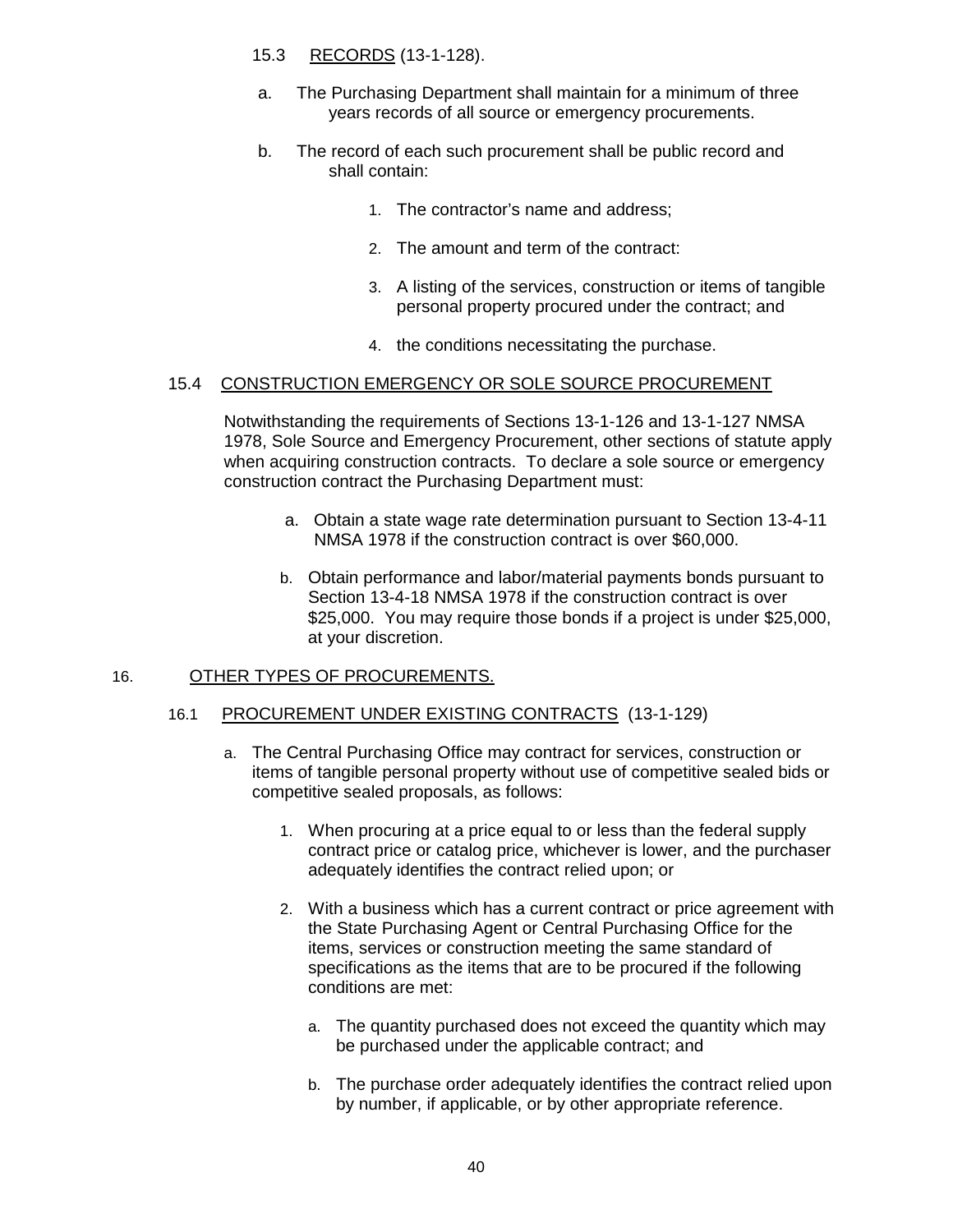c. The Central Purchasing Office shall retain a copy of the State Purchasing Department contract or current price agreement relied upon the public inspection and for the use of auditors.

# 16.2 COOPERATIVE PROCUREMENT (13-1-135).

- a. The County may participate and sponsor or administer a cooperative procurement agreement for procurement of any services, construction or items of tangible personal property with a state agency, local public body, or external procurement unit in accordance with a joint powers agreement.
- b. The Central Purchasing Office of the County may cooperate with the State Purchasing Agent in obtaining contracts or pricing agreements and such contracts or price agreements shall apply to purchase orders issued subsequently under the agreement.

# 16.3 <u>PURCHASES FROM ANTI-POVERTY PROGRAM BUSINESSES</u> (13-1-130).

- a. Central Purchasing Office may negotiate a contract for materials grown, processed or manufactured in this state by small businesses, cooperatives, communities, self-determination corporations, or such other enterprises designed and operated to alleviate anti-poverty conditions and aided by state or federal anti-poverty programs or private philanthropy.
- b. Prior to negotiating a contract under this section, the Central Purchasing Office shall make a determination of the reasonableness of the price and the quality of the materials and that the public interest will best be served by such a procurement.

# 16.4 SMALL BUSINESS ASSISTANCE PURCHASES (13-1-184)

- a. It is the policy of the state to encourage the County to do business with small businesses.
- b. The Central Purchasing Office shall take all reasonable action to insure the small businesses are solicited on each procurement for which they appear to be qualified.
- c. The Central Purchasing Office may make special provisions for progress payments to encourage procurement from small business in accordance with the regulations promulgated by the County.
- d. Bid Bonds (13-1-186). The Board of County Commissioners may reduce bid bond, performance bond or payment bond requirements, except for construction contract performance or payment bonds, to encourage procurement from small businesses.

# 16.5 PROCUREMENTS PURSUANT TO CORRECTIONS INDUSTRIES ACT (13-1-189).

The County may purchase items of tangible personal property and services offered pursuant to the provisions of the Corrections Industries Act (Sections 33-8-1- to 33-8-15 NMSA 1978).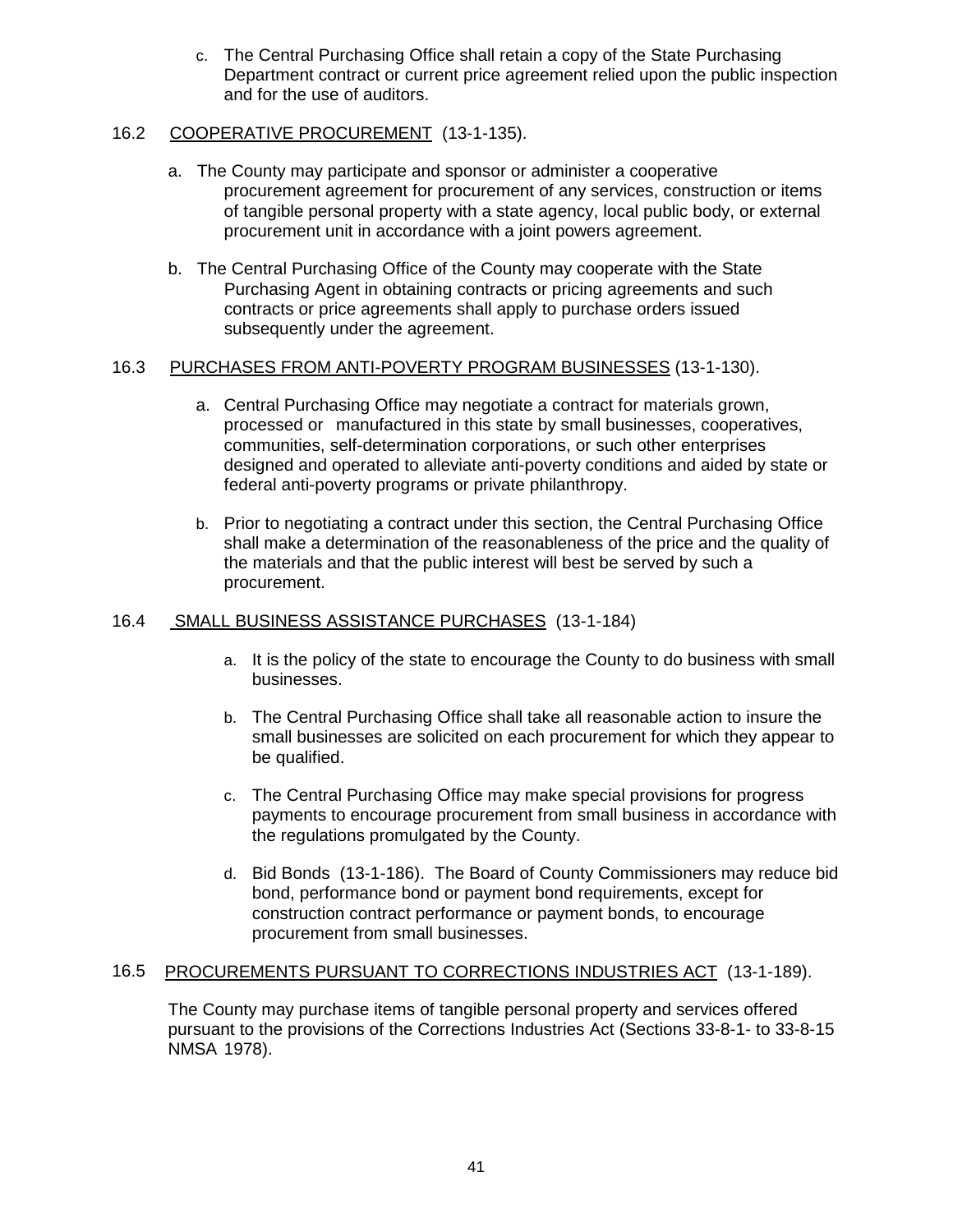# 16.6 USED ITEMS (13-1-155).

- a. The Central Purchasing Office, when procuring used items of tangible personal property the estimated cost of which exceeds five thousand dollars (\$5,000), shall request bids as though the items were new, adding specifications that permit used items under conditions to be outlined in the bid specifications including but not limited to:
	- 1. Requiring a written warranty for at least ninety (90) days after date of delivery, and
	- 2. An independent "certificate of working order" by a qualified mechanic or appraiser.
- b. Trade-in or exchange of used items (13-1-156) :
	- 1. The Central Purchasing Office, when trading in or exchanging used items of tangible personal property the estimated value of which exceeds five thousand dollars (\$5,000) as part-payment on the procurement of new items of tangible personal property, shall:
		- a. have an independent appraisal made of the items to be traded in or exchanged. The appraisal shall be in writing, shall be made part of the procurement file and shall be a public record. The invitation for bids or request for proposals shall contain notice to prospective bidders or offerors of the description and specifications of the items to be traded in or exchanged, the appraised value of the items to be traded in or exchanged, and the location where the items to be traded in or exchanged may be inspected; or
		- b. have two written quotes for purchase of the property at a specified price.
	- 2. Award shall be based upon the net bid. Bidders of offerors shall compute their net bid or offer by deducting the appraised value or highest quote of the items to be traded in or exchanged from the gross bid or offer on the new items of tangible personal property to be procured.
		- a. If an amount offered in trade is less than the appraised value or the highest quote but is found to be a fair reflection of the current market, representative of the condition of the items of tangible personal property and in the best interest of the agency, the bid or offer may be accepted.
		- b. Documentation of the terms of acceptance shall be in writing, shall be made a part of the procurement file and shall be a public record.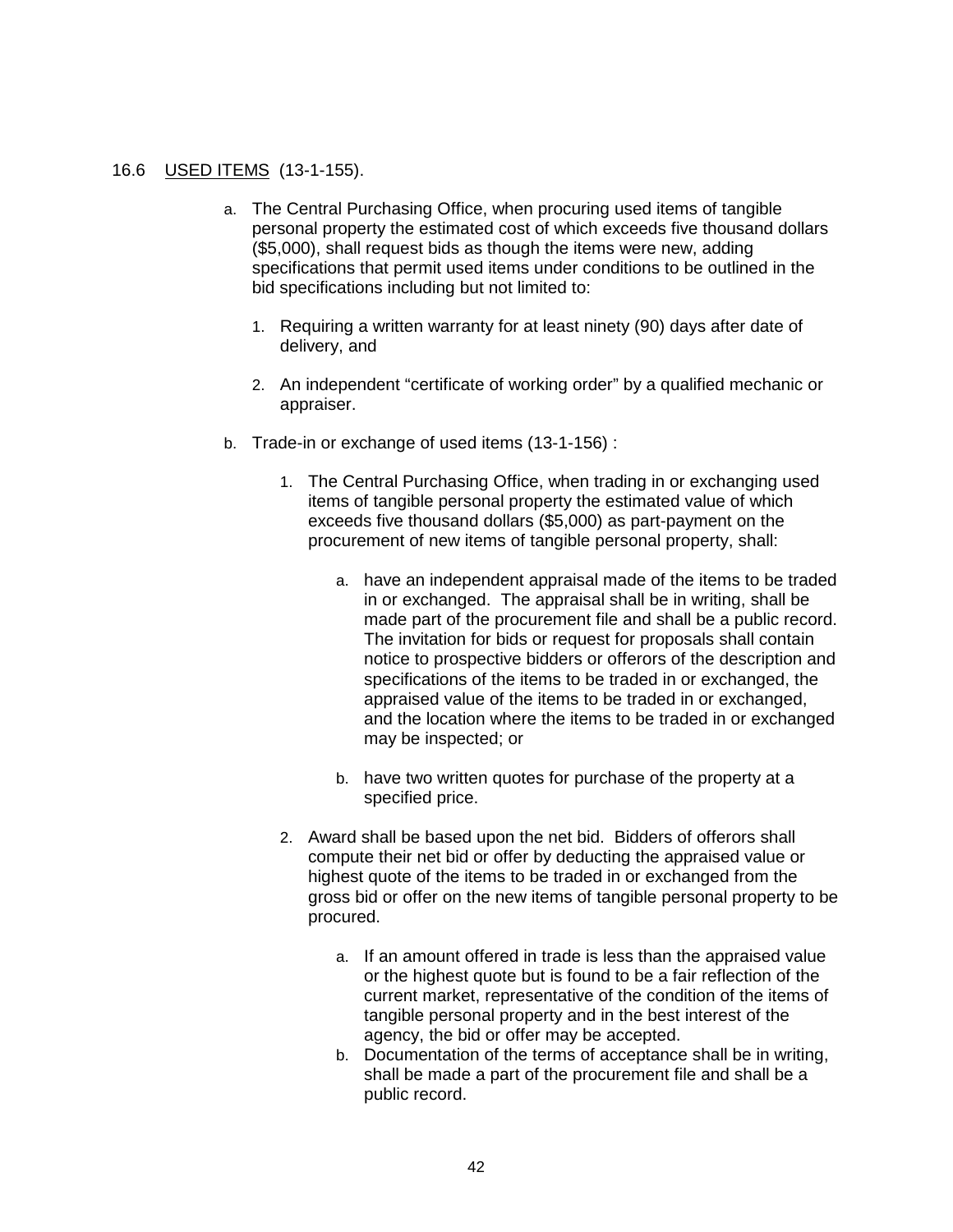| PURCHASING POLICY RESOLUTION |                   |
|------------------------------|-------------------|
| EFFECTIVE DATE: 03/02/88     | RESOLUTION #76-28 |
| EFFECTIVE DATE: 04/01/91     | RESOLUTION #79-31 |
| EFFECTIVE DATE: 01/19/93     | RESOLUTION #81-21 |
| EFFECTIVE DATE: 07/31/01     | RESOLUTION #90-03 |
| EFFECTIVE DATE: 11/29/05     | RESOLUTION #94-30 |
| EFFECTIVE DATE: 12/20/05     | RESOLUTION #94-37 |

# 17. ETHICAL CONDUCT

- 17.1 EMPLOYEE PARTICIPATION (13-1-190).
	- a. No employee of the County (as defined in the Procurement Code, 13- 1-54) can participate directly or indirectly in procurement when the employee knows that the employee or any member of the employee's immediate family has a financial interest in the business seeking or obtaining a contract.
	- b. This prohibition does not apply if the financial interest is held in a blind trust.
- 17.2 BRIBES, GRATUITIES, ETC. (13-1-191). All contracts and solicitations therefor shall contain reference to the criminal laws prohibiting brides, gratuities and kickbacks.
- 17.3 CONTINGENT FEES (13-1-192)
	- a. No person or business may be retained nor may a business retained nor may a business retain a person or business to solicit or secure contracts upon an agreement or understanding that the compensation is contingent upon the award of the contract.
	- b. The only exception is obtaining professional services in anticipation of the receipt of federal or state grants or loans.
- 17.4 CONTEMPORANEOUS EMPLOYMENT (13-1-193). No employee of the county who is participating directly or indirectly in the procurement process can become or be while employed by the County an employee of any person or business contracting with the County.
- 17.5 WAIVERS (13-1-194).
	- a. The Board of County Commissioners my grant a waiver from unlawful employee participation (13-1-190) or contemporaneous employment (13-1-193) if it determines that:
		- 1. The contemporaneous employment financial interest has been publicly disclosed;
		- 2. The employee will be able to perform his procurement functions without actual or apparent bias or favoritism; and
		- 3. The employee participation is in the best interest of the County.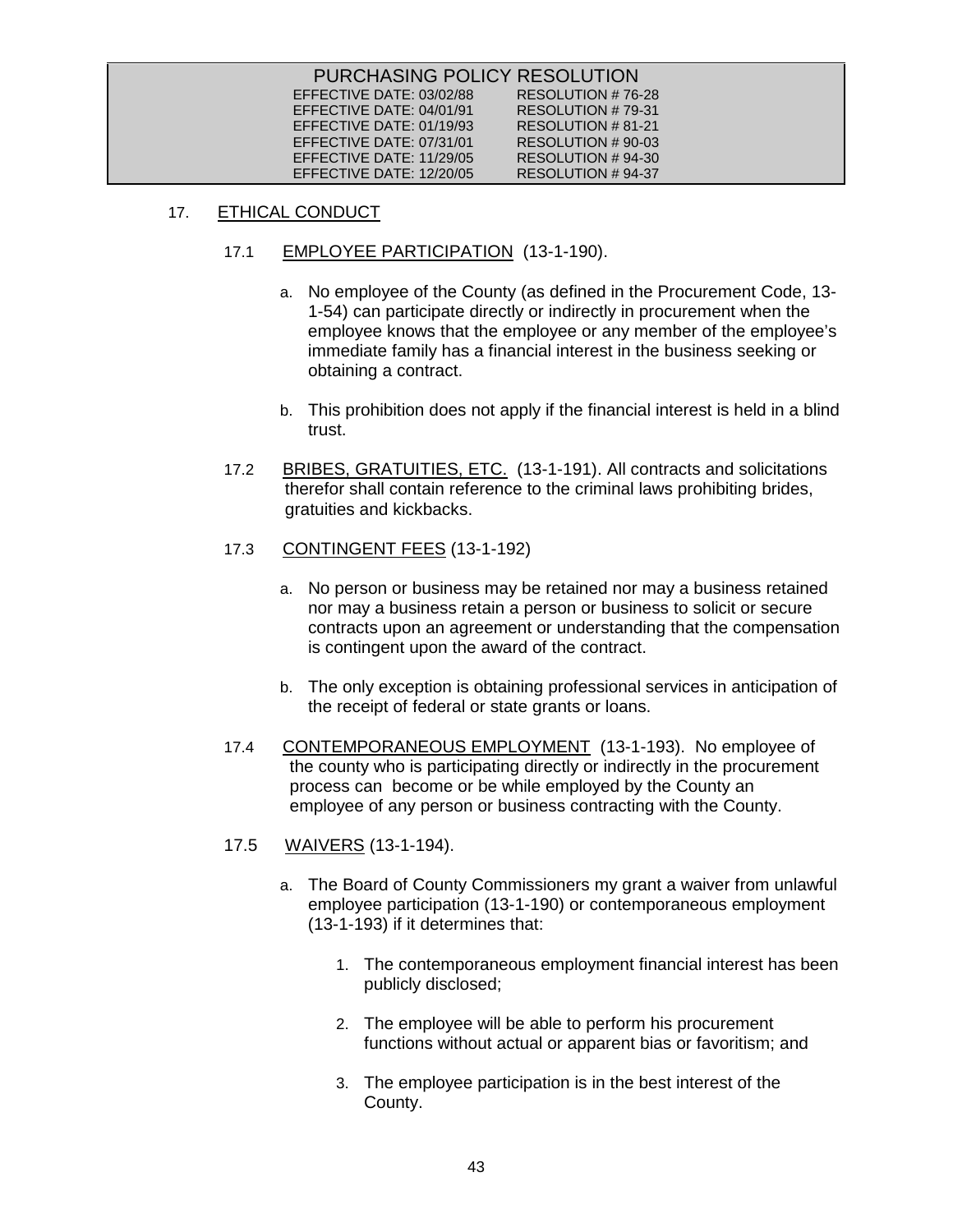| PURCHASING POLICY RESOLUTION |                   |
|------------------------------|-------------------|
| EFFECTIVE DATE: 03/02/88     | RESOLUTION #76-28 |
| EFFECTIVE DATE: 04/01/91     | RESOLUTION #79-31 |
| EFFECTIVE DATE: 01/19/93     | RESOLUTION #81-21 |
| EFFECTIVE DATE: 07/31/01     | RESOLUTION #90-03 |
| EFFECTIVE DATE: 11/29/05     | RESOLUTION #94-30 |
| EFFECTIVE DATE: 12/20/05     | RESOLUTION #94-37 |

17.6 USE OF CONFIDENTIAL INFORMATION (13-1-195). No employee of the County or former employee may knowingly use confidential information for actual or anticipated personal gain or for the actual or anticipated personal gain of any other person.

# 18. PROTESTS

- 18.1 RIGHTS (13-1-172)
	- a. Any bidder or offeror who is aggrieved in connection with a solicitation or award of a contract may protest to the Central Purchasing Office.
	- b. The protest must be submitted in writing within fifteen (15) calendar days after knowledge of the facts or occurrences giving rise thereto.
	- c. What may be protested. Protestants may file a protest on any phase or a solicitation or award, including but not limited to, specification preparation, bid solicitation, award, cancellation of solicitation, bid rejection, or other matters arising from a solicitation or award of a contract.
- 18.2 CONTENTS. The protest shall:
	- a. Include the name and address of the protestant;
	- b. Identify the contracting activity and the number of the solicitation, if any, and, if a contract has been awarded, the contract number, if any;
	- c. Contain a statement of the grounds for protest;
	- d. Include supporting exhibits, evidence affidavits, or documents to substantiate any claim unless not available within the filing time, in which case the expected availability date shall be indicated; and
	- e. Specify the ruling requested from the Central Purchasing Office.
- 18.3 PLEADINGS. No formal briefs or other technical forms of pleading or motion are required, but protests and other submissions should be concise, logically arranged, and direct.
- 18.4 PROCUREMENTS AFTER PROTEST (13-1-173). In the event of a timely protest the Central Purchasing Office shall not proceed further with the procurement unless the Central Purchasing Office determines that the award of the contract is necessary to protest substantial interest of the County.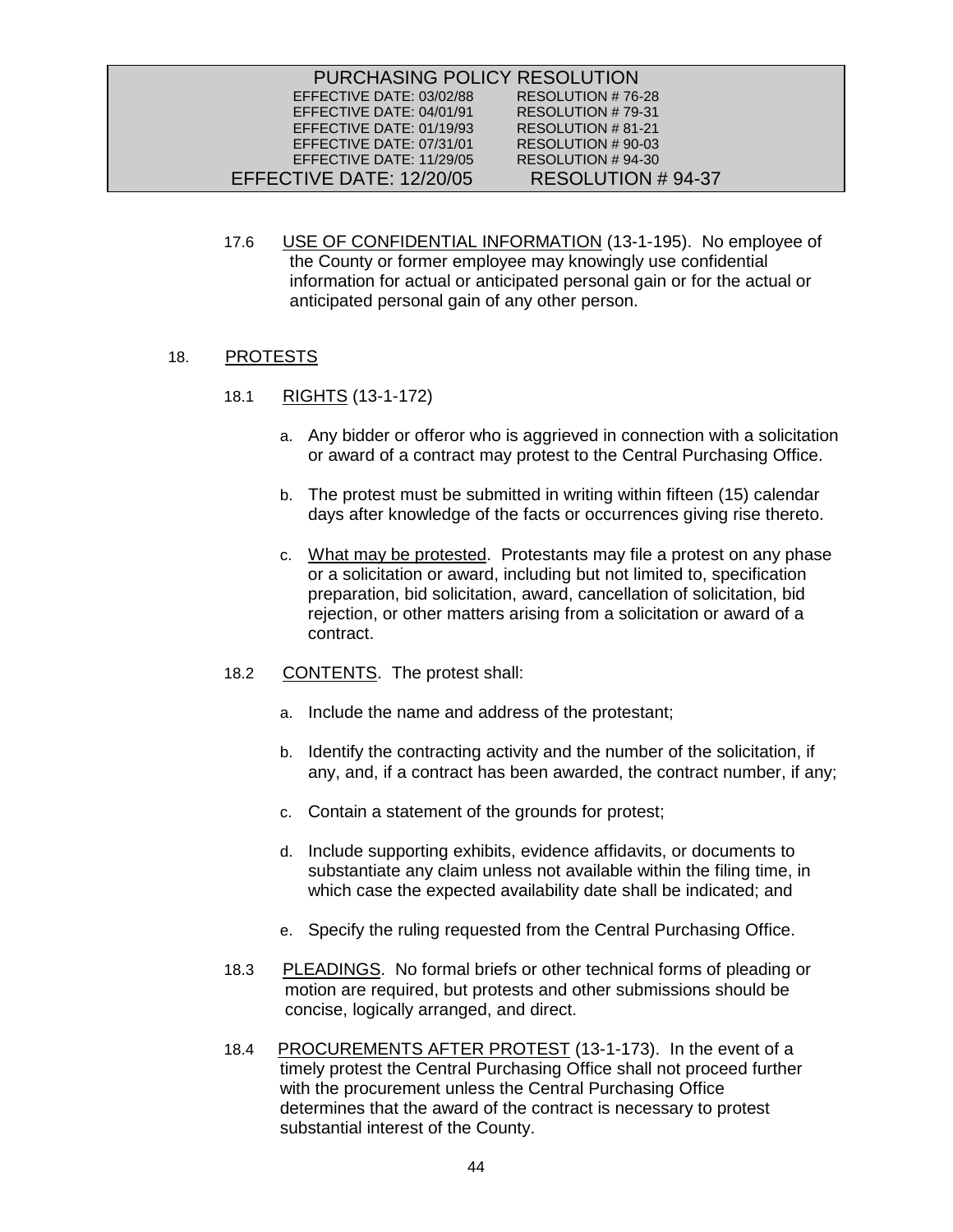- 18.5 AUTHORITY TO RESOLVE (13-1-174). The Central Purchasing Office or designee has the authority to take any action reasonably necessary to resolve a protest. The authority shall be exercised in accordance with these regulations promulgated by the County or Central Purchasing Office but shall not include the authority to award money for damages or attorney's fees.
	- a. Notice to Bidders and Offerors. The Central Purchasing Office shall give notice of the protest to the contractor if award has been made or, if no award has been made, to all bidders or offerors who appear to have a substantial and reasonable protest or appeal is denied.
	- b. Notice to Using Agency. The Central Purchasing Office shall provide a copy of the protest to any using agency that requested the solicitation.
	- c. Notice shall be given by first class mail within five (5) days of the filing of the protest.
	- d. Responses. Any interested party, and the using agency, may file a response to the protest within fifteen (15) days after notice of protest is mailed by the Central Purchasing Office. All responses shall be filed with the Central Purchasing Office and a copy shall be mailed to the protestant by the interested party or using agency filing a response. The protestant may file a rebuttal to any response within ten (10) days of filing of a response. All responses and rebuttals shall include supporting evidence, documents, exhibits, and affidavits, unless not available within the filing time, in which case the expected availability date shall be indicated.
	- e. Conference or Hearing. The protestant, an interested party, or the using agency may request a hearing before the Central Purchasing Office within ten (10) days after the deadline for filing the last permissible response or rebuttal. The Central Purchasing Office may schedule a conference or hearing at its discretion if no request has been filed. Notice of hearings shall be mailed to the protestant, all interested parties and the using agency not less than fifteen (15) days before the scheduled hearing.
	- f. Comments of Conference or Hearing. Any written comments to be submitted as a result of the conference or hearing must be received by the Central Purchasing Office within five (5) days of the date on which the conference or hearing was held, unless the Central Purchasing Office provides otherwise.
	- g. Information Generally Available. The Purchasing Agent shall, upon written request, make available to any party information bearing on the substance of the protest which has been submitted by the parties, except to the extent that withholding of information is permitted or required by law or regulation.
- 18.6 WRITTEN DETERMINATION. (13-1-175). The Central Purchasing Office shall make a written determination on the merits of the protest as expeditiously as possible or, in any event, within thirty (30) days of the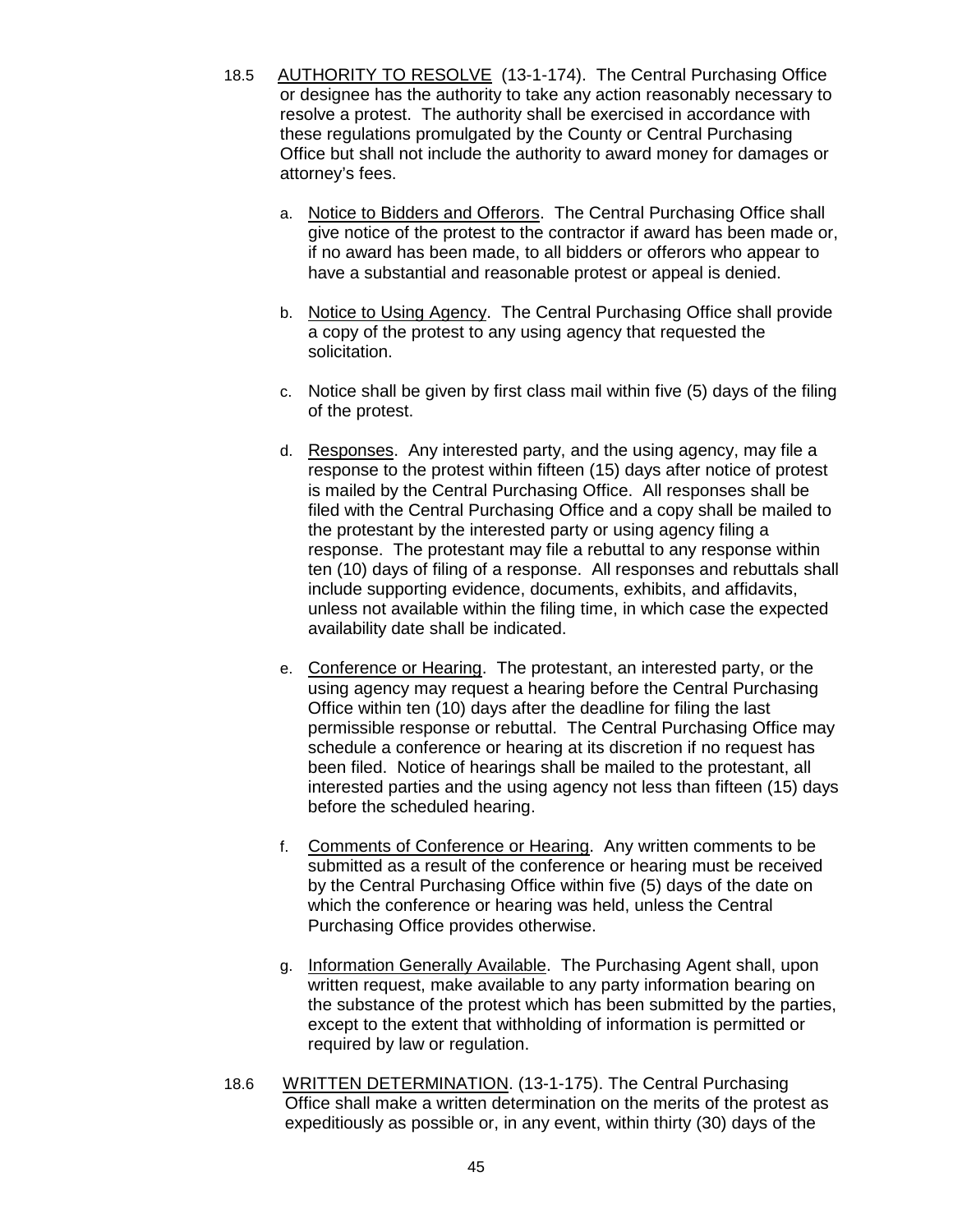receipt of all information or the date of any conference or hearing held on the matter, whichever is later, and shall furnish a copy of determination to the protestant, other interested parties and the using agency. Such determination should include:

- a. A copy of the protest;
- b. A copy of the bid or offer submitted by the protestant and a copy of the bid or offer that is being considered for award or whose bid or offer is being protested;
- c. A copy of the solicitation, including the specifications or portions thereof, relevant to the protest;
- d. A copy of the abstract of bids or offers or relevant portions thereof;
- e. Any other documents which are relevant to the protest, including the contract, if one has been awarded.
- f. Statement setting forth findings and conclusions in the matter, together with any additional evidence or information deemed necessary in determining the validity of the protest. The statement shall be fully responsive to the allegations of the protest;
- g. A statement of the relief granted; and
- h. A statement to inform all parties of the right to appeal to the Board of County Commissioners and to judicial review of the final determination pursuant to Section 13-1-183 NMSA 1978.
- 18.7 NOTICE OF DETERMINATION (13-1-176). A copy of the determination shall be mailed immediately to the protestant, the using agency that requested the procurement and other interested parties involved in the procurement.

# 18.8 APPEAL TO BOARD OF COUNTY COMMISSIONERS

- a. Within fifteen (15) days of the filing of a determination of a protest by the Central Purchasing Office, any aggrieved party may appeal to the Board of County Commissioners by filing an appeal with the County Administrative Assistant and the Central Purchasing Office.
- b. Notice of the appeal shall be mailed to all interested parties and the using agency by the Central Purchasing Office by first class mail.
- c. The Board of County Commissioners shall within fourteen (14) days, decide to hear or not hear the appeal. If the Board decides not to hear the appeal, or fails to make a decision within fourteen (14) days, then any aggrieved party shall have the right to judicial review, per 13-1-183, with the 30-day time period beginning to run on the date the Board decides not to hear the appeal or on the expiration of the 14-day period.
- d. If the Board of County Commissioners decides to hear the appeal, the Administrative Assistant shall set the matter for hearing at a meeting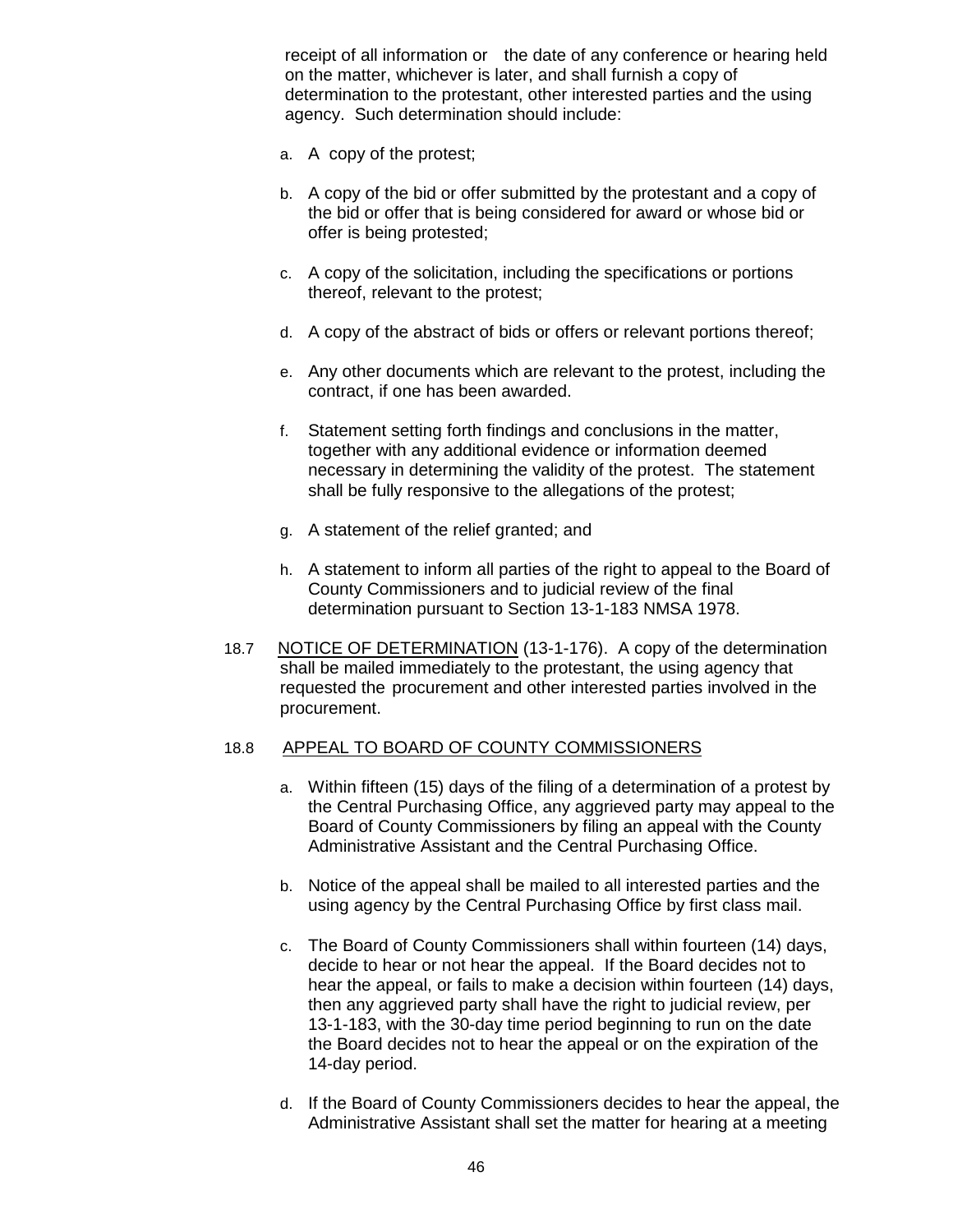of the Board, but not later than thirty (30) days after the Board decides to hear the appeal.

- e. The Board of County Commissioners may receive additional evidence and may affirm, reject or modify the decision of the Central Purchasing Office. The Board of County Commissioners shall issue a written decision within ten (10) days of the hearing which shall be entered by the Clerk into the minutes book of the County and which shall be mailed to all interested parties by the County Administrative Assistant.
- f. Any aggrieved person may appeal, per Section 13-1-183 NMSA 1978, the decision of the Board of County Commissioners by filing an action in District Court within thirty (30) days of the entry of the decision by the County Clerk. On appeal, the record of the proceedings before the Central Purchasing Office and the Board of County Commissioners shall constitute the record of the County actions regarding the procurement in issue.
- 18.9 RELIEF PRIOR TO AWARD (13-1-181). If, prior to award, the Central Purchasing Office or Board of County Commissioners makes a determination that a solicitation or proposed award of a contract is in violation of law, then the solicitation or proposed award shall be cancelled.

# 18.10 <u>RELIEF AFTER AWARD</u> ( 13-1-182)

- a. No Fraud or Bad Faith If, after an award, the Central Purchasing Office or Board of County Commissioners make a determination that a solicitation or award of a contract is in violation of law and that the business awarded the contract has not acted fraudulently or in bad faith, then:
	- 1. The contract may be ratified, affirmed and revised to comply with law, provided that a determination is made that doing so is in the best interest of the County; or
	- 2. The contract may be terminated and the business awarded the contract shall be compensated for the actual expenses reasonably incurred under the contract plus a reasonable profit prior to termination.
- b. Fraud or Bad Faith. If, after an award, the Board of County Commissioners makes a determination that a solicitation or award of a contract is in violation of law and that the business awarded the contract has acted fraudulently or in bad faith, the contract shall be cancelled.
- 18.11 RELIEF FOR PROTESTANT. The Board of County Commissioners may award the protestant the reasonable costs incurred in connection with the solicitation, including bid preparation costs, when a protest is sustained and the protestant should have been awarded the contract but was not. No award of money damages or attorney's fees shall be allowed.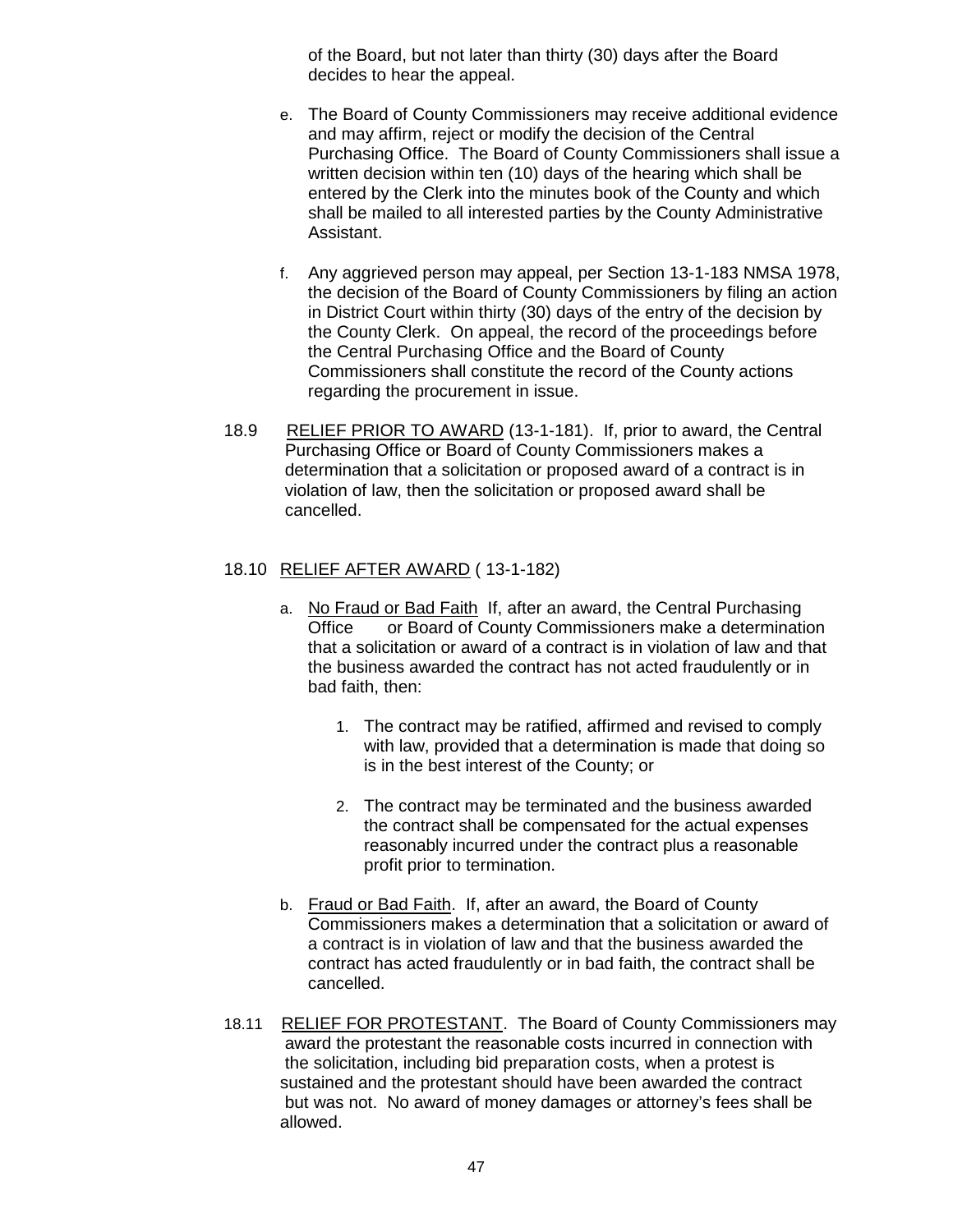# PURCHASING POLICY RESOLUTION

| EFFECTIVE DATE: 03/02/88 | RESOLUTION #76-28        |
|--------------------------|--------------------------|
| EFFECTIVE DATE: 04/01/91 | RESOLUTION #79-31        |
| EFFECTIVE DATE: 01/19/93 | RESOLUTION #81-21        |
| EFFECTIVE DATE: 07/31/01 | RESOLUTION # 90-03       |
| EFFECTIVE DATE: 11/29/05 | RESOLUTION #94-30        |
| EFFECTIVE DATE: 12/20/05 | <b>RESOLUTION #94-37</b> |
|                          |                          |

# 19. DEBARMENT OR SUSPENSION

- 19.1 AUTHORITY (13-1-177).
	- a. The Central Purchasing Office, after reasonable notice to the business involved, has the authority to recommend to the Board of County Commissioners the suspension or debarment of a business for cause in consideration for award of contracts other than contracts for professional services.
	- b. Debarment by the Board of County Commissioners shall not exceed a period of three (3) years and suspension shall not exceed three (3) months.
- 19.2 CAUSES (13-1-178). The causes for debarment are set forth in Section 13-1- 178 NMSA 1978.
- 19.3 The Central Purchasing Office shall provide the business involved a copy of its recommendation to the Board of County Commissioners for suspension or debarment. The recommendation shall be mailed by certified mail, return receipt requested.
- 19.4 The business involved shall have ten (10) calendar days from the date of receipt of the recommendation of the Central Purchasing Office in which to respond to the issues raised by the recommendation of the Central Purchasing Office.
- 19.5 The Board of County Commissioners shall schedule a hearing at the next regularly scheduled County Commission meeting following receipt of the response of the effected business or expiration of the ten-day time limit, at which Board of County Commissioners meeting a hearing shall be held to determine what action should be taken as a result of the recommendation and response thereto.
- 19.6 DETERMINATION (13-1-179). The Board of County Commissioners shall issue a written determination which shall:
	- a. State the reasons for the actions taken; and
	- b. Inform the business involved of its right to judicial review.
- 19.7 **NOTICE** (13-1-180). A copy of the determination shall be immediately mailed to the debarred or suspended business by certified mail, return
- 19.8 receipt requested.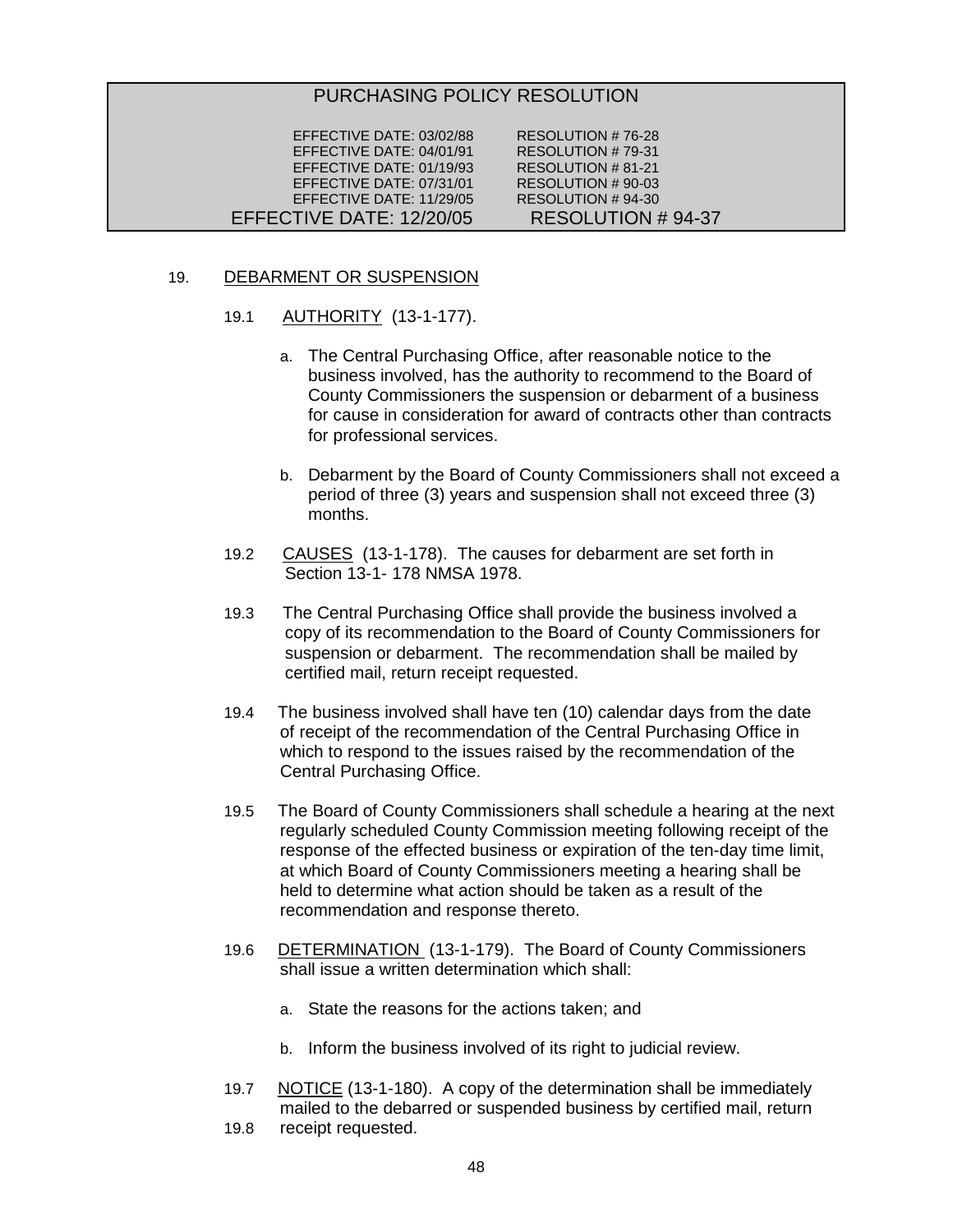# 20. JUDICIAL REVIEW

- 20.1 TIME LIMIT (13-1-183). All actions for judicial review must be filed within thirty (30) days of receipt of notice of the determination.
- 20.2 VENUE. Venue is in the District Court within and for the County of Otero.
- 20.3 STANDARD OF REVIEW. All determinations made by a County shall be sustained unless arbitrary, capricious, contrary to law, clearly erroneous or not based upon substantial evidence.
- 21. PUBLIC WORKS (CONSTRUCTION) PERFORMANCE AND PAYMENT BONDS (13-4-18). When a construction contract is awarded in excess of \$25,000, performance and payment bonds shall be delivered by the contractor upon the execution of the contract.
	- 21.1 If a contractor fails to deliver the required bonds, the contractor's bid shall be rejected and its bid security shall be enforced to the extent of actual damages.
	- 21.2 The performance bond shall be satisfactory to the County, executed by a surety company authorized to do business in New Mexico and the surety to be approved by either the Board of County Commissioners, the State Board of Finance or in Federal Circular 570 as published by the United States Treasury Department.
		- a. The bond shall be in an amount equal to 100% of the contract price.
		- b. Prior to bidding, the Central Purchasing Office may reduce the amount of the performance bond to not less than 50% of the contract price if it is determined to be less costly or more advantageous to the County to self- insure a part of the performance of the contractor.
	- 21.3 The payment bond shall be satisfactory to the County, executed by a surety company authorized to do business in New Mexico and the surety company to be approved by either the Board of County Commissioners, the State Board of Finance or in Federal Circular 570.
		- a. The bond shall be in an amount equal to 100% of the contract price, for the protection of all persons supplying labor and material to the contractor or its subcontractor or its subcontractors for the performance of the work provided for in the contract.